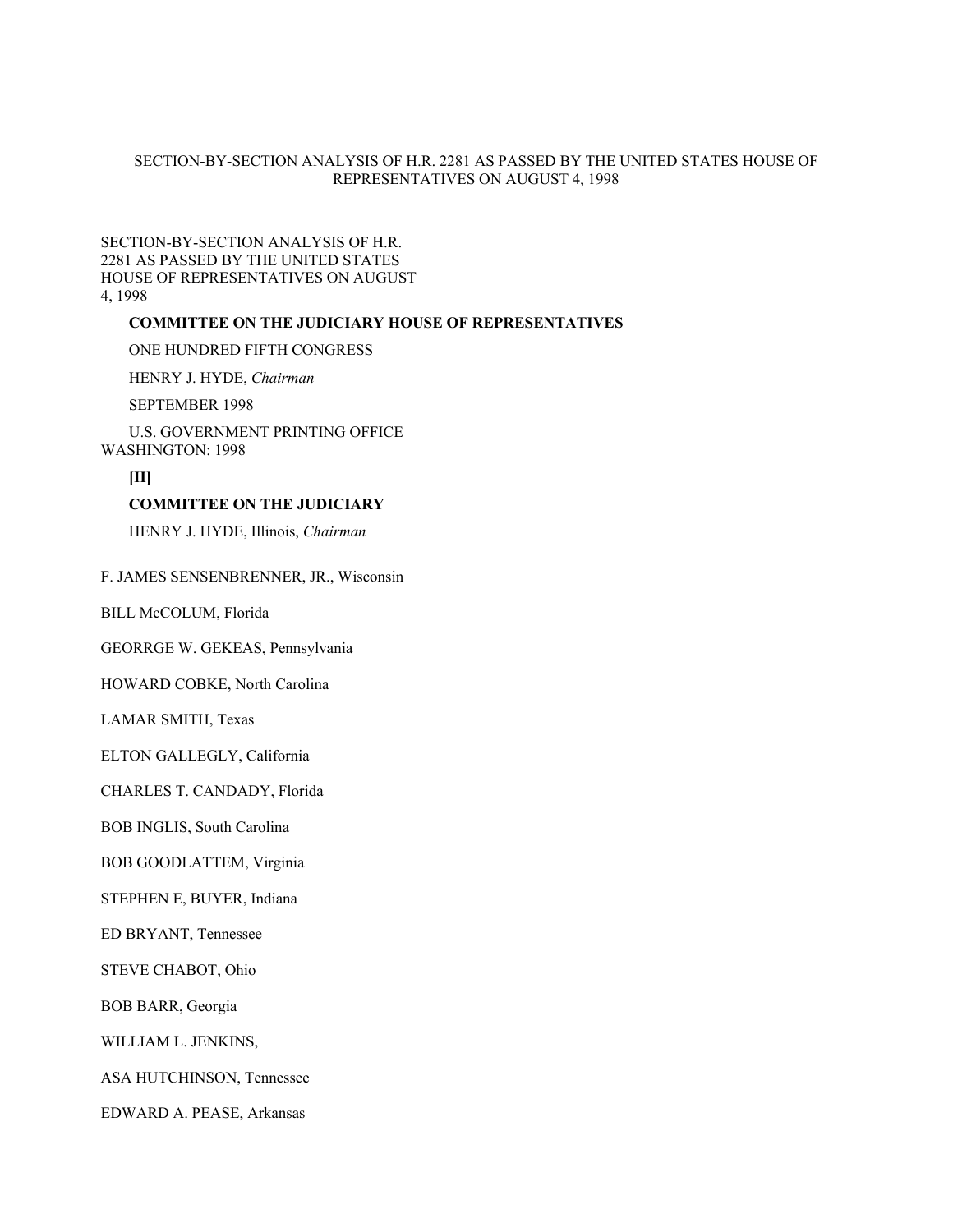CHRISTOPHER B. CANNON, Utah

JAMES E. ROGAN, California

LINDSEY O. GRAHAM, South Carolina

MARY BONO, California

JOHN CONYERS, JR., Michigan

BARNEY FRANK, Massachusetts

CHARLES E. SCHUMBER, New York

HOWARD L. BERMAN, California

RICK BOUCHER, Virginia

JERROLD NADLER, New York

ROBERT C. SCOOT, Virginia

MELVIN L. WATT, North California

ZOE LOFGRENFS, California

SHEILA JACKSON LEE, Texas

MAXINE WATERS, California

MARTIN T, MEEHAN, Massachusetts

WILLIAM D DELAHUNT, Massachusetts

ROBERT WEXLER, Florida

STEVEN R. ROTHMAN, New Jersey

THOMAS M. BARRETT, Wisconsin

THOMAS E. MOONEY, SR., *Chief of Staff-General Counsel*

JON DUDAS, *Staff Director-Deputy General Counsel*

JULIAN EPSTIN, *Minority Chief Counsel and Staff Director*

JULIAN EPSTEIN, *Minority Staff Director*

**[III]**

# **CONTENTS**

Click here to view image.

**[1]**

SECTION-BY-SECTION ANALYSIS OF H.R. 2281 AS PASSED BY THE UNITED STATES HOUSE OF REPRESENTATIVES ON AUGUST 4, 1998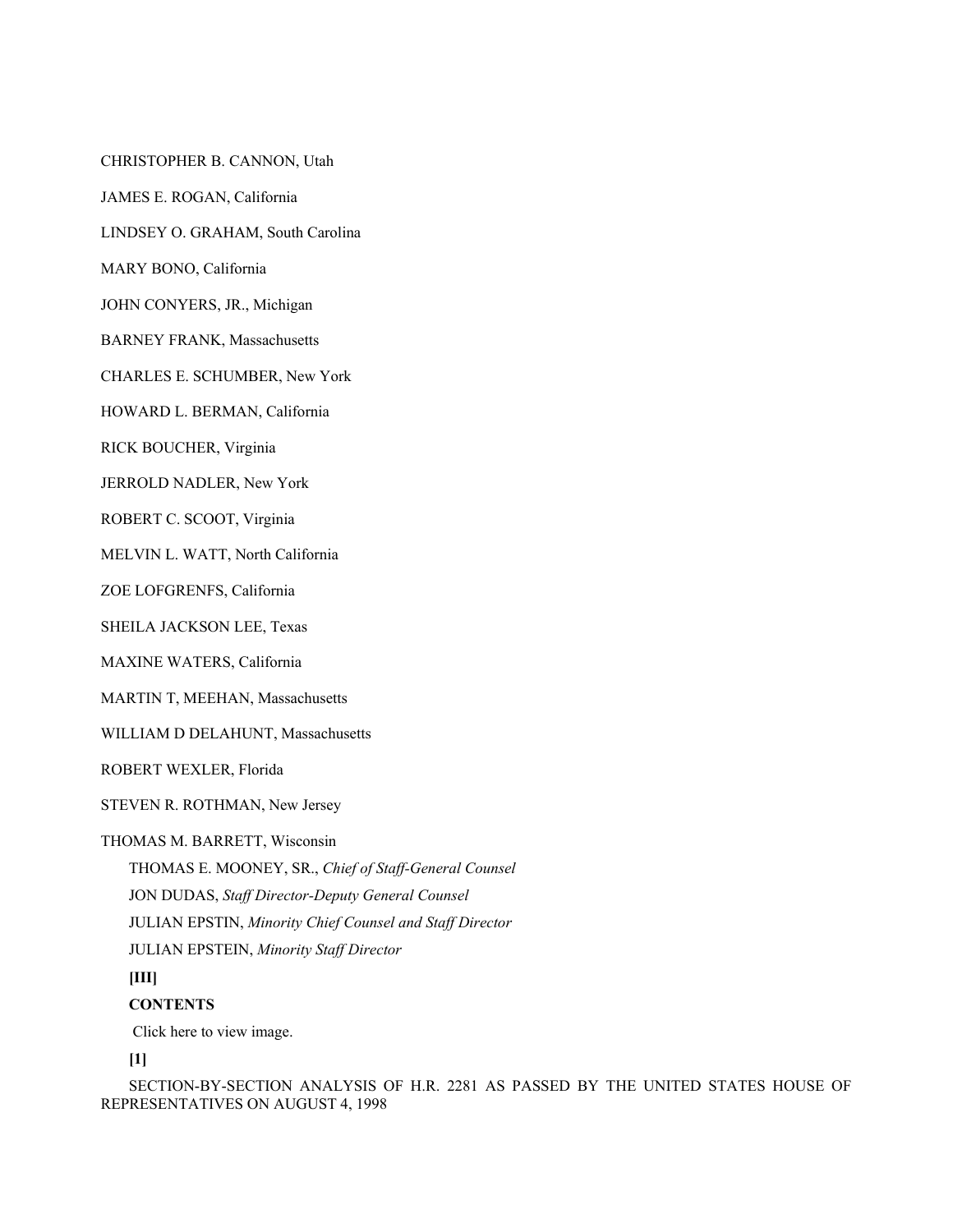#### SUMMARY

Mr. SPEAKER: The following is a section-by-section discussion and analysis of H.R. 2281, the ''Digital Millennium Copyright Act,'' as passed by the House of Representatives on August 4, 1998, under suspension of the Rules.

I introduced H.R. 2281 on July 29, 1997, along with Representatives Henry Hyde, Chairman of the Committee on the Judiciary, John Conyers, Ranking Democratic Member of the Committee, and Barney Frank, Ranking Democratic Member of the Subcommittee on Courts and Intellectual Property. The bill was referred to the Committee on the Judiciary, and subsequently, to the Subcommittee on Courts and Intellectual Property.

The Subcommittee on Courts and Intellectual Property held two days of hearings on this legislation on September 16 and 17, 1997 (Serial #33). Testimony was received from over 25 witnesses. The Subcommittee conducted a markup of H.R. 2281 on February 26, 1998, and the Committee on the Judiciary ordered to be reported the bill, as amended, on April 1, 1998. The bill was reported on May 22, 1998 (Report #105-551, part I). The Committees on Commerce and Ways and Means each requested a sequential referral on portions of the bill over which they possessed jurisdiction concurrent with that of the Committee on the Judiciary, and both Committees were granted a sequential referral on those portions on May 22, 1998. The Committee on Commerce ordered to be reported the bill, as amended, on July 17, 1998. The bill was reported by the Committee on Commerce on July 22, 1998 (Report #105-551, part II). The Committee on Ways and Means did not conduct a markup or order the bill to be reported pursuant to an agreement memorialized in an exchange of letters between Chairman Archer and Chairman Hyde, to exclude language objectionable to the Committee on Ways and Means contained in the bill as reported by the Committee on the Judiciary, by means of a Manager's Amendment to the bill considered under suspension of the Rules on August 4, 1998. Those letters have been made part of the record.

The Manager's Amendment considered and passed by the House on August 4, 1998, contained provisions agreed upon by the Committees on the Judiciary, Commerce, and Ways and Means, other provisions which have already been considered and passed by the House under suspension of the Rules, and technical, clarifying and other provisions. As Manager and author of the bill and author of the amendment which passed the House, I am placing into the

**[2]**

record today, pursuant to leave granted by unanimous consent on August 4, 1998, a section-by-section analysis of the Manager's Amendment to explain thoroughly the intent of the provisions contained therein.

While some of the provisions of H.R. 2281 as it was passed by the House reflect substantial changes to the bill as I introduced it last year, and as it was reported this spring from the Committee on the Judiciary, others have not been changed at all. These unchanged provisions include the key operative provisions that define prohibited acts of manufacturing, importing, distributing, or otherwise trafficking in circumvention services or tools: section 1201(a) (2) and (3), and section 1201(b), of the new Chapter 12 of Title 17. Thus, as to these provisions, the authoritative legislative history is to be found in the report of the Judiciary Committee, since the sequential Committees did not change any of these provisions as they had already been authoritatively interpreted in the Judiciary Committee report. However, because varying interpretations of these provisions have been offered by some parties, I will take this opportunity to clarify the intent of these provisions which initially appeared in my bill as introduced, and which emerged basically unchanged from the Judiciary Committee consideration of the bill.

Mr. Speaker, this bill protects property rights in the digital world. The digital environment now allows users of electronic media to send and retrieve perfect reproductions easily and nearly instantaneously, to or from locations around the world. With this evolution in technology, the law must adapt in order to make digital networks safe places to disseminate and exploit material in which American citizens have rights in an unregulated and beneficial environment. This is especially important to small businesses and independent creators who will be able to use this new medium to benefit economically from a new international distribution system without many outside costs.

I congratulate the House on this major achievement for our economy and look forward to a productive conference with the other body, and the eventual passage into law of this very important legislation.

MANAGER'S AMENDMENT SECTION-BY-SECTION ANALYSIS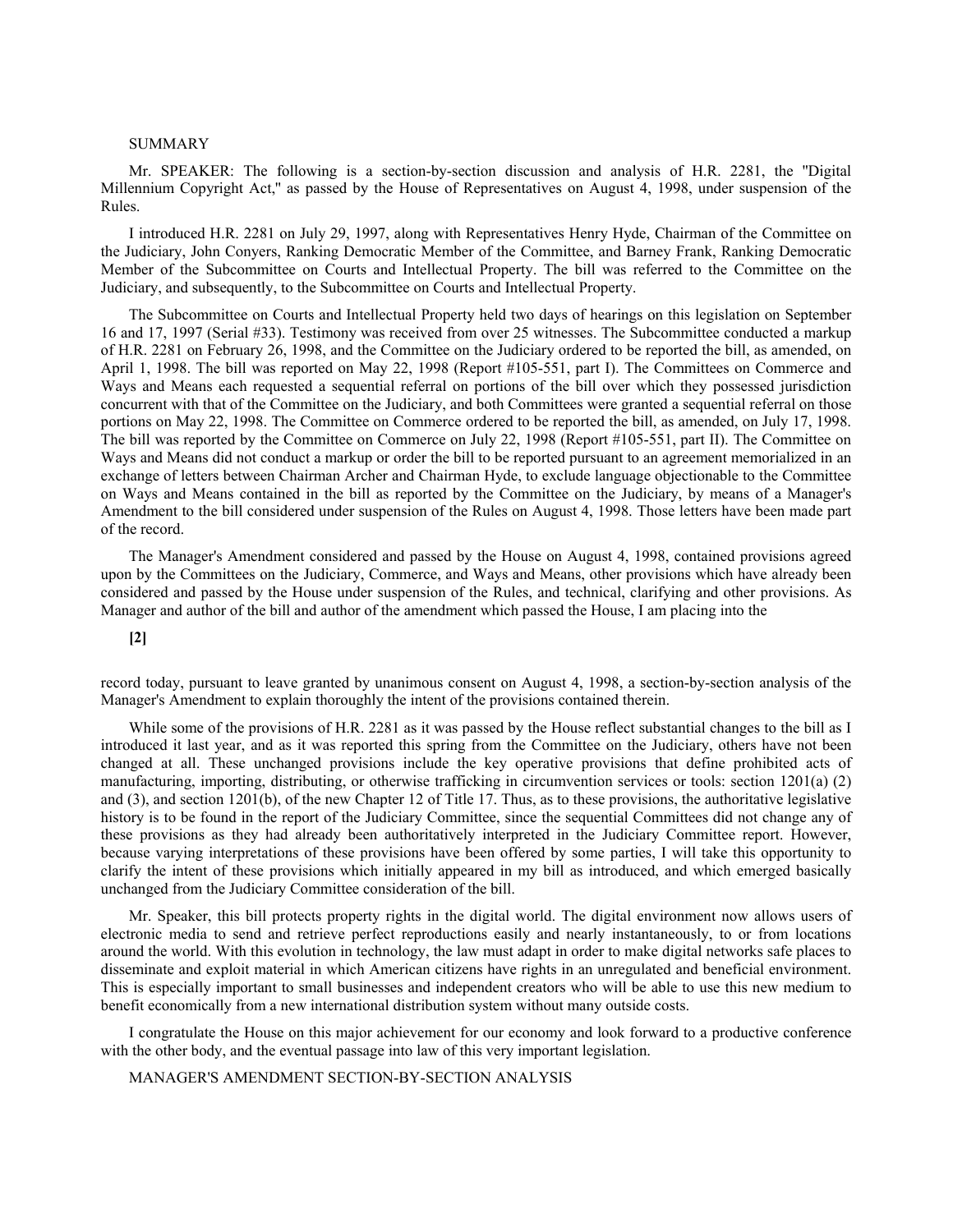### *Section 1*

This section provides a short title for this Act. It may be cited as the ''Digital Millennium Copyright Act.''

## *Section 2*

This section provides a table of contents indicating the titles and sections contained in this Act.

### TITLE I--WIPO COPYRIGHT TREATIES IMPLEMENTATION

## *Section 101: Short Title*

This section provides that this title may be cited as the ''WIPO Copyright Treaties Implementation Act.''

# **[3]**

#### *Section 102: Technical Amendments*

#### *Summary*

To comply with the obligations of the WIPO Treaties, several technical amendments to the U.S. Copyright Act are necessary. These amendments are needed to ensure that works from countries that join the two new WIPO Treaties, including works in existence on the date each treaty becomes effective for the United States, will be protected in the United States on a formality-free basis, as required by the provisions of each treaty. Three sections of the Copyright Act require amendment: (1) section 104, which specifies the conditions on which works from other countries are protected in the United States; (2) section 104A, which restores protection to certain preexisting works from other countries that have fallen into the public domain in the United States; and (3) section 411(a), which makes copyright registration a precondition to bringing suit for infringement for some works. In addition, the amendments made to these sections require some additions to, and changes in, the definition section of the Copyright Act, section 101.

#### *Changes to Section 101: Definitions.*

The bill amends section 101 to define ''treaty party'' as ''any country or intergovernmental organization that is a party to an international agreement'' and to define ''international agreement'' to include, *inter alia*, the two new WIPO Treaties. Definitions of the two new WIPO Treaties are also provided. In addition, a definition of ''United States work'' was added for purposes of amended section 411.

### *Changes to Section 104: Subject Matter of Copyright: National Origin.*

Existing section 104 identifies the criteria that must be met for a work to qualify for protection under the U.S. copyright law (i.e., ''points of attachment''). Among those protected under section 104 are nationals or domiciliaries of those countries with which we have an appropriate Treaty relationship. Section 104, as it is presently written, explicitly identifies those Treaty relationships, but does not refer to the two new WIPO Treaties. Therefore, section 104 needs to be amended to provide for points of attachment for the two new WIPO Treaties.

This bill amends section 104 so that all countries that have copyright relations with the United States would be referred to collectively by the term ''treaty parties.'' This change, in conjunction with the amendments to section 101, which define ''treaty party'' and ''international agreement,'' serves to ensure that the two new WIPO Treaties are covered by section 104. The bill also amends section 104 to extend protection to foreign works from any treaty party based on four points of attachment: nationality of the author, place of first publication of the work, place of fixation of the sounds embodied in a sound recording, and the situs of a constructed architectural work.

The way section 104 is presently written requires that it be amended each time U.S. treaty membership changes. By defining ''treaty party'' in section 101 and amending section 104 to refer to

**[4]**

''treaty party,'' future changes in the treaties to which the U.S. is a party would not require changes to section 104. It is much clearer and less unwieldy to have a single set of criteria for eligibility in section 104 as proposed by this bill, rather than multiple, overlapping criteria in a long list of complex definitions in section 101. If we join any future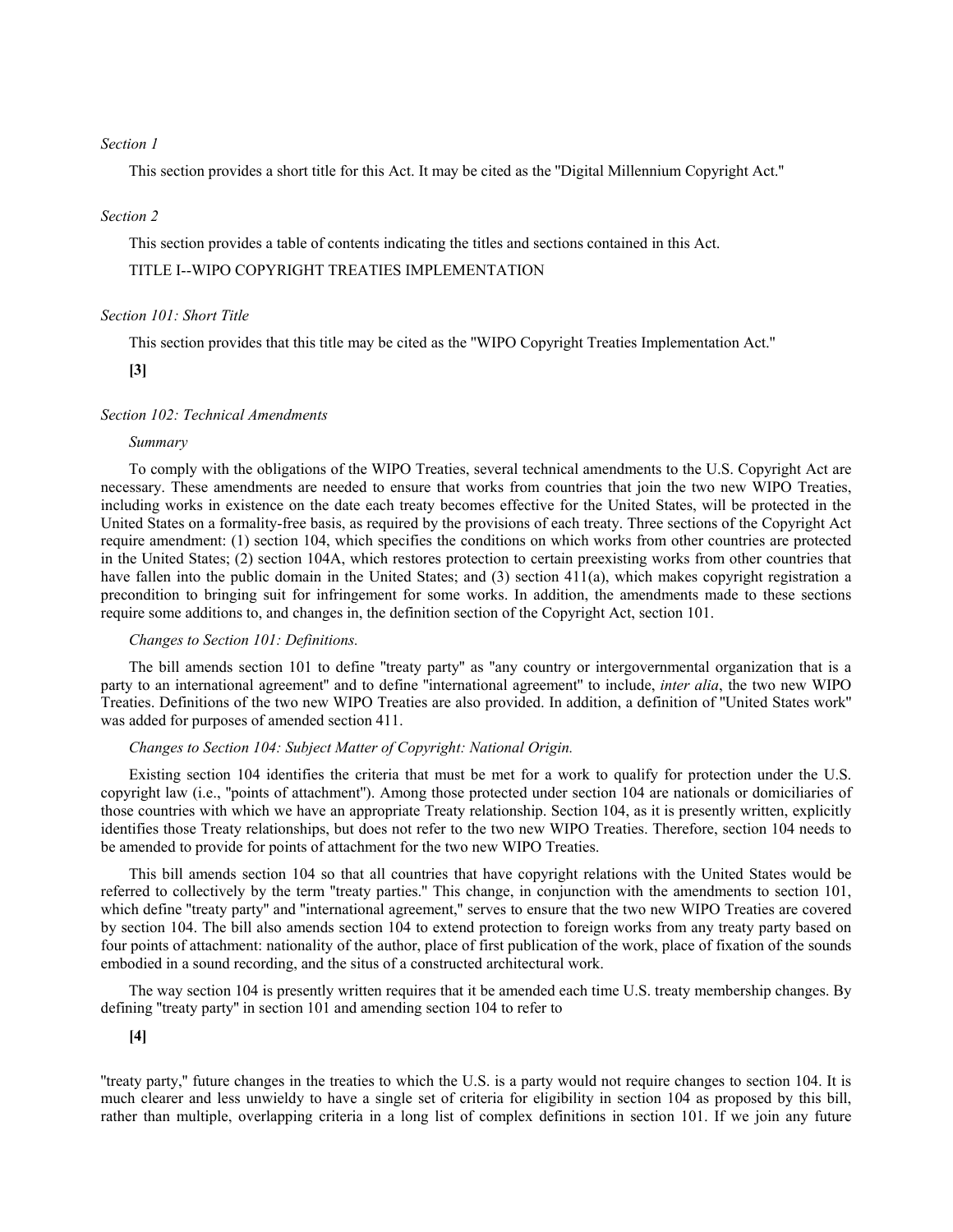treaties, they can simply be added to the list of ''international agreements'' without any detailed amendments repeating the criteria for eligibility. The amendment to section 104 also makes clear that membership in the Geneva Phonograms Convention and the WIPO Performances and Phonograms Treaty provides national eligibility for sound recordings only, not other types of works.

# *Changes to Section 104A: Copyright in Restored Works.*

The bill amends subsection (h) of section 104A by adding the two new WIPO Treaties to the definitions of ''date of adherence or proclamation'' and ''eligible country.'' It would also add a paragraph to the definition of ''restored work'' to ensure that copyrighted works other than sound recordings do not qualify as restored works where the sole basis for protection in the United States is adherence to the WIPO Performances and Phonograms Treaty.

## *Changes to Section 411(a): Registration and Infringement Actions.*

In its current form, section 411(a) requires works to be registered with the Copyright Office before suit can be brought for their infringement, but exempts Berne Convention works whose country of origin is not the United States. The section must be amended to exempt works from members of the two new WIPO Treaties.

Amendments to section 411(a) reframe the registration requirement in the affirmative--essentially the converse of the current section. In other words, the provision would state affirmatively that ''United States works'' must be registered before suit, with ''United States works'' defined as the converse of the current definition of works whose country of origin is not the United States. Similar to the changes in section 104, this section could be easily updated each time the United States joins another treaty, without the need to change several interrelated provisions of the Act.

## *Change to Section 507(a)*

Currently, section 507(a) provides for a three-year statute of limitations period for all criminal copyright actions. Section 507(a) is amended to recognize exceptions to the three-year limitations period if expressly provided elsewhere in Title 17. New chapter 12 of Title 17 provides for a five-year criminal limitation period.

*Section 103: Copyright Protection and Management Systems.*

#### *Summary*

The two new WIPO Treaties include substantively identical provisions on technological measures of protection (also commonly referred to as the ''black box'' or ''anticircumvention'' provisions). These provisions require contracting parties to provide ''adequate legal protection and effective legal remedies against the circumven-

#### **[5]**

tion of effective technological measures that are used by authors in connection with the exercise of their rights under this Treaty or the Berne Convention and that restrict acts, in respect of their works, which are not authorized by the authors concerned or permitted by law.''

Both of the new WIPO treaties also include substantively identical provisions on rights management information. These provisions require contracting parties to protect the integrity of rights management information. The treaties define rights management information as ''information which identifies the work, the author of the work, the owner of any right in the work, or information about the terms and conditions of use of the work, and any numbers or codes that represent such information, when any of these items of information is attached to a copy of a work or appears in connection with the communication of a work to the public.''

Legislation is required to comply with both of these provisions. To accomplish this, this section adds a new chapter (chapter twelve) to Title 17 of the United States Code. This new chapter twelve includes four new sections to the Copyright Act--(1) section 1201, which prohibits the circumvention of technological copyright protection measures; (2) section 1202, which protects the integrity of copyright management information; (3) section 1203, which provides for civil remedies for violations of sections 1201 and 1202; and (4) section 1204, which provides for criminal penalties for violations of sections 1201 and 1202.

Subsection (a) of Section 103 thus amends title 17 to establish this new Chapter 12 to the Copyright Act to protect against certain acts of circumvention of technological measures employed by copyright owners to defend against unauthorized access to or copying of their works.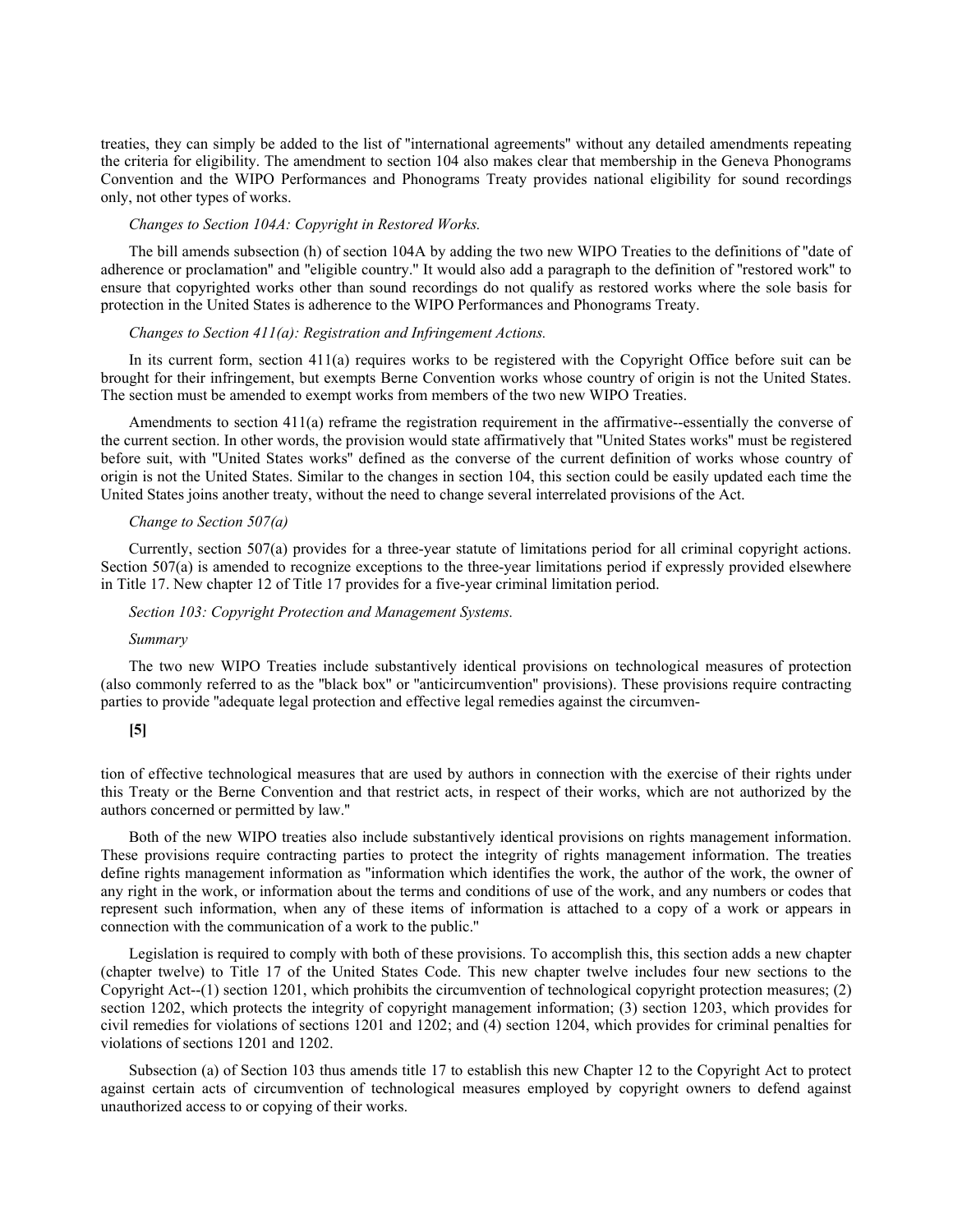#### *Section 1201: Circumvention of Copyright Protection Systems.*

*Subsection (a) of new Section 1201* applies when a person who is not authorized to have access to a work seeks to gain access by circumventing a technological measure put in place by the copyright owner that effectively controls access to the work. The relevant terminology is defined in paragraph (3), as described below.

*Paragraph (1)*. The act of circumventing a technological protection measure put in place by a copyright owner to control access to a copyrighted work is the electronic equivalent of breaking into a locked room in order to obtain a copy of a book. Subparagraph (A) establishes a general prohibition against gaining unauthorized access to a work by circumventing a technological measure put in place by the copyright owner where such measure effectively controls access to a work protected under Title 17 of the U.S. Code. This prohibition will not take effect until 2 years from the date of enactment of this chapter of the Copyright Act.

Subparagraph (B) provides that the prohibition against circumvention contained in subparagraph (A) will not apply to persons who have been authorized to gain initial access to a work, or to nonprofit libraries, archives, educational institutions, or other nonprofit entities, with regard to a work contained within a class of works as to which such person or entity is determined to have been adversely affected by the prohibition in their ability to make

**[6]**

noninfringing uses. This determination is to be made by means of a rulemaking proceeding described in subparagraph (C).

Subparagraph (C) establishes a rulemaking to be conducted in the two-year period after the enactment of this new chapter (before the prohibition contained in subparagraph (A) goes into effect), and subsequent to that, every three years, by the Secretary of Commerce, in conjunction with the Under Secretary of Commerce for Intellectual Property Policy, the Register of Copyrights and the Assistant Secretary of Commerce for Communications and Information. The rulemaking will determine, based on specific evidence, whether and to what extent the exemptions in subparagraph (B) to the prohibition contained in subparagraph (A) will take effect.

The main purpose of delaying for two years (under subparagraph (A)) the effective date of the prohibition against circumvention of access control technologies is to allow the development of a record as to how the implementation of these technologies is affecting availability of works in the market place for non-infringing uses. It is anticipated that the main focus of the rulemaking proceeding will be on whether a substantial diminution of that availability is *actually occurring* in the market for particular classes of copyrighted works. However, it should be recognized that market developments may well proceed on a different pace than the triennial schedule for rulemaking proceedings established in this subsection. Accordingly, the rule-making may also, to the extent required, assess whether an adverse impact is *likely to occur* over the time period relevant to each rule-making proceeding. However, the determination should be based upon anticipated, rather than actual, adverse impacts only in extraordinary circumstances in which the evidence of likelihood of future adverse impact during that time period is highly specific, strong and persuasive. Otherwise, the prohibition would be unduly undermined.

The focus of the rulemaking proceeding must remain on whether the prohibition on circumvention of technological protection measures (such as encryption or scrambling) has caused any substantial adverse impact on the ability of users to make non-infringing uses. Adverse impacts that flow from other sources--including marketplace trends, other technological developments, or changes in the roles of libraries, distributors or other intermediaries--or that are not clearly attributable to such a prohibition, are outside the scope of the rulemaking. So are mere inconveniences, or individual cases, that do not rise to the level of a substantial adverse impact.

In assessing the impact of the implementation of technological measures, and of the law against their circumvention, the rulemaking proceedings should consider the positive as well as the adverse effects of these technologies on the availability of copyrighted materials. The technological measures--such as encryption, scrambling and electronic envelopes--that this bill protects can be deployed, not only to prevent piracy and other economically harmful unauthorized uses of copyrighted materials, but also to support new ways of disseminating copyrighted materials to users, and to safeguard the availability of legitimate uses of those materials by individuals. These technological measures may make more works more widely available, and the process of obtaining permissions easier.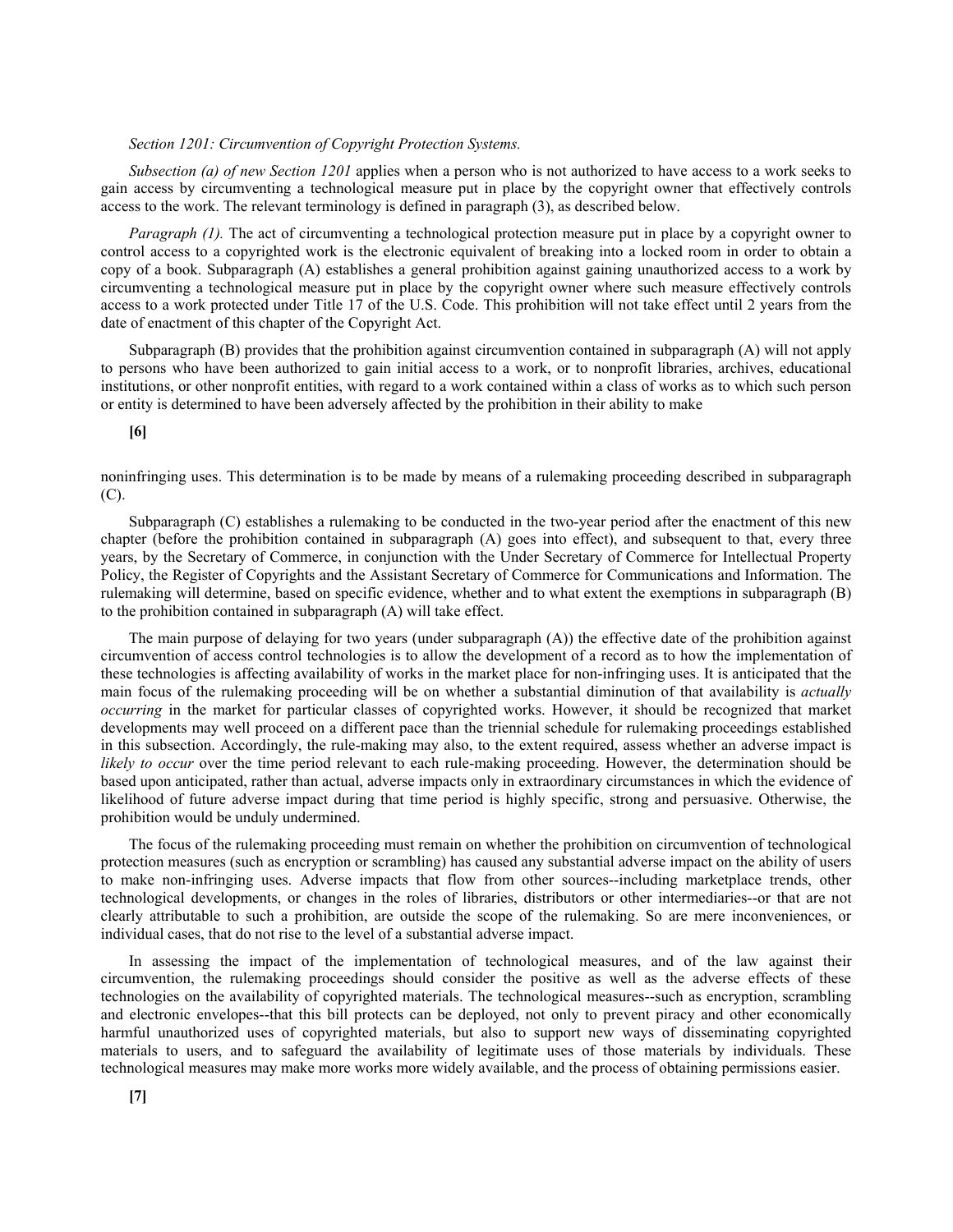For example, an access control technology under section 1201(a) would not necessarily prevent access to a work altogether, but could be designed to allow access during a limited time period, such as during a period of library borrowing. Technological measures are also essential to a distribution strategy that allows a consumer to purchase a copy of a single article from an electronic database, rather than having to pay more for a subscription to a journal containing many articles the consumer does not want.

Use-facilitating technological protection measures such as these would simultaneously protect the legitimate interests of copyright owners while enabling the kinds of uses by individuals that have been so important in the past in promoting the access of all Americans to the bounty of creative works available from our writers, artists, musicians, composers, film makers, and software developers. The Secretary should give appropriate weight to the deployment of such technologies in evaluating whether, on balance, the prohibition against circumvention of technological measures has caused an adverse impact on the specified categories of users of any particular class of copyrighted materials.

Similarly, in assessing the impact of the prohibition on the ability to make noninfringing uses, the Secretary should take into consideration the availability of works in the particular class in other formats that are not subject to technological protections.

Deciding the scope or boundaries of a ''particular class'' of copyrighted works as to which the prohibition contained in section  $1201(a)(1)$  has been shown to have had an adverse impact is an important issue to be determined during the rulemaking proceedings. The illustrative list of categories appearing in section 102 of Title 17 is only a starting point for this decision. For example, the category of ''literary works'' *(17 USC 102*(a)(1)) embraces both prose creations such as journals, periodicals or books, and computer programs of all kinds. It is exceedingly unlikely that the impact of the prohibition on circumvention of access control technologies will be the same for scientific journals as it is for computer operating systems; thus, these two categories of works, while both ''literary works,'' do not constitute a single ''particular class'' for purposes of this legislation. Even within the category of computer programs, the availability for fair use purposes of PC-based business productivity applications is unlikely to be affected by laws against circumvention of technological protection measures in the same way as the availability for those purposes of videogames distributed in formats playable only on dedicated platforms, so it is probably appropriate to recognize different ''classes'' here as well.

At the same time, the Secretary should not draw the boundaries of ''particular classes'' too narrowly. For instance, the section 102 category ''motion pictures and other audiovisual works'' may appropriately be subdivided, for purposes of the rulemaking, into classes such as ''motion pictures,'' ''television programs,'' and other rubrics of similar breadth. However, it would be inappropriate, for example, to subdivide overly narrowly into particular genres of motion pictures, such as Westerns, comedies, or live action dramas. Singling out specific types of works by creating in the rulemaking process ''particular classes'' that are too narrow would be inconsistent with the intent of this bill.

# **[8]**

Of course, the Secretary is not required to make a determination under the statute with respect to any class of copyrighted works. In any particular 3-year period, it may be determined that the conditions for the exemption do not exist. Such an outcome would reflect that the digital information marketplace is developing in the manner which is most likely to occur, with the availability of copyrighted materials for lawful uses being enhanced, not diminished, by the implementation of technological measures and the establishment of carefully targeted legal prohibitions against acts of circumvention.

A determination that the exceptions in Section  $1201(a)(1)$  are in effect for a particular class of works means that enforcement against someone who circumvents a technological measure that effectively controls access to a work falling in that class may not be undertaken during the period (not to exceed three years) covered by the determination. The determination does not change the illegality of (or the ability to enforce against) any other act of circumvention of an access control technology. For instance, if the same scrambling technology is used to protect two different classes of copyrighted works, and the Secretary makes a determination that the exceptions apply as to the first class, someone who circumvents that technology to gain unauthorized access to a work in the second class would violate the prohibition and would be subject to enforcement action.

Subparagraph (D) provides for publication by the Secretary of a list of any class of works the Secretary has determined, pursuant to subparagraph (C), to be or likely to be adversely affected. Pursuant to subparagraph (B), the prohibition contained in subparagraph (A) shall not apply to the entities described in subparagraph (B) with respect to the particular class(es) of works published, for the following three-year period. During the next rulemaking proceeding,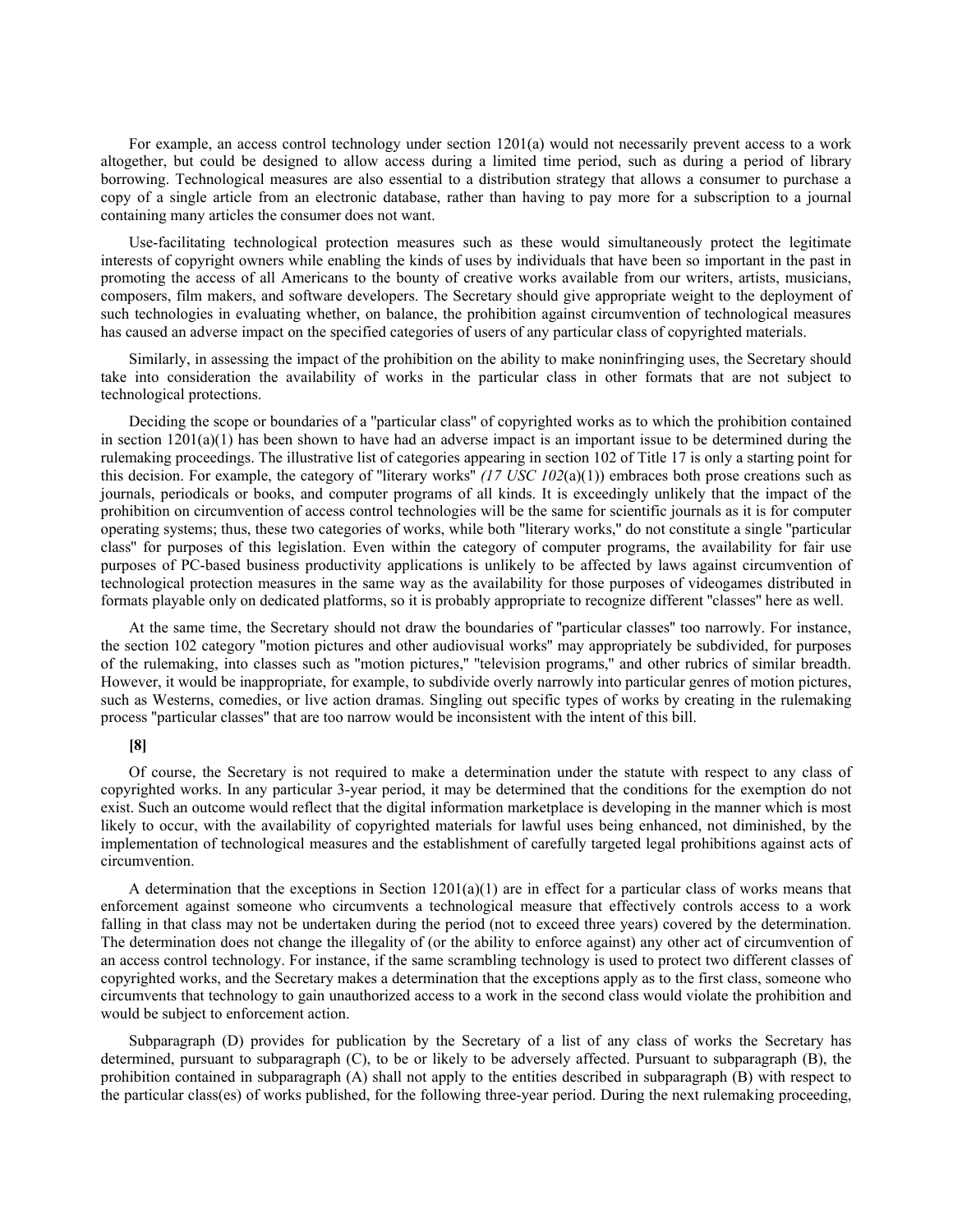if it is determined that there is no longer an adverse impact on noninfringing use, the prohibition will apply and the exemption will cease to exist.

Subparagraph (E) provides that the exception contained in subparagraph (B) from the application of the prohibition contained in subparagraph (A) may not be used as a defense in any suit brought to enforce any provision of this title other than those contained in paragraph (1). For example, it would not provide a defense to a claim based on the manufacture or sale of devices under paragraph (2) or section 1201(b), or to a copyright infringement claim.

*Paragraph (2).* In order to provide meaningful protection and enforcement of the copyright owner's right to control access to his or her copyrighted work, this paragraph supplements the prohibition against the act of circumvention in paragraph (1) with prohibitions on creating and making available certain technologies, products and services used, developed or advertised to defeat technological protections against unauthorized access to a work. Similar laws have been enacted in related contexts. *See, e.g.*, *17 U.S.C. § 1002*(a) (prohibiting the import, manufacture, or distribution of digital audio recording equipment lacking specified characteristics and prohibiting the import, manufacture, or distribution of any device, or the offer to perform any service, the primary purpose or effect of which is to circumvent the serial copy management system re-

**[9]**

quired for digital audio equipment); *47 U.S.C.*  $\oint$  553(a)(2) (prohibiting the manufacture or distribution of equipment intended for the unauthorized reception of cable television service); *47 U.S.C. § 605*(e)(4) (prohibiting the manufacture, assembly, import, and sale of equipment used in the unauthorized decryption of satellite cable programming.)

Specifically, paragraph (2) prohibits manufacturing, importing, offering to the public, providing, or otherwise trafficking in certain technologies, products, services, devices, components, or parts that can be used to circumvent a technological protection measure that otherwise effectively controls access to a work protected under Title 17. It is drafted carefully to target ''black boxes,'' and to ensure that legitimate multipurpose devices can continue to be made and sold. For a technology, product, service, device, component, or part thereof to be prohibited under this subsection, one of three conditions must be met. It must:

(1) be primarily designed or produced for the purpose of circumventing;

(2) have only a limited commercially significant purpose or use other than to circumvent; or

(3) be marketed by the person who manufactures it, imports it, offers it to the public, provides it or otherwise traffics in it, or by another person acting in concert with that person, for use in circumventing a technological protection measure that effectively controls access to a work protected under Title 17.

This provision is designed to protect copyright owners, and simultaneously allow the development of technology.

This three-part test, established for determining when the manufacture, distribution or other provision of a product or service constitutes a violation, is the core of the anti-circumvention provisions of this legislation. This test (also spelled out in  $1201(b)(1)$ , as explicated by the Judiciary Committee report, stands on its own. While this legislation is aimed primarily at ''black boxes'' that have virtually no legitimate uses, trafficking in any product or service that meets one or more of the three points in this test could lead to liability. It is not required to prove that the device in question was ''expressly intended to facilitate circumvention.'' At the same time, the manufacturers of legitimate consumer products such as personal computers, VCR's, and the like have nothing to fear from this legislation because those legitimate devices do not meet the three-part test. The *Sony* test of ''capab[ility] of substantial non-infringing uses,'' while still operative in cases claiming contributory infringement of copyright, is not part of this legislation, however. *Sony Corporation of America v. Universal City Studios, Inc., 464 U.S. 417, 104 S. Ct. 774, 78 L. Ed. 2d 574 (1984).* The relevant test, spelled out in the plain and unchanged language of the bill, is whether or not a product or service ''has only limited commercially significant purpose or use other than to circumvent.''

*Paragraph (3)* defines certain terms used throughout subsection (a):

(1) ''circumvent a technological measure''--for purposes of subsection (a) only, which covers technological protections against unauthorized access to a work, this term means ''to descramble a scrambled work, to decrypt an encrypted work, or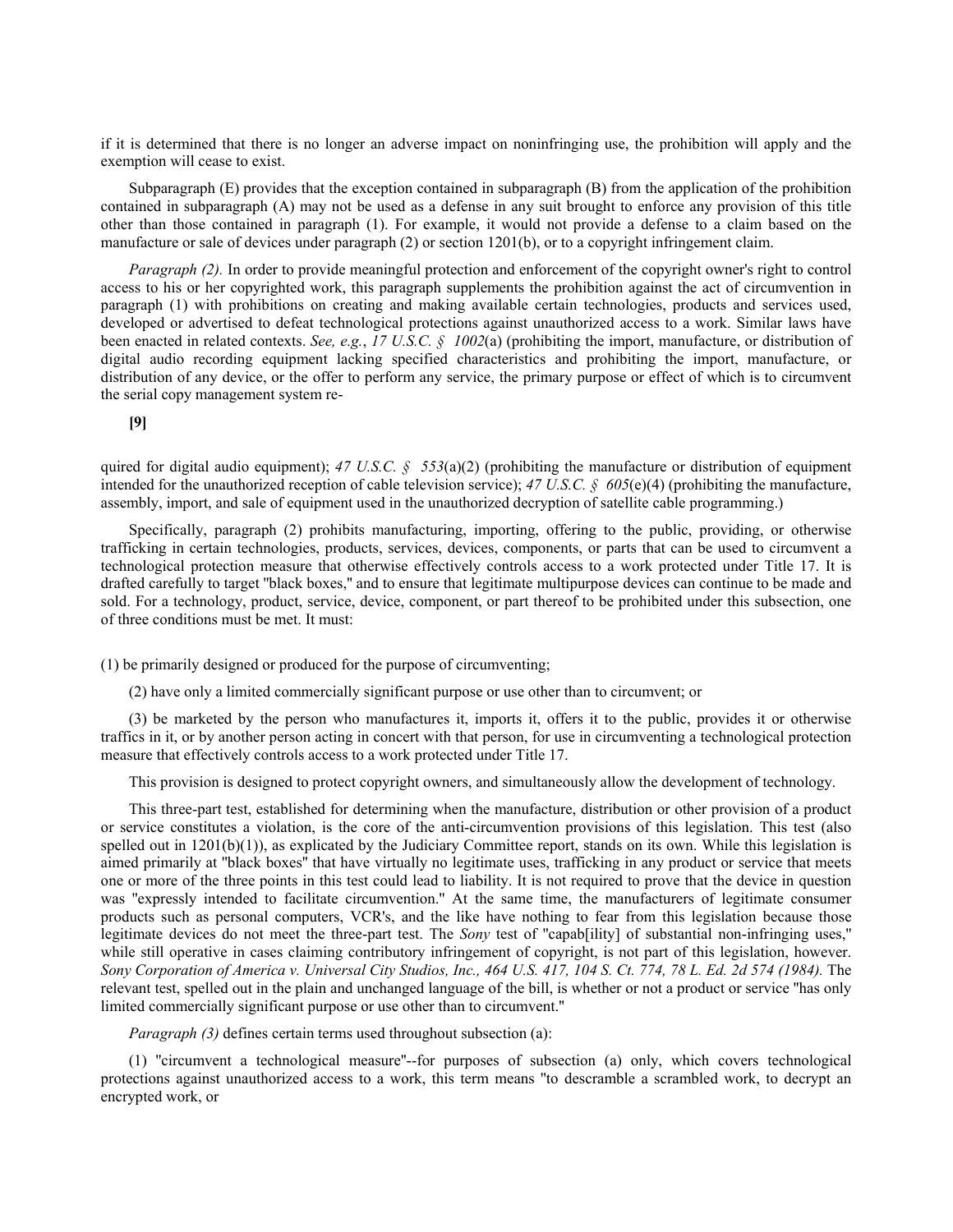otherwise to avoid, bypass, remove, deactivate, or impair a technological protection measure, without the authority of the copyright owner.''

(2) ''effectively controls access to a work''--a technological measure ''effectively controls access to a work'' if the measure, in the ordinary course of its operation, requires the application of information, or a process or a treatment, with the authority of the copyright owner, to gain access to the work.

The report issued by the Committee on Commerce, to which certain provisions of this legislation were referred sequentially, and the statements of some individual members, could be read to provide a more narrow definition of the ''effective technological measures'' this legislation is intended to protect against circumvention. These statements may reflect a misapprehension of the approach that this legislation has consistently taken ever since it was introduced.

Throughout the legislative process, the phrase ''technological measure'' (or, in earlier versions of the legislation, ''technological protection measure'')n1 has been treated in H.R. 2281 in terms of the function such a measure would perform, rather than the specific technology to be used or the means for developing it. The Committee on the Judiciary took this approach in crafting this legislation in recognition that technology evolves so rapidly that it would be impractical to freeze in time the applicability of these provisions by limiting them to specifically named technologies.

The bill does define the *functions* of the technological measures that are covered--that is, what it means for a technological measure to "effectively control access to a work" (section 1201 (a)(3)(B)) and to "effectively protect a right of a copyright owner under this title'' [i.e., Title 17, United States Code] (section 1201(b)(2)(B)). The practical, common-sense approach taken by H.R. 2281 is that if, in the ordinary course of its operation, a technology actually works in the defined ways to control access to a work, or to control copying, distribution, public performance, or the exercise of other exclusive rights in a work, then the ''effectiveness'' test is met, and the prohibitions of the statute are applicable. This test, which focuses on the function performed by the technology, provides a sufficient basis for clear interpretation. It applies equally to technologies used to protect access to works whether in analog or digital formats.

This approach also follows that taken by the parallel provisions of the Communications Act. Section 553(a) of Title 47, for example, prohibits both the act of cable signal theft, and the manufacturing or distribution of ''equipment intended... for unauthorized reception of any communications service offered over a cable system.'' In enacting this provision, Congress did not seek to define the particular technologies used by cable systems to prevent theft of service, nor the particular means of circumvention that were prohibited. Rather, the prohibition extends to any unauthorized act of ''intercepting'' cable signals, as well as to any equipment whose intended function is to circumvent any protective mechanism.

## **[11]**

The Committee on the Judiciary, which possesses primary jurisdiction over this legislation, considered the argument that the lack of a definition of ''technological measure'' leaves manufacturers in the dark as to the range of protective technologies to which their products must respond. The Committee concluded that any such concern is unfounded. No legitimate manufacturer of consumer electronics devices or computer equipment could reasonably claim to be left in doubt about the course of action to be avoided, simply because the phrase ''technological measure'' is not itself defined in the bill. The only obligation imposed on manufacturers by this legislation is a purely negative one: to refrain from affirmatively designing a product or a component *primarily* for the purpose of circumventing a protective technology that effectively controls unauthorized access to or uses of a copyrighted work.

Any effort to read into this bill what is not there--a statutory definition of ''technological measure''--or to define in terms of particular technologies what constitutes an ''effective'' measure, could inadvertently deprive legal protection to some of the copy or access control technologies that are or will be in widespread use for the protection of both digital and analog formats. Perhaps more importantly, this approach runs a substantial risk of discouraging innovation in the development of protective technologies. For instance, today the standard form of encryption of digital materials involves scrambling its contents so that they are unintelligible unless processed with a key supplied by the copyright owner or its agent. However, in a field that changes and advances as rapidly as encryption research, it would be shortsighted to write this definition into a statute as the exclusive technological means protected by this bill.

If only those measures that are in use or on the ''drawing board'' today are effectively protected against circumvention, the innovative new methods that are certain to be developed as a result of this legislation may fall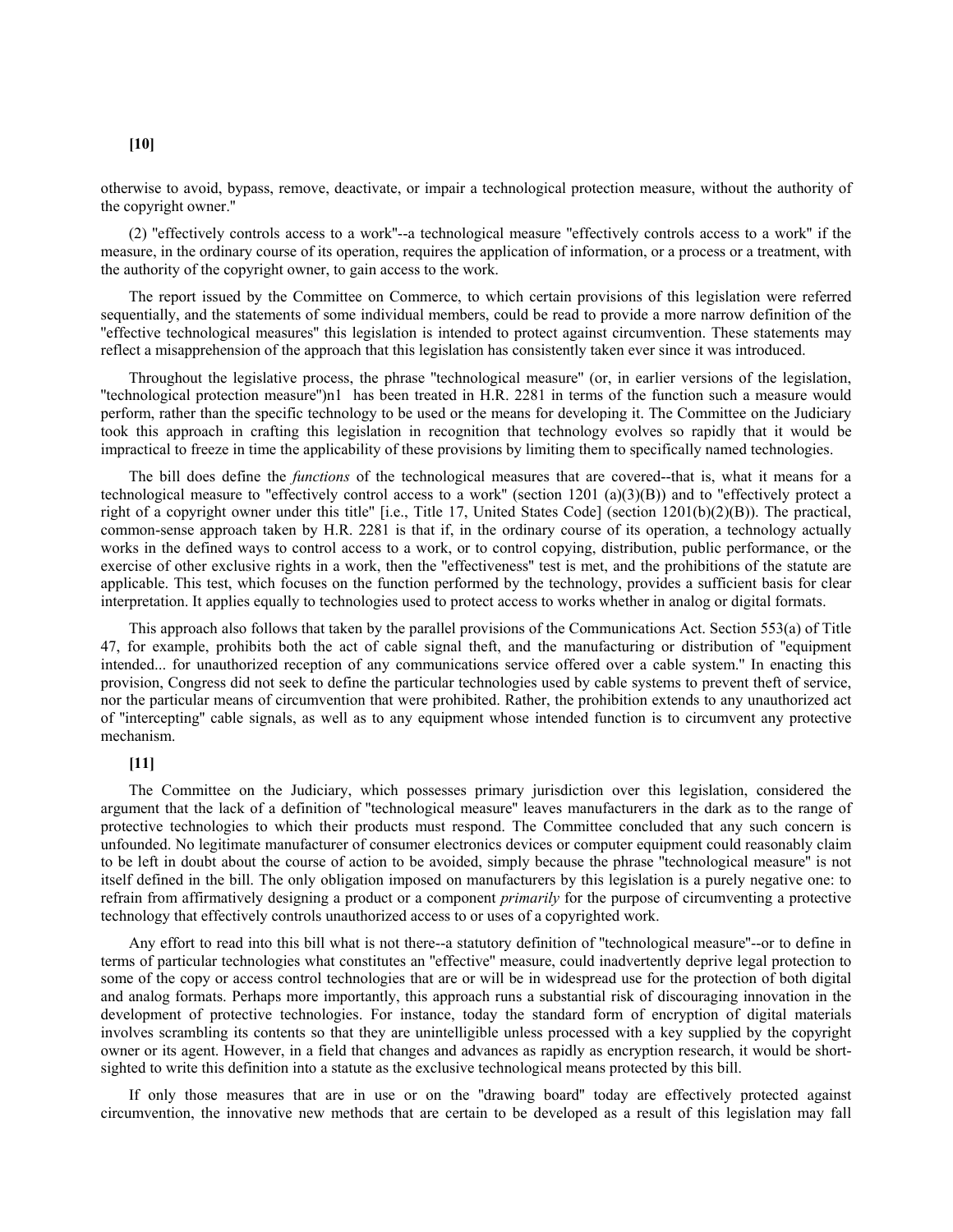outside the scope of any definition Congress can write today. It would then not be a violation to circumvent these new methods of protection, or even to go into the business of making devices or providing services for the purpose of circumventing them, even though the new methods are effective, in the ordinary course of their operation, in controlling access to or the exercise of exclusive rights with respect to a work, and even if they accomplish these goals more efficiently and effectively than the measures that are in place or under development today. As a result, property owners would not be protected and there would be no market for such measures to protect copyright. The flexible and pragmatic approach of this legislation avoids this scenario by making it clear that if a technology works to control access or the exercise of exclusive rights--in other words, if it meets the definitions of effectiveness contained in subsections  $1201(a)(3)(B)$  or  $1201(b)(2)(B)$ --no matter how it does so, the prohibitions of the statute are applicable.

Similarly, the statements in the Commerce Committee report that attempt to read out of the ambit of ''effective'' technological measures those technologies that affect the appearance of the display or performance of the works protected find no support in either the text of the bill or in the authoritative legislative history

## **[12]**

of these provisions prepared by the Judiciary Committee. The definitions contained in sections  $1201(a)(3)(B)$  and 1201(b)(2)(B) require no further embellishment. The statements contained in the Commerce Committee report are problematic because they could be read to suggest that electronic equipment manufacturers should feel free to circumvent technological protections if they believe their equipment would function better without them in displaying or performing works.

For example, some forms of digital ''watermarking'' superimpose a faint image on a copyrighted work to protect it from unauthorized copying. If there were a ''playability'' exception to the anti- circumvention provisions of this bill, as these statements incorrectly imply, then devices or services specifically designed for the purpose of removing such ''watermarks'' could be immunized under the pretext that they improve image resolution. Such a result would undermine the purpose of this legislation.

While the best approach is for copyright owners and equipment manufacturers to cooperate in the development of measures that can maximize protection while minimizing impact, it is not the intent of this legislation that manufacturers should have the authority to determine unilaterally which protective technologies copyright owners may employ. More importantly, there is nothing in the bill, nor in the authoritative legislative history, which supports the assertion that circumvention of an otherwise effective technological measure is acceptable if done in the name of ''playability.'' Since the text of the legislation relating to this has not been amended to establish this principle, any effort to read such a principle into the words the sponsors wrote, and that both the Judiciary Committee and the Commerce Committee approved, should be dismissed.

*Subsection (b)* applies when a person has obtained authorized access to a copy or a phonorecord of a work, but the copyright owner has put in place technological measures that effectively protect his or her rights under Title 17 to control or limit the nature of the use of the copyrighted work.

*Paragraph (1).* Paralleling subsection (a)(2), above, paragraph (1) seeks to provide meaningful protection and enforcement of copyright owners' use of technological measures to protect their rights under Title 17 by prohibiting the act of making or selling the technological means to overcome these protections and facilitate copyright infringement. Paragraph (1) prohibits manufacturing, importing, offering to the public, providing, or otherwise trafficking in certain technologies, products, services, devices, components, or parts thereof that can be used to circumvent a technological measure that effectively protects a right of a copyright owner under Title 17 in a work or portion thereof. Again, for a technology, product, service, device, component, or part thereof to be prohibited under this subsection, one of three conditions must be met. It must:

(1) be primarily designed or produced for the purpose of circumventing;

(2) have only limited commercially significant purpose or use other than to circumvent; or

(3) be marketed by the person who manufactures it, imports it, offers it to the public, provides it, or otherwise traffics in it,

**[13]**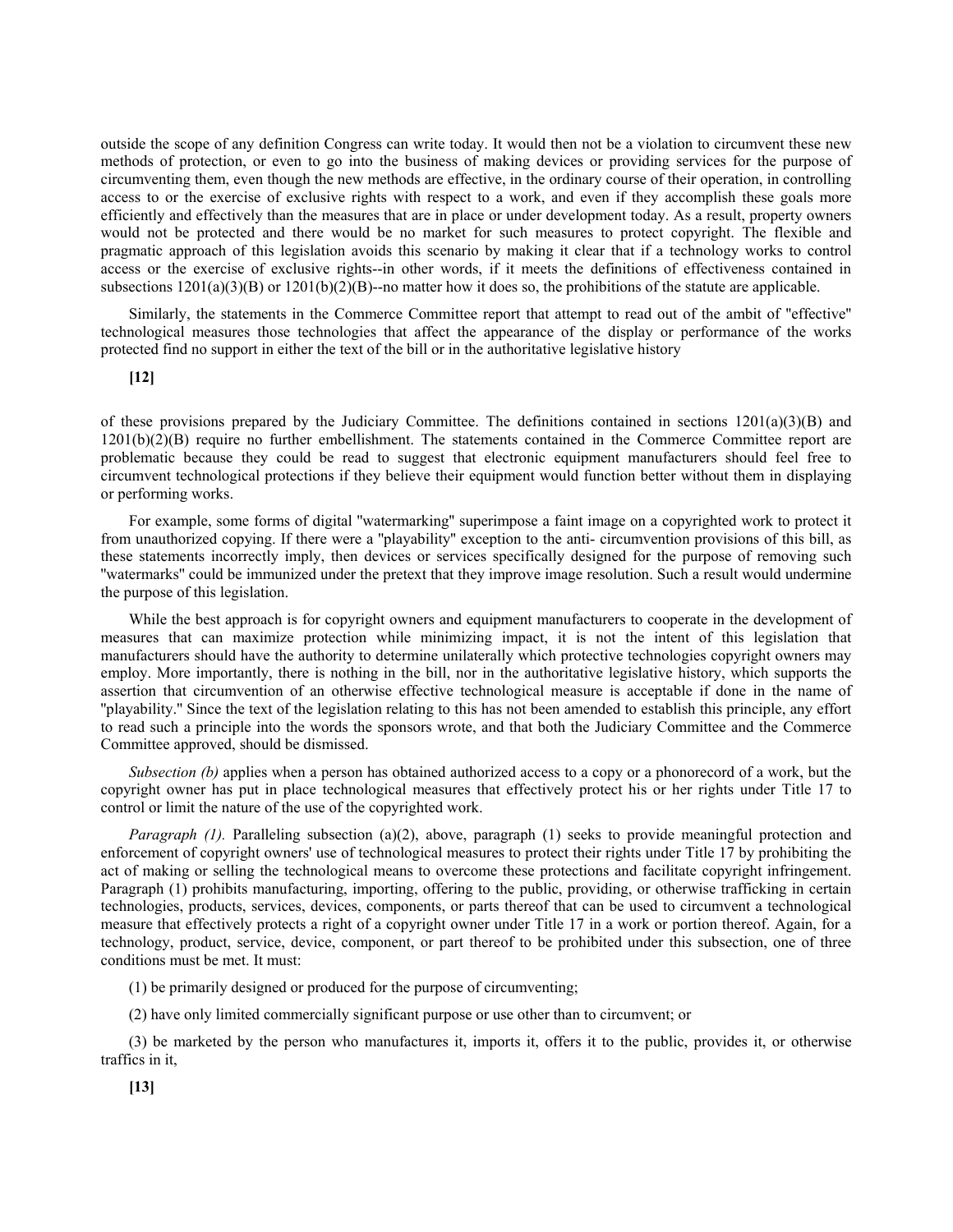or by another person acting in concert with that person, for use in circumventing a technological protection measure that effectively

protects the right of a copyright owner under Title 17 in a work or a portion thereof.

Like subsection (a)(2), this provision is designed to protect copyright owners, and simultaneously allow the development of technology.

*Paragraph (2)* defines certain terms used in subsection (b):

(1) ''circumvent protection afforded by a technological measure'' is defined as ''avoiding, bypassing, removing, deactivating, or otherwise impairing a technological measure.''

(2) ''effectively protects a right of a copyright owner under Title 17''--a technological measure effectively protects a right of a copyright owner under Title 17 ''if the measure, in the ordinary course of its operation, prevents, restricts, or otherwise limits the exercise of a right under Title 17 of a copyright owner.''

The legislative history described under subsection (a)(3), above, pertains to subsection (b) as well. As stated earlier, the practical, common-sense approach taken by H.R. 2281 is that if, in the ordinary course of its operation, a technology works to control copying, distribution, public performance, or the exercise of other exclusive rights in a work, then the ''effectiveness'' test is met, and the prohibitions of the statute are applicable. This test, which focuses on the function performed by the technology, provides a sufficient basis for clear interpretation. It applies equally to technologies used to protect works whether in analog or digital formats. Further, there is nothing in the bill, nor in the authoritative legislative history, which supports the assertion that circumvention of an otherwise effective technological measure is acceptable if done in the name of ''playability.''

*Subsection (c)* provides that section 1201 shall not have any effect on rights, remedies, limitations, or defenses to copyright infringement, including fair use, under Title 17. Paragraph (2) provides that section 1201 shall not alter the existing doctrines of contributory or vicarious liability for copyright infringement in connection with any technology, product, service, device, component or part thereof. Together, these provisions are intended to ensure that none of the provisions in section 1201 affect the existing legal regime established in the Copyright Act and case law interpreting that statute.

Paragraph (3) clarifies that nothing in section 1201 creates a mandate requiring manufacturers of consumer electronics, telecommunications, and computing products to design their products or their parts and components to respond to any particular technological measure employed to protect a copyrighted work. While the failure of a product to respond to a particular technological measure does not in and of itself create liability, neither does it immunize those trafficking in the product from liability under section  $1201(a)(2)$  or (b), if the tests of liability in those provisions are otherwise met.

*Subsection (d)* allows a nonprofit library, nonprofit archives or nonprofit educational institution to obtain access to a copyrighted work for the sole purpose of making a good faith determination as

# **[14]**

to whether it wishes to acquire a copy, or portion of a copy, of that work in order to engage in conduct permitted under the Copyright Act, such as a fair use under section 107. A qualifying institution may not gain access for a period of time longer than necessary to determine whether it wishes to obtain a copy, or portion of a copy, for such purposes and the right to gain access shall not apply for any other purpose.

The right to obtain access under this paragraph only applies when the nonprofit library, nonprofit archives, or nonprofit educational institution cannot obtain a copy of an identical work by other means, and such an entity may not use the exemption in this paragraph for commercial advantage or financial gain without exposing itself to penalties for violation of section 1201.

This paragraph can not be used as a defense to the prohibitions on manufacturing or selling devices contained in subsection  $(a)(2)$  or subsection  $(b)$ .

*Subsection (e)* makes clear that the prohibitions in section 1201 do not prohibit any lawfully authorized investigative, protective, or intelligence activity by or at the direction of a federal, state, or local law enforcement agency, or of an intelligence agency of the United States.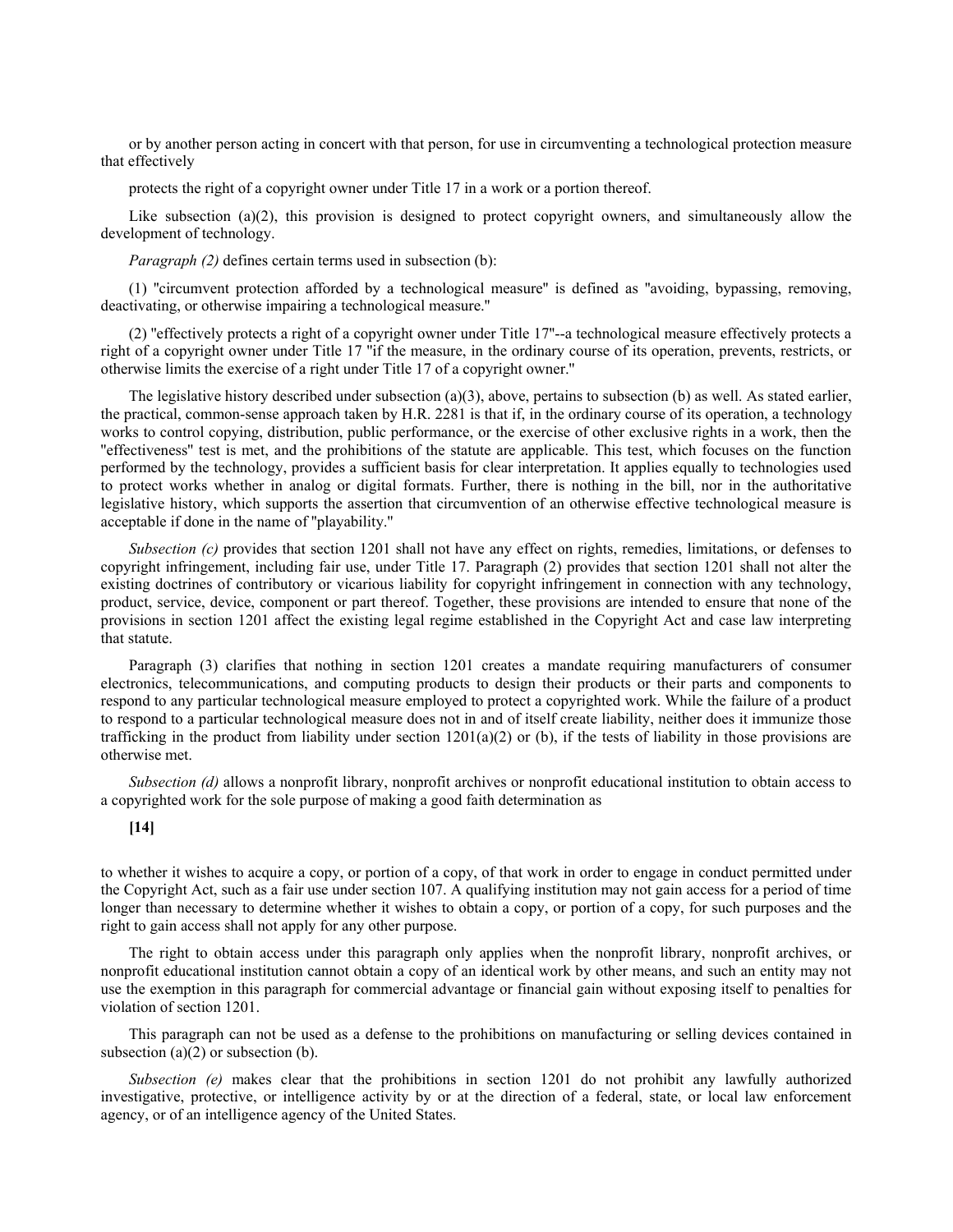*Subsection (f)* is intended to allow legitimate software developers to continue engaging in certain activities for the purpose of achieving interoperability to the extent permitted by law prior to the enactment of this chapter. The objective is to ensure that the effect of current case law interpreting the Copyright Act is not changed by enactment of this legislation for certain acts of identification and analysis done in respect of computer programs. *See, Sega Enterprises Ltd. v. Accolade, Inc., 977 F.2d 1510, 24 U.S.P.Q.2d 1561 (9th Cir. 1992).* The purpose of this subsection is to avoid hindering competition and innovation in the computer and software industry.

Paragraph (1) permits the circumvention of access control technologies for the sole purpose of achieving software interoperability. For example, this subsection permits a software developer to circumvent an access control technology applied to a portion or portions of a program in order to perform the necessary steps to identify and analyze the information needed to achieve interoperability. Subsection (f)(1) permits the act of circumvention in only certain instances. First, the copy of the computer program which is the subject of the analysis must be lawfully acquired. That is, the computer program must be acquired from a legitimate source, along with any necessary serial codes, passwords, or other such means as may be necessary to be able to use the program as it was designed to be used by a consumer of the product. The permitted acts are limited in application to those elements of the program which must be analyzed to achieve the sole permitted purpose, which is interoperability of an independently created program with other programs. Interoperability is defined in paragraph (4) as the ability of computer programs to exchange information, and for such programs mutually to use the information which has been exchanged. The resulting product must be a new and original work, not infringing the original computer program. In addition, the objective of the analysis must be to identify and extract such elements as are necessary to achieve interoperability and which are not otherwise

# **[15]**

available to the person. Finally, the goal of this section is to ensure that current law is not changed, and not to encourage or permit infringement. Thus, each of the acts undertaken must fall within the scope of fair use on otherwise avoid infringing the copyright of the author of the underlying computer program.

Paragraph (2) recognizes that to accomplish the acts permitted under paragraph (1) a person may, in some instances, have to make and use certain tools. In most instances these will be generally available tools that programmers use in developing computer programs, such as compilers, trace analyzers and dissassemblers, which do not fall within the prohibition of this section. In certain instances, it is possible that a person may have to develop special tools to achieve the permitted purpose of interoperability. Thus, this provision creates an exception to the prohibition on making circumvention tools contained in sections 1201(a) (2) and (b). These tools can be either software or hardware. Again, this provision is limited by a general ban on acting in a way that constitutes infringing activity.

Paragraph (3) recognizes that developing complex computer programs often involves the efforts of many persons. For example, someone may be hired to develop a specific portion of the final product. For that person to perform this task, some of the information acquired through the permitted analysis, and the tools to accomplish it, may have to be made available to that person. This subsection allows developers of independently created software to rely on third parties either to develop the necessary circumvention tools or to identify the necessary information to achieve interoperability. The ability to rely on third parties is particularly important for small software developers who do not have the capability of performing these functions in-house. This provision permits such sharing of information and tools. Recognizing, however, that making circumvention information or tools generally available would undermine the objectives of this Act, the provision imposes strict limitations. Sharing information and tools is permitted solely for the purpose of achieving interoperability of an independently created computer program with other programs. If a person makes this information available for another purpose, he is not covered by this exemption. In addition, the acts are permitted only to the extent that they do not constitute infringement under this title, or violate applicable law other than this title.

Paragraph (4) defines "interoperability" as the ability of computer programs to exchange information, and for such programs mutually to use the information which has been exchanged. The seamless exchange of information is a key element of creating an interoperable independently created program. This provision applies to computer programs as such, regardless of their medium of fixation and not to works generally, such as music or audiovisual works, which may be fixed and distributed in digital form. Accordingly, since the goal of interoperability is the touchstone of the exceptions contained in paragraphs (1)-(3), nothing in those paragraphs can be read to authorize the circumvention of any technological protection measure that controls access to any work other than a computer program, or the trafficking in products or services for that purpose.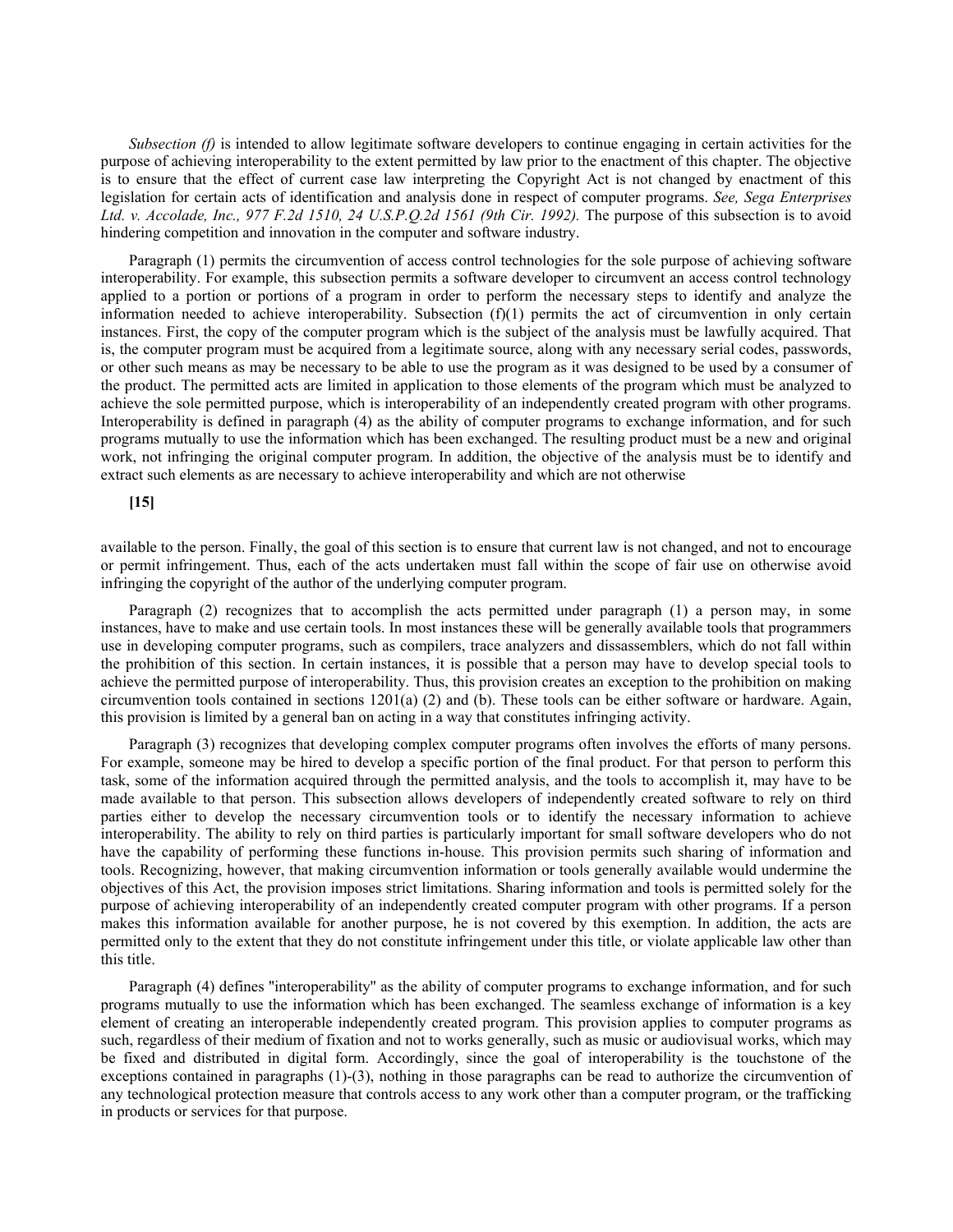# **[16]**

*Subsection (g)* is intended to facilitate the purpose of this bill, namely, to improve the ability of copyright owners to prevent the theft of their works, including by applying technological measures. The effectiveness of such measures depends in large part on the rapid and dynamic development of better technologies, including encryption-based technological measures. The development of encryption science requires ongoing research and testing by scientists of existing encryption methods in order to build on those advances, thus promoting encryption technology generally.

The goals of section 1201 would be poorly served if these provisions had the undesirable consequence of chilling legitimate research activities in the area of encryption. Subsection (g) ensures that the prohibitions contained in this bill do not have such an unintended negative effect. This subsection provides that generally available encryption testing tools meeting certain specifications will not be made illegal by this Act. If each of these tools has a legitimate and substantial commercial purpose--testing security and effectiveness--it is therefore explicitly excluded from the prohibition in section 1201.

In addition to the exemption contained in this subsection, the testing of specific encryption algorithms would not fall within the scope of 1201, since mathematical formulas as such are not protected by copyright. Thus, testing of an encryption algorithm or program that has multiple uses, including use as a technological measure to protect copyrighted works, would not be prohibited when the encryption is in a form not implemented as a technological measure. Similarly, the testing of encryption technologies developed by the government of the United States would not violate section 1201, since copyright does not subsist in such subject matter. Also, encryption research will often be undertaken with the consent or at the direction of the copyright owner and therefore will not give rise to any action under section 1201.

For example, a cryptographer may use various cryptoanalytic research techniques to discover a flaw in the U.S. government's Escrowed Encryption Standard (EES) used in the Clipper Chip and Fortezza cards. The flaw allows users to circumvent essential features of the algorithm. Since these encryption products are not covered by copyright, because they are merely mathematical algorithms in addition to being owned by the U.S. government, the cryptographer's acts do not violate 1201.

Another example would be a company, in the course of developing a new cryptographic product, sponsoring a crypto-cracking contest with cash prizes. Contestants would not violate section 1201, since the research acts are specifically authorized.

Significantly, section 1201 does not make illegal cryptographic devices that have substantial legitimate purposes other than to circumvent technological protection measures as applied to a work. For example, many popular word processing and other computer programs include a security feature allowing users to password-protect documents (employing a low-grade form of encryption.) It is not uncommon for users of such products to forget or lose their passwords for such documents, making their own protected works unrecoverable. As a result, many independent programmers have created utilities designed to assist in the recovery of passwords or

#### **[17]**

password-protected works. Several of these utilities are distributed over the Internet as freeware or shareware. Because these utilities have a substantial legitimate use, and because they would be used by persons to gain access to their own works, these devices do not violate section 1201.

H.R. 2281 would also not prohibit certain kinds of commercial ''key-cracker'' products, e.g., a computer program optimized to crack certain 40-bit encryption keys. Such machines are often rented to commercial customers for the purpose of quick data recovery of encrypted data. So long as these devices have a substantial legitimate use, and do not become used principally to facilitate infringement, they would not be prohibited by section 1201.

Today, network and web site management and security tools increasingly contain components that automatically test a system's security and identify common vulnerabilities. These programs are valuable tools for systems administrators and web site operators, to use in the course of their regular testing of their systems' security. Again, because these devices are good products put to a good use, they do not fall within the scope of this statute.

In sum, the prohibition on ''devices'' as written does not encompass many forms of useful encryption products. Subsection (g) is specifically structured to go further, and allow the development and use of certain additional encryption products used for research purposes.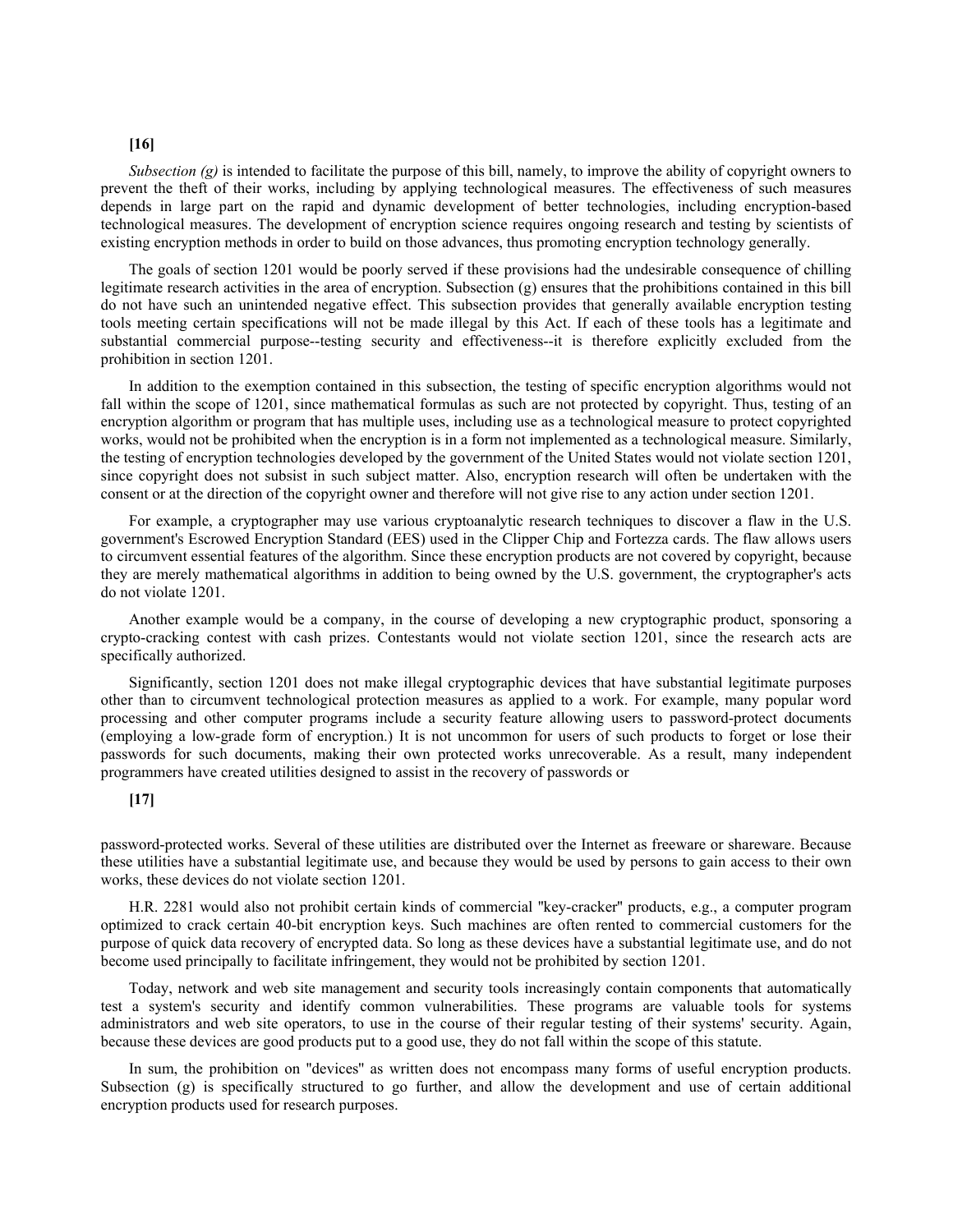Under the exemption, it would not be prohibited conduct for a person to circumvent a technical measure effectively controlling access to a copyrighted work in the course of engaging in *good faith* encryption research if the following conditions apply: that person has lawfully obtained the encrypted copy of the copyrighted work; circumvention is necessary to conduct good faith encryption research; the person first made a good faith effort to obtain authorization from the copyright owner before circumventing; and the act of circumvention does not constitute copyright infringement or a violation of other applicable law, such as *18 USC 1030* or the provisions of the Computer Fraud and Abuse Act of 1986.

Paragraph (3) lists the factors to be used in determining whether a person qualifies for the exemption contained in this subsection. Specifically, in any suit for violation of section 1201 where this subsection is used as an affirmative defense, a court should consider whether the information derived from the encryption research was disseminated by the defendant to others, and if so, whether it was done in a manner reasonably calculated to advance the state of knowledge or development of encryption technology, instead of to facilitate infringement or to otherwise violate the law, such as laws protecting privacy rights or security. A court should also consider whether the defendant is engaged in a legitimate course of study, is employed, or is appropriately trained and experienced, in the field of encryption technology, and whether the defendant provides the copyright owner of the work in question with notice of the findings and documentation of the research conducted in good faith.

Paragraph (4) allows a person to develop the means to conduct the encryption research allowed in this subsection notwithstanding the prohibition on devices contained in subsection (a)(2). Specifically, a person may develop and employ technological means to cir-

# **[18]**

cumvent a technological measure as described in paragraph (2), and provide the technological means to another person with whom he or she is working collaboratively, only for the purpose of conducting research in accordance with paragraph (2), or for the limited purpose of having that other person verify the research conducted in accordance with paragraph (2).

Paragraph (5) requires the Under Secretary of Commerce for Intellectual Property Policy, the Register of Copyrights and the Assistant Secretary of Commerce for Communications and Information to jointly report to Congress and to suggest any changes in legislation no later than one year after the effective date of section 1201, regarding the effect this subsection has had on encryption research and the development of encryption technology, the adequacy and effectiveness of technological measures designed to protect copyrighted works pursuant to the protections offered under section 1201, and the protection of copyright owners against unauthorized access to their copyrighted works.

*Subsection (h).* This provision contains two exceptions regarding minors. To alleviate concern that section 1201(a) might inadvertently make it unlawful for parents to protect their children from pornography and other harmful material available on the Internet, or have unintended legal consequences for manufacturers of products designed solely to enable parents to protect their children in this fashion, and to alleviate concern that section 1201(a) might inadvertently make it unlawful for parents to view a copy of a test, examination or other evaluation of their child, subsection (h) allows circumvention under very specific and limited circumstances.

Paragraph (1) allows a court, in applying the prohibition contained in subsection (a) to a component or part of a technology, product, service or device which is subject to a case or controversy before it, to consider the necessity for the intended and actual incorporation of the component or part in the technology, product, service or device, if the technology, product, service or device does not itself violate the provisions of this title and has as its sole purpose the prevention of access of minors to material on the Internet. This paragraph is intended to allow the continued manufacturing and development of specific technology to aid parents in preventing access by their children to objectionable material in the digital environment.

Paragraph (2) allows a parent of a minor child (an elementary or secondary school student) to circumvent a technological measure effectively controlling access to a copyrighted test, examination, or other evaluation of that minor child, if the parent has first made a good faith effort to obtain authorization from the copyright owner to view the test, examination, or other evaluation and if, as a result of the copyright owner's refusal, circumvention is necessary for purposes of obtaining a copy of such test, examination or other evaluation.

*Subsection (i)* deals with personal privacy concerns. It allows the circumvention of a technological measure effectively controlling access to a copyrighted work for the limited purpose of identifying and disabling any capability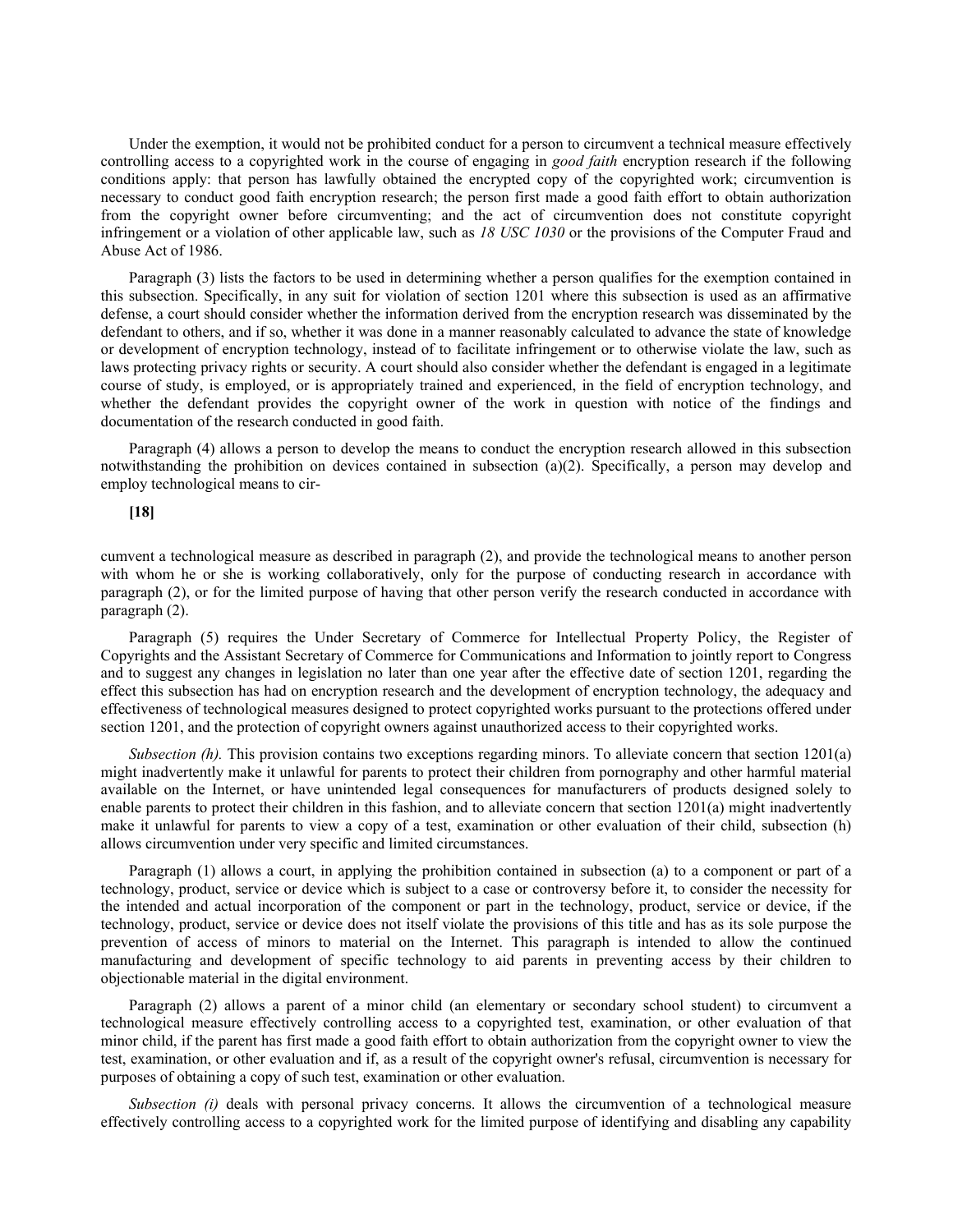of the measure or work to collect or disseminate personally identifying information reflecting the online activities of the user, only if the user is not provided with notice

**[19]**

and the capability to prevent or restrict such collection or dissemination, and only if the circumvention conducted to identify and disable the ability of the measure to collect or disseminate has no other effect on the ability of any person to gain access to any work.

It is possible that certain encryption or other technologies used to protect copyrighted works under section 1201 may collect or disseminate personally identifying information about the online activities of a user. To maintain privacy in the digital environment, subsection (i) was established to allow the circumvention of such technologies in order to identify and disable any ability to collect or disseminate personally identifying information, where such an ability to identify and disable is not already provided to the user. It is hoped that this subsection will serve as a deterrent to the development and use of technologies that are capable of such collection and information and do not either provide a method by which a user may disable those capabilities, or fully disclose the lack of such methods.

### *Section 1202: Integrity of Copyright Management Information.*

*Subsection (a)* establishes a general prohibition against knowingly providing, distributing or importing false copyright management information (''CMI''), as defined in subsection (c). There are two prerequisites that must be met for the conduct to be illegal: (1) the person providing, distributing or importing the false CMI must know the CMI is false, and (2) he or she must do so with the intent to induce, enable, facilitate or conceal an infringement of any right under Title 17. The prohibition in this subsection does not apply to the ordinary and customary practices of broadcasters or the inadvertent omission of credits from broadcasts of audiovisual works, since such acts do not involve the provision of false CMI with the requisite knowledge and intent.

*Subsection (b)* establishes a general prohibition against deliberately removing or altering CMI, and against distributing or importing for distribution altered CMI or distributing, importing for distribution or publicly performing works in which CMI has been removed. Three specific acts are prohibited if they are committed without the authority of the copyright owner or the law, and if they are done knowing, or with respect to civil remedies under section 1203, having reasonable grounds to know, that they will induce, enable, facilitate or conceal a copyright infringement: (1) intentionally removing or altering CMI; (2) distributing or importing for distribution CMI, knowing that it has been altered without the authority of the copyright owner or the law; or (3) distributing, importing for distribution, or publicly performing works, copies of works, or phonorecords, knowing that CMI has been removed or altered without the authority of the copyright owner or the law. As with subsection (a), the prohibition in this subsection does not include the ordinary and customary practices of broadcasters or the inadvertent omission of credits from broadcasts of audiovisual works, since such omissions do not involve the requisite knowledge and intent.

*Subsection (c)* defines CMI. To fall within the definition, there is a threshold requirement that the information be conveyed in con-

# **[20]**

nection with copies or phonorecords, performances or displays of the copyrighted work. The term ''conveyed'' is used in its broadest sense and is not meant to require any type of transfer, physical or otherwise, of the information. It merely requires that the information be accessible in conjuction with, or appear with, an embodiment of the work itself.

CMI is defined as any of the following: (1) the title of a work or other information that identifies the work; (2) the author's name or other information that identifies the author; (3) the copyright owner's name or other information that identifies the copyright owner; (4) with the exception of public performances of works by radio and television broadcast stations, a performer's name or other information that identifies a performer whose performance is fixed in a nonaudiovisual work; (5) with the exception of public performances of works by radio and television broadcast stations, the name of or other identifying information about a writer, performer, or director who is credited in an audiovisual work; (6) terms and conditions for use of a work; and (7) numbers and symbols which refer to, link to, or represent the above information. As noted above, both treaties require that numbers and symbols be included within the definition of CMI. Links, such as embedded pointers and hyperlinks, to the above information are also included. The phrase ''links to such information'' was included in paragraph (7) because removing or altering a link to the information will have the same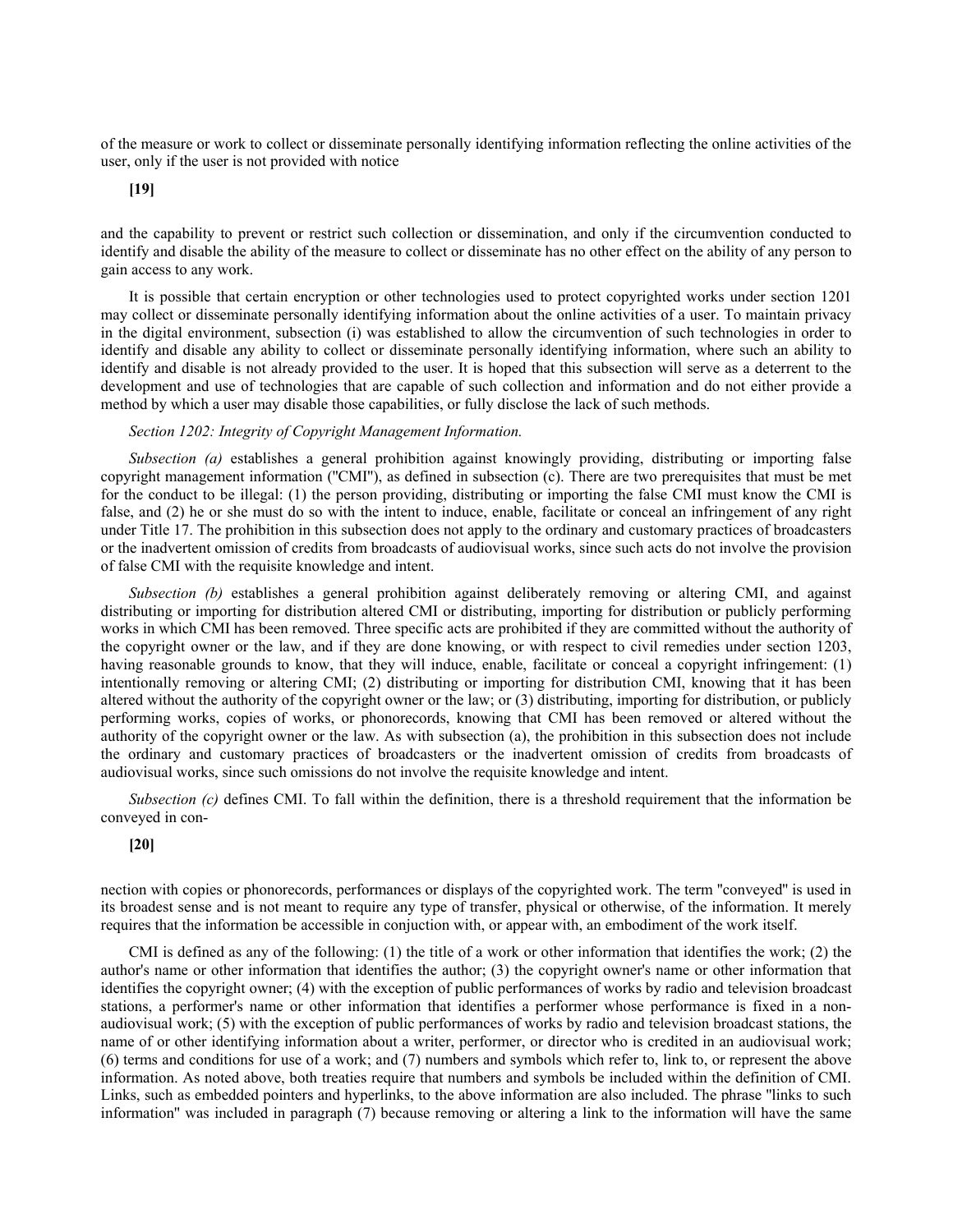adverse effect as removing or altering the information itself. Finally, paragraph (c)(8) of the definition permits the Register of Copyrights to prescribe by regulation other information that, if conveyed in connection with a work, is to be protected as CMI. To protect the privacy of users of copyrighted works, however, the Register of Copyrights may not include within the definition of CMI any information concerning *users* of copyrighted works.

Section 1202 does not mandate the use of CMI, or of any particular type of CMI. It merely protects the integrity of CMI if a party chooses to use it in connection with a copyrighted work, by prohibiting its deliberate deletion or alteration. It also should be noted that the definition of ''copyright management information'' does not encompass, nor is it intended to encompass, tracking or usage information relating to the identity of users of works. It would be inconsistent with the purpose and construction of this bill and contrary to the protection of privacy to include tracking and usage information within the definition of CMI.

Section 1202 imposes liablity for specified acts. It does not address the question of liability for persons who manufacture devices or provide services.

*Subsection (d)* makes clear that the prohibitions in section 1202 do not prohibit any lawfully authorized investigative, protective or intelligence activity by or at the direction of a federal, state or local law enforcement agency, or of an intelligence agency of the United States.

*Subsection (e)* recognizes special problems that certain broadcasting entities may have with the transmission of copyright management information. Under this subsection, radio and television broadcasters, cable systems, and persons who provide programming to such broadcasters or systems, who do not intend to induce, en-

# **[21]**

able, facilitate or conceal infringement, are eligible for an exemption from liability for violation of the CMI provisions of subsection (b) in certain, limited circumstances.

In the case of an analog transmission, paragraph (1) provides that an eligible person will not be held liable for violating provisions of subsection (b) if it is not ''technically feasible'' for that person to avoid the violation or if avoiding the violation would ''create an undue financial hardship.'' Avoiding a violation of subsection (b) by transmitting credits that are of excessive duration in relation to standard practice in the relevant industries (for instance, the motion picture and television broadcast industries) is one example of an activity that may ''create an undue financial hardship" under paragraph (1). As indicated above, this exemption applies only in the absence of an intent to induce, enable, facilitate or conceal infringement by engaging in such activity.

Paragraph (2) provides an exemption in the case of certain digital transmissions, and contemplates the creation of voluntary digital transmission standards for the placement of copyright management information. Separate standards are likely to be set for the location of copyright management information in different categories of works. For instance, the standard(s) for the location of the name of a copyright owner in a sound recording or musical work to be broadcast by radio stations may differ--and be set in a separate standard-setting process(es)--from the standard for the location of such information in a motion picture or other audiovisual work to be broadcast by television stations.

Subparagraph (A) provides that if a digital transmission standard for the placement of copyright management information for a category of works is set in a voluntary, consensus standard-setting process involving a representative cross-section of the relevant copyright owners and relevant transmitting industry, including but not limited to reprsentatives of radio or television broadcast stations, cable systems, and copyright owners of a category of works that are intended for public performance by such stations or systems, an eligible person will not be liable for a violation of subsection (b) if the copyright management information involved in the violation was not placed in a location specified by the standard for that information. The eligible person, however, cannot qualify for this limitation on liability if that person was responsible for the nonconforming placement, or had the intent to induce, enable, facilitate or conceal infringement.

Paragraph (2)(B)(i) provies that until such a standard is set for a category of works, an eligible person will not be liable for a violation of subsection (b) if the transmission of the copyright management information would cause a perceptible visual or aural degradation of the digital signal. Clause (ii) provides that during this time period before a standard is set, an eligible person also will not be liable if the digital transmission of the information would conflict with an applicable government regulation or industry standard relating to the transmission of information in a digital signal, such as the regulation requiring the placement of closed captioning in line 21 of the vertical blanking interval (*47 C.F.R.*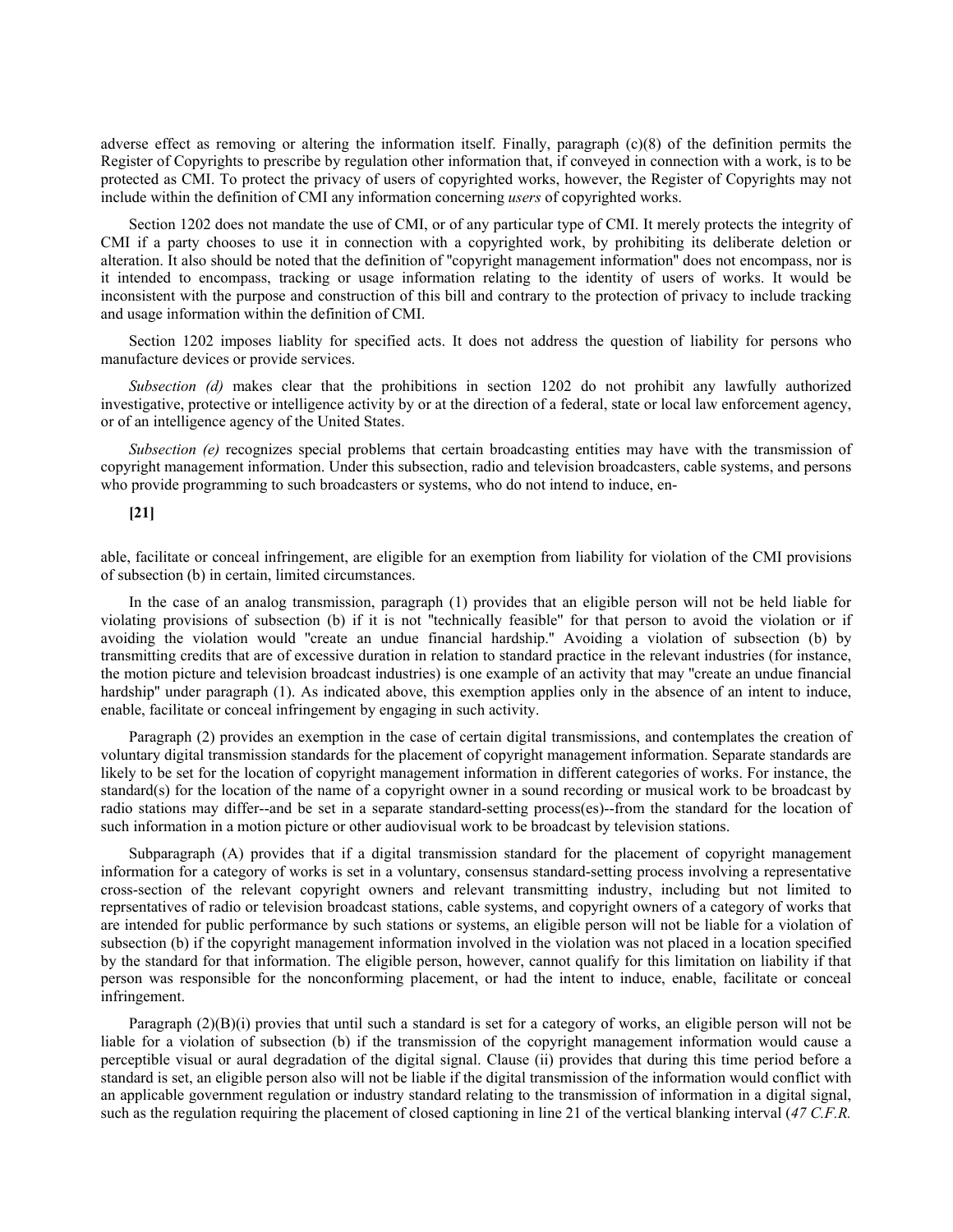*79.1*, implementing *47 U.S.C. 613).* For purpose of this clause, however, the applicable industry-wide standard must be of a type specified in sub-

# **[22]**

clauses (II) or (III). The first type, defined in subclause (II), includes only those standards that were adopted by a voluntary, consensus standards body, such as the Advanced Television Systems Committee, before the effective date of section 1202. The other type, defined in subclause (III), includes only those standards adopted in a voluntary, consensus standards-setting process open to participation by groups, including but not limited to, a representative cross-section of radio or television broadcast stations, cable systems, and copyright owners of a category of works that are intended for public performance by such stations or systems.

# *Section 1203. Civil Remedies*

Section 1203 is divided into three paragraphs. Subsection (a) sets forth the general proposition that civil remedies are available for violations of sections 1201 and 1202. This paragraph establishes the jurisdiction for such civil actions as the ''appropriate U.S. district court'' and limits standing to bring a civil action to those persons injured by a violation of section 1201 to 1202.

Subsection (b) sets out the powers of the court that hears the case. Subsection (b) permits the court to (1) grant temporary and permanent injunctions; (2) order the impounding of any device or product that is in the custody or control of the alleged violator and that the court has reasonable cause to believe was involved in a violation; (3) award damages; (4) allow the recovery of costs by or against any party; (5) award reasonable attorney's fees to the prevailing party; and (6) order the remedial modification or the destruction of any device or product involved in the violation that is in the custody or control of the violator or has been impounded.

Subsection (c) is divided into five sections, each of which addresses the awarding of damages to the prevailing party. Paragraph (1) establishes the general proposition that a person who violates section 1201 or 1202 is liable for either actual damages and any additional profits of the violator or statutory damages. Paragraphs (2) and (3) specify that the complaining party may finalize a choice between the two types of damage awards at any time until the final judgment is entered.

Paragraph (2) provides that, when the prevailing party opts for actual damages, the court shall award to that party the actual damages suffered by the party as a result of the violations, as well as any profits of the violator that are attributable to the violation and are not taken into account in computing the actual damages.

Paragraph (3) provides different statutory award amounts depending upon whether the civil action involves a section 1201 or 1202 violation. When the violation is a section 1201 violation and the prevailing party opts to recover an award of statutory damages the prevailing party will be awarded statutory damages of not less than \$ 200 or more than \$ 2,500 per act of circumvention, device, product, component, offer, or performance of service. When the violation is a section 1202 violation and the prevailing party opts to recover an award of statutory damages, the prevailing party will be awarded statutory damages of not less than \$ 2,500 or more than \$ 25,000 for each violation.

Paragraphs (4) and (5) set forth circumstances in which it would be appropriate to increase or decrease a damage award. Paragraph

# **[23]**

(4) provides for an increased damage award when the violator is a repeat offender. Specifically, when the prevailing party establishes that a person violated section 1201 or 1202 within three years after a final judgment was entered against that person for another such violation, the award of damages may be increased to a sum of up to triple the amount that would otherwise be awarded. Paragraph (5)(A) provides that, when a violator of section 1201 or 1202 was not aware and had no reason to believe that its acts constituted a violation, the damage award *may* be reduced or remitted. Paragraph (5)(B) provides even greater protection for nonprofits. When a violator of section 1201 or 1202 is a nonprofit library, nonprofit archives, or nonprofit educational institution, and was not aware and had no reason to believe that its acts constituted a violation, the damage award *shall* be remitted entirely.

*Section 1204: Criminal Penalties.*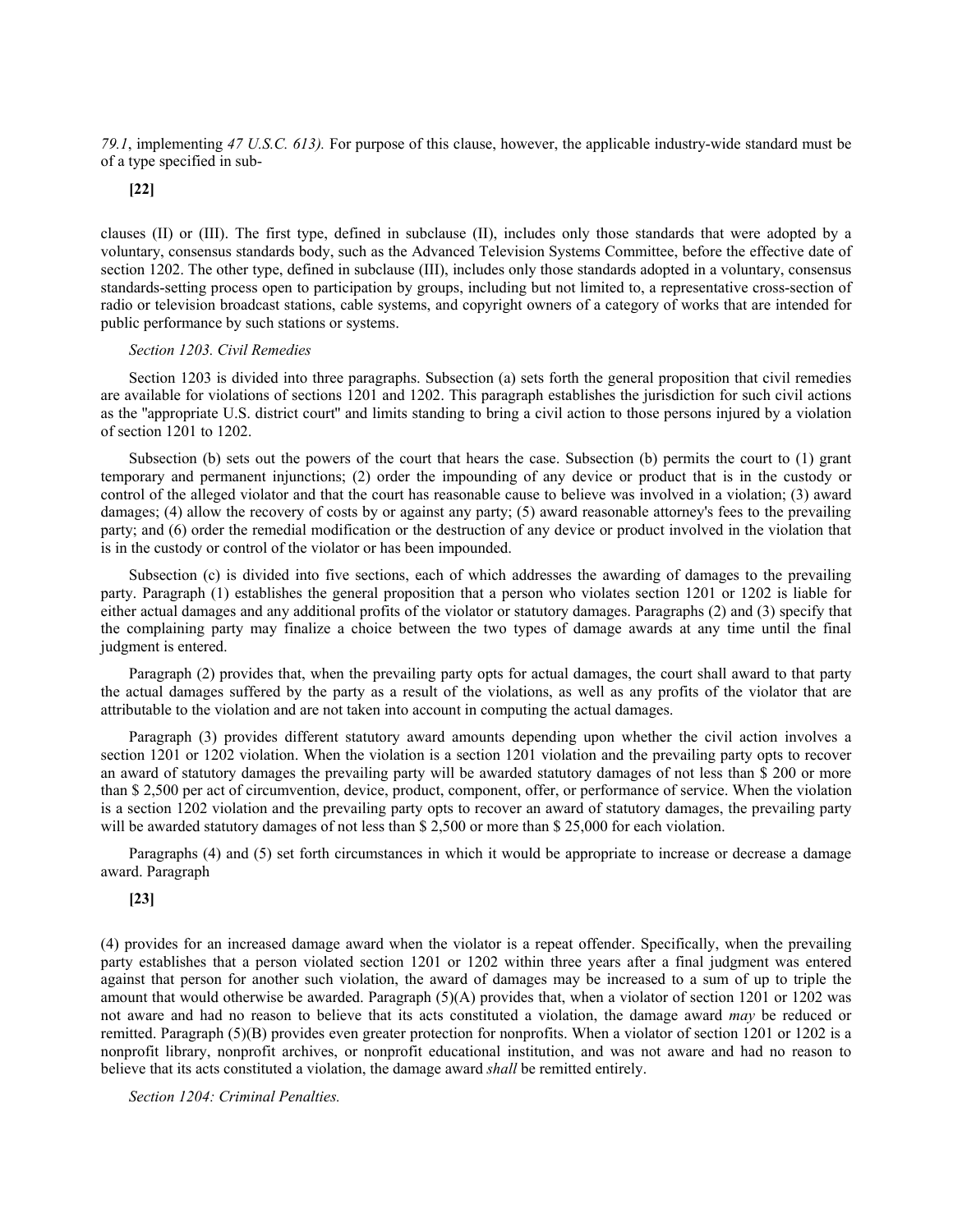Subsection (a) provides for the availability of criminal penalties for violations of sections 1201 and 1202. The standard applicable under this section is identical to the standard used in section 506 of the Copyright Act to establish criminal violations. Subsection (a) also sets forth the penalties available for a criminal violations of sections 1201 and 1202 as ''not more than \$ 500,000 or imprisonment for not more than five years, or both.'' If the person who is found guilty of criminal violation of sections 1201 or 1202 is a repeat offender, section 1204 provides that penalties may be increased to ''not more than \$ 1,000,000 or imprisonment for not more than ten years, or both.''

Subsection (b) exempts completely any nonprofit library, nonprofit archives and nonprofit educational institution from the criminal penalties contained in subsection (a).

Subsection (c) provides for a five-year statute of limitations for criminal offenses under chapter 12.

# *Section 1205: Savings Clause*

Section 1205 deals with the relationship between this act and laws protecting privacy. It establishes that nothing in the new chapter 12 created under this title abrogates, diminishes, or weakens the provisions of any law that prevents the violation of individual privacy rights related to use of the Internet, nor does it provide any defense or element of mitigation in a criminal prosecution or civil action under law for the violation of those rights.

Subsection (b) of Section 103 of this title is a conforming amendment which amends the table of chapters to accommodate the addition of a new chapter 12.

## *Section 104: Development and Implementation of Technological Protection Measures*

*Subsections (a)-(c)* of section 105 contain a sense of the Congress stating that the Congress anticipates the development and implementation of technological measures which protect access to copyrighted works that will be developed by a broad consensus in an open, fair, multi-industry process, that will be made available on reasonable and nondiscriminatory terms, and that will not impose substantial costs or burdens on either the copyright owners who

### **[24]**

will use them or on the manufacturers of hardware or software which will be used in conjunction with them. Congress anticipates that, pursuant to this legislation, these technological measures will include, but not be limited to, those which help nonprofit libraries to continue to lend copies to library users as they do today and in digital formats which do not infringe copyright; those which effectively protect against copyright infringement; and those which promote market place solutions for making works available in digital formats to consumers and users.

*Subsection (d)* requires that the Under Secretary of Commerce for Intellectual Property Policy, the Register of Copyrights and the Assistant Secretary of Commerce for Communications and Information jointly submit a report and any suggestions for legislation to Congress every year for three years after the enactment of this title reviewing the impact of new section 1201 on individual access to copyrighted works in digital formats. The issues to be addressed in the report are described in paragraph (2).

## *Section 105: Evaluation of Impact of Copyright Law and Amendments on Electronic Commerce and Technological Development*

Section 105 requires that the Under Secretary of Commerce for Intellectual Property Policy, the Register of Copyrights and the Assistant Secretary of Commerce for Communications and Information jointly submit a report and any suggestions for legislation to Congress within one year after the enactment of this title, evaluating the impact of this title and the development of electronic commerce on the operation of sections 109 and 117 of title 17, and the relationship between existing and emerging technology on the operation of those provisions.

Section 109 of the Copyright Act is a codification of the judiciallydeveloped ''first sale doctrine'' which limits the exclusive right of a copyright owner to distribute copies of the work to the first sale or transfer of any particular lawfully made copy. Thus, the owner of a particular copy lawfully made under the Act may, without the authority of the copyright owner, sell or otherwise dispose of the possession of *that copy*. The first sale doctrine does not readily apply in the digital networked environment because the owner of a particular digital copy usually does not sell or otherwise dispose of the possession of that copy. Rather, ''disposition'' of a digital copy by its owner normally entails reproduction and transmission of that reproduction to another person. The original copy may then be retained or destroyed. The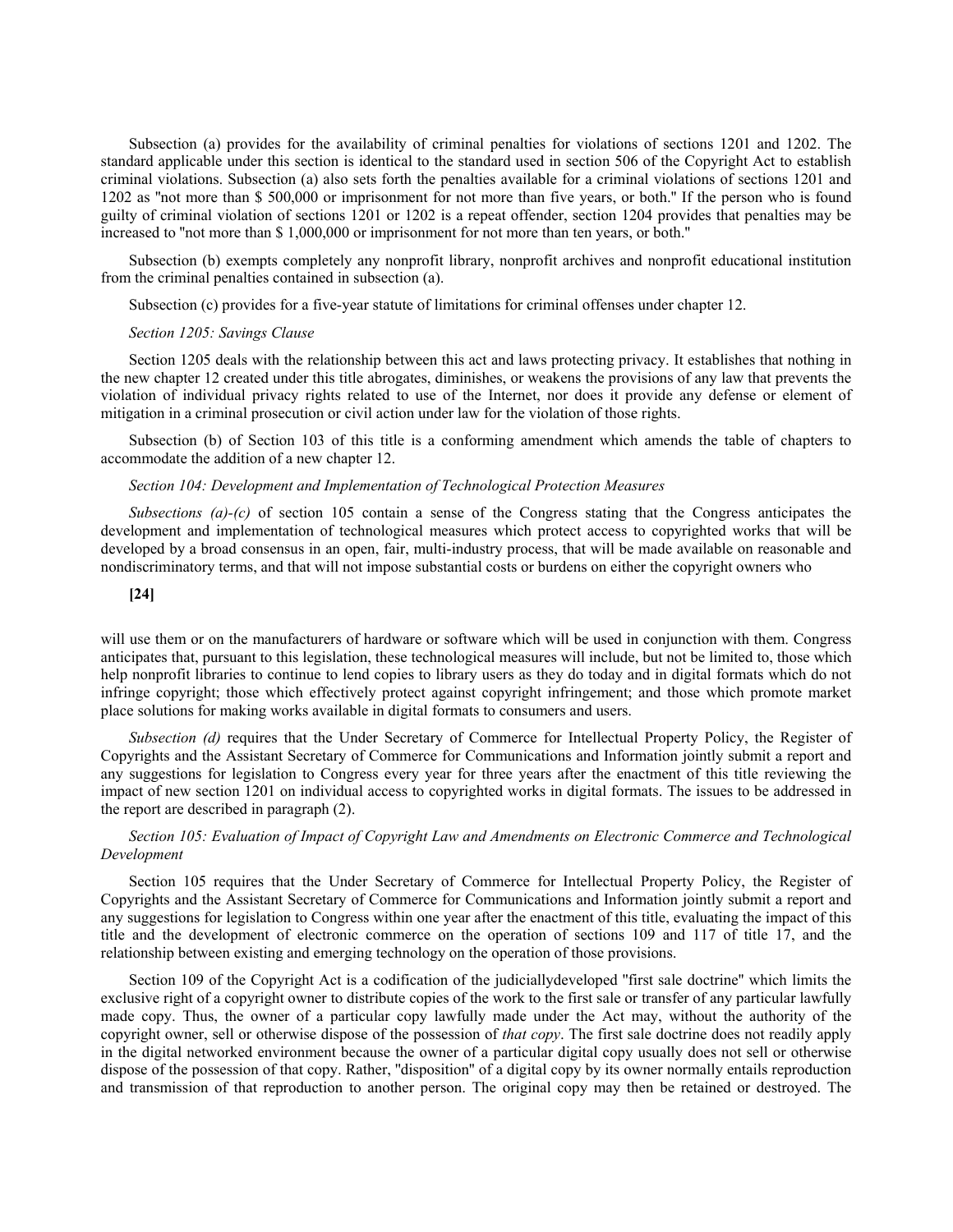appropriate application of this doctrine to the digital environment merits further evaluation and this section therefore calls for such an evaluation and report.

Section 117 of the Copyright Act limits the exclusive rights of copyright owners by allowing the lawful owner of a copy of a computer program to make or authorize the making of another copy or adaptation of that program if it is necessary as an essential step in the utilization of the program in conjunction with a machine or for archival purposes only. The amendments contained in Title III of this legislation further amend section 117 to allow for the unauthorized making of copies in certain specific circumstances during the repair or maintenance of a machine (see detailed legislative history in title III.) The impact of the use of encryption and other

### **[25]**

technologies on these limitations also merits further evaluation and this section therefore calls for such an evaluation and report.

## *Section 106: Effective Date*

This section establishes the general effective date of the proposed amendments in this bill as the date the bill is enacted into law. There are several exceptions to this effective date. These exceptions only apply to the technical amendments that are proposed in section 102 of the bill. The bill fixes the effective date of any provision in section 102 of the bill that specifically refers to the WIPO Copyright Treaty or the WIPO Performances and Phonograms Treaty as the date the respective Treaty enters into force.

These exceptions were necessary because, as of the drafting of this bill, the two treaties have not entered into force and will not do so until three months after 30 States deposit their instruments of ratification or accession with the Director General of WIPO. The exceptions ensure that the amendments that refer specifically to the two treaties do not become effective until the treaties themselves become effective. In addition, it was necessary to refer to each treaty separately in this section, because the two treaties may enter into force at different times, and the provisions relating specifically to one treaty should not become effective as soon as the other treaty enters into force. Finally, the phrase ''with respect to the United States'' was added to ensure that, if the Treaties enter into force before the United States deposits its instrument of accession, the United States does not extend benefits to Member States of these Treaties until the United States becomes party to the Treaties.

## TITLE II--ONLINE COPYRIGHT INFRINGEMENT LIABILITY LIMITATION

#### *Section 201: Short Title*

This section establishes that this title may be cited as the ''Online Copyright Infringement Liability Limitation Act.''

### *Section 202: Limitations on Liability for Copyright Infringement*

#### *Summary*

The ''Online Copyright Infringement Liability Limitation Act'' addresses concerns raised by a number of on-line service and Internet access providers regarding their potential liability when infringing material is transmitted on-line through their services. While several judicially created doctrines currently address the question of when liability is appropriate, providers have sought greater certainty through legislation as to how these doctrines will apply in the digital environment.

Title II of this bill codifies a liability system based on the core of current case law dealing with the liability of online service providers, while narrowing and clarifying the law in other respects. It offers the advantage of incorporating and building on those judicial applications of existing copyright law to the digital environment that have been widely accepted as fair and reasonable.

Subsection (a) of section 202 amends chapter 5 of the Copyright Act *(17 U.S.C. 501,* et. seq.'') to create a new section 512, entitled "Limitations on liability relating to material online."

# **[26]**

*Subsection (a)* of new section 512 applies to communications functions associated with sending digital communications of others across digital networks, such as the Internet and other online networks. It establishes a limitation on liability for infringements that may occur in the provision of services falling within the definition of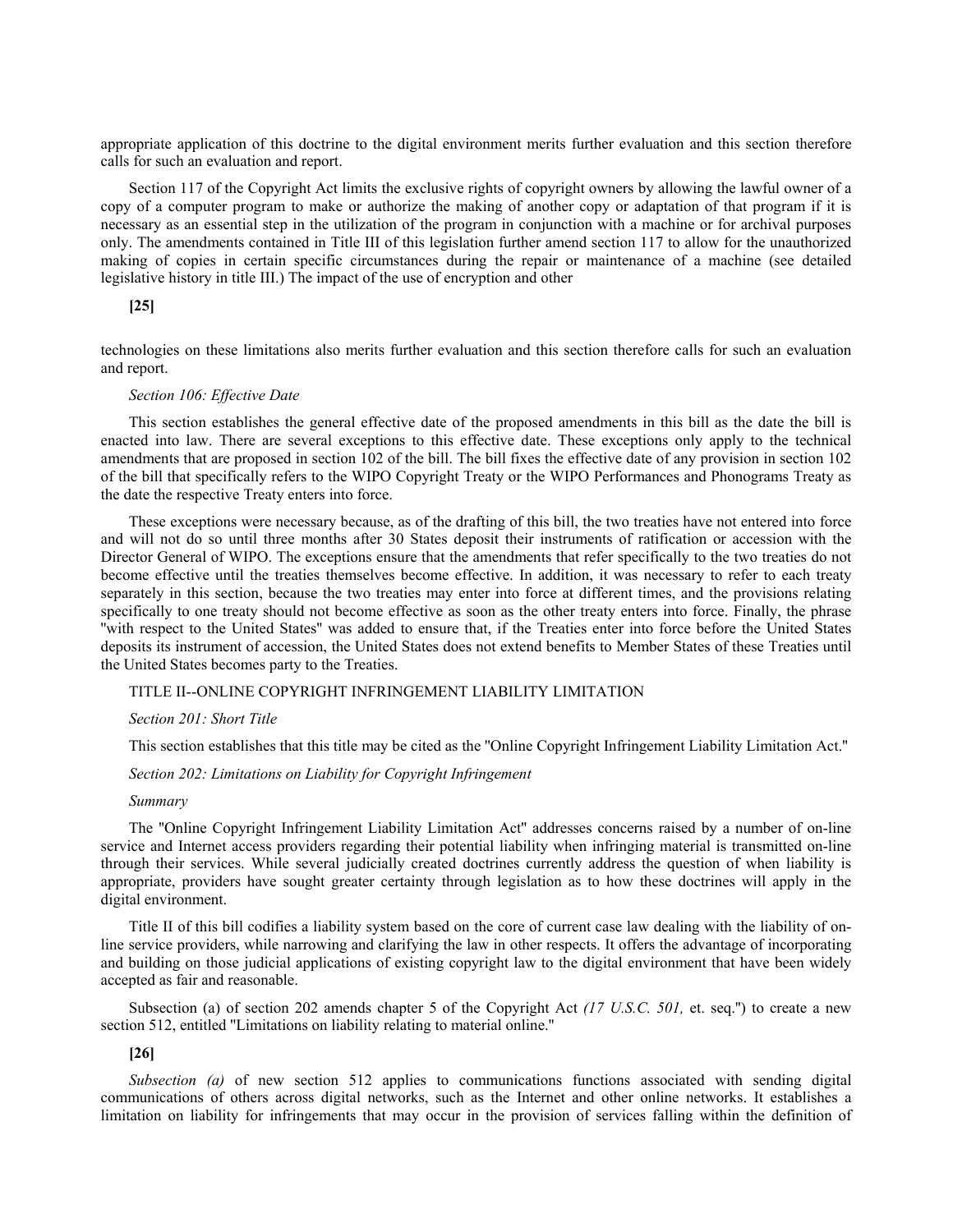subsection (j)(1)(A). The limitations on injunctive relief set forth in subsection (j)(1)(B) are applicable when the functions at issue fall within the provisions of subsection (a), and the service provider meets the threshold criteria of subsection (h). These threshold criteria apply to all of the liability limitations contained in section 512.

Subsection (a) applies to service providers transmitting, routing, or providing connections for material, and some forms of intermediate and *transient storage* of material in the course of performing these functions. For example, in the course of moving packets of information across digital online networks, many intermediate and transient copies of the information may be made in routers and servers along the way. Such copies are created as an automatic consequence of the transmission process. In this context,''intermediate and transient'' refers to such a copy made and/or stored in the course of a transmission, not a copy made or stored at the points where the transmission is initiated or received. The use of the term ''transmitting'' throughout section 512 is not intended to be limited to transmissions of ''a performance or display'' of ''images or sounds'' within the meaning of section 101 of the Copyright Act.

Paragraphs (1) through (5) limit the range of activities that qualify under this subsection to ones in which, a service provider plays the role of a ''conduit'' for the communications of others. This limitation on liability applies if: (1) the communication was initiated by or at the direction of a person other than the service provider; (2) it is carried out through an automatic technical process without selection of the material by the service provider; (3) the service provider does not select the recipients of the material except as an automatic response to the request of another; (4) no copy of the material made in the course of intermediate or transient storage is maintained on the system or network so that it is ordinarily accessible to persons other than the anticipated recipients, and no copy is maintained on the system or network in a manner ordinarily accessible to the anticipated recipients for a longer period than is reasonably necessary for the communication; and (5) the content (but not necessarily the form) of the material is not modified in the course of transmission. Thus, for example, an e-mail transmission may appear to the recipient without bolding or italics resulting from format codes contained in the sender's message.

The term "selection of the material" in subsection  $(a)(2)$  is intended to reflect an editorial function of determining what material to send, or the specific sources of material to place online (e.g., a radio station), rather than "an automatic technical process'' of responding to a command or request, such as one from a user, an Internet location tool, or another network. The term ''automatic response to the request of another'' is intended to encompass a service provider's actions in responding to requests by a user or other networks, such as requests to forward e-mail traffic or to route messages to a mailing list agent (such as a Listserv) or other dis-

## **[27]**

cussion group. Subsection  $(a)(4)$  is intended to cover copies made of material while it is en route to its destination, such as copies made on a router or mail server, storage of a web page in the course of transmission to a specific user, store and forward functions, and other transient copies that occur en route. The term ''ordinarily accessible'' is intended to encompass stored material that is routinely accessible to third parties. For example, the fact that an illegal intruder might be able to obtain access to the material would not make it ordinarily accessible to third parties. Neither, for example, would occasional access in the course of maintenance by service provider personnel, nor access by law enforcement officials pursuant to subpoena make the material ''ordinarily accessible.'' However, the term does not include copies made by a service provider for the purpose of making the material available to other users. Such copying is addressed in subsection (b).

*Subsection (b)* applies to a different form of intermediate and *temporary storage* than is addressed in subsection (a). In terminology describing current technology, this storage is a form of ''caching,'' which is used on some networks to increase network performance and to reduce network congestion generally, as well as to reduce congestion and delays to popular sites. This storage is intermediate in the sense that the service provider serves as an intermediary between the originating site and ultimate user. The material in question is stored on the service provider's system or network for some period of time to facilitate access by users subsequent to the one who previously sought access to it.

For subsection (b) to apply, the material must be made available on an originating site, transmitted at the direction of another person through the system or network operated by or for the service provider to a different person, and stored through an automatic technical process so that users of the system or network who subsequently request access to the material from the originating site may obtain access to the material from the system or network.

Paragraphs (2)(A) through (2)(E) further refine the circumstances under which subsection (b) applies. Paragraph (2)(A) provides that the material must be transmitted to subsequent users without modification to its content in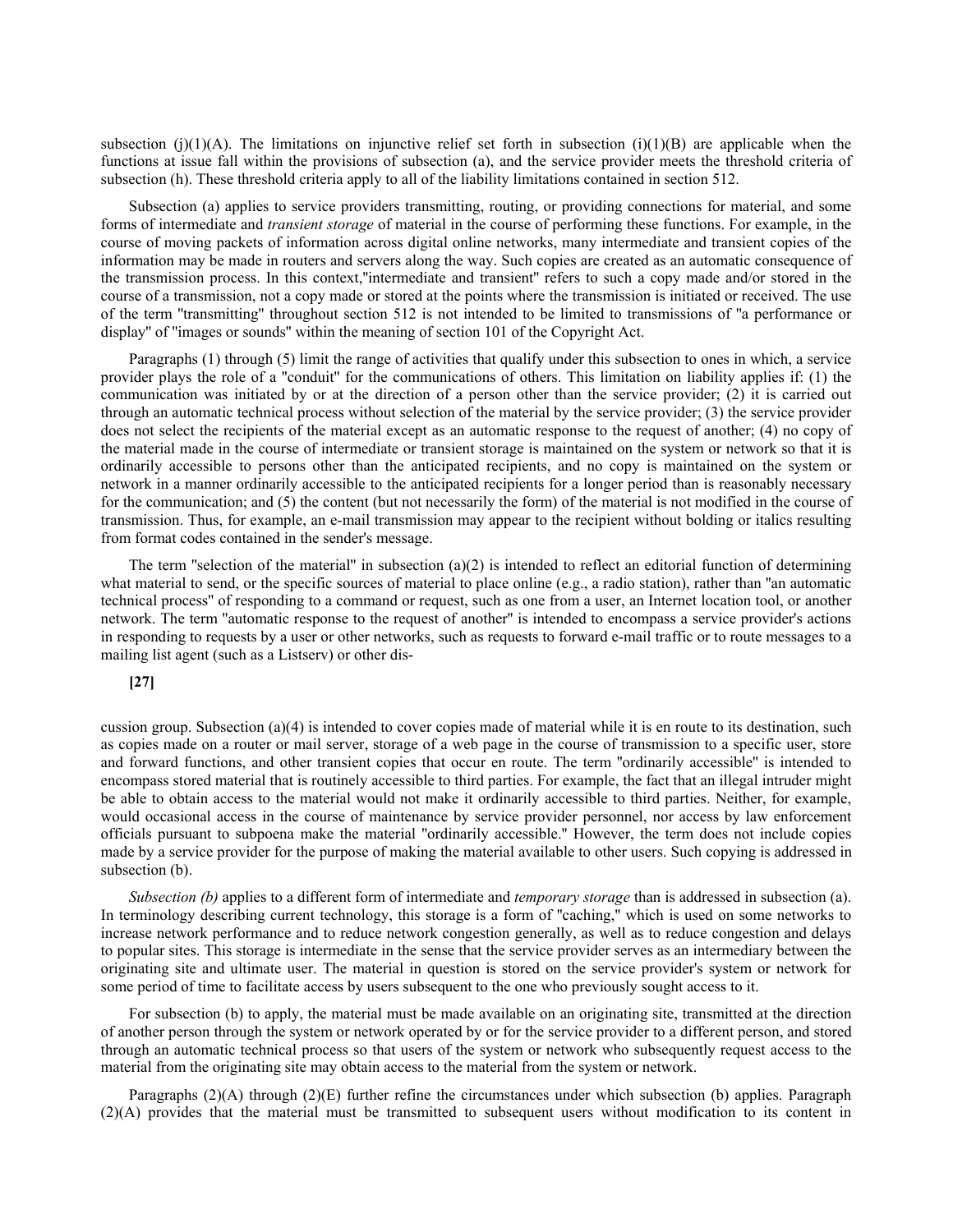comparison to the way it was originally transmitted from the originating site. This restriction is intended to apply, for example, so that a service provider who caches material from another site does not change the advertising associated with the cached material on the originating site without authorization from the originating site.

Paragraph (2)(B) limits the applicability of subsection (b) to circumstances where the service provider complies with certain updating commands.

Paragraph (2)(C) provides that the service provider shall not interfere with the ability of certain technology that is associated with the work by the operator of the originating site to return to the originating site information, such as user "hit" counts, that would have been available to the site had it not been cached. The technology must: (i) not significantly interfere with the performance of the storing provider's system or network or with intermediate storage of the material; (ii) be consistent with generally accepted industry standard communications protocols applicable to Inter-

### **[28]**

net and online communications, such as those approved by the Internet Engineering Task Force and the World Wide Web Consortium; and (iii) not extract information beyond that which would have been obtained had the subsequent users obtained access to the material directly on the originating site.

Paragraph (2)(D) applies to circumstances in which the originating site imposes a prior condition on access.

Paragraph (2)(E) establishes a notification and take down procedure for cached material modeled on the procedure under subsection (c). However, this take down obligation does not apply unless the material has previously been removed from the originating site, or the party submitting the notification has obtained a court order for it to be removed from the originating site and notifies the service provider's designated agent of that order. This proviso has been added to paragraph (2)(E) because storage under subsection (b) occurs automatically and unless infringing material has been removed from the originating site, the infringing material would ordinarily simply be re-cached.

*Subsection (c)* limits the liability of qualifying service providers for claims of direct, vicarious and contributory infringement for storage at the direction of a user of material that *resides* on a system or network controlled or operated by or for the service provider. Examples of such storage include providing server space for a user's web site, for a chatroom, or other forum in which material may be posted at the direction of users. Subsection (c) defines the scope of this limitation on liability. It also sets forth procedural requirements that copyright owners or their agents and service providers must follow with respect to notifications of claimed infringement under paragraph (3). Information that resides on the system or network operated by or for the service provider through its own acts or decisions and not at the direction of a user does not fall within the liability limitation of subsection (c).

Paragraph (1)(A) sets forth the applicable knowledge standard. This standard is met either by actual knowledge of infringement or in the absence of such knowledge by awareness of facts or circumstances from which infringing activity is apparent. The term "activity" is intended to mean activity using the material on the system or network. Such activity is intended to refer to wrongful activity that is occurring at the site on the provider's system or network at which the material resides, regardless of whether copyright infringement is technically deemed to occur at that site or at the location where the material is received. For example, the activity at an online site offering audio or video may be an unauthorized public performance of a musical composition, a sound recording, or an audio-visual work, rather than (or in addition to) the creation of an unauthorized copy of any of these works.

Paragraph (1)(A)(ii) can best be described as a "red flag" test. As stated in subsection (1), a service provider need not monitor its service or affirmatively seek facts indicating infringing activity (except to the extent consistent with a standard technical measure complying with subsection (h)), in order to claim this limitation on liability (or, indeed any other limitation provided by the legislation). However, if the service provider becomes aware of a ''red flag'' from which infringing activity is apparent, it will lose the lim-

#### **[29]**

itation of liability if it takes no action. The ''red flag'' test has both a subjective and an objective element. In determining whether the service provider was aware of a "red flag," the subjective awareness of the service provider of the facts or circumstances in question must be determined. However, in deciding whether those facts or circumstances constitute a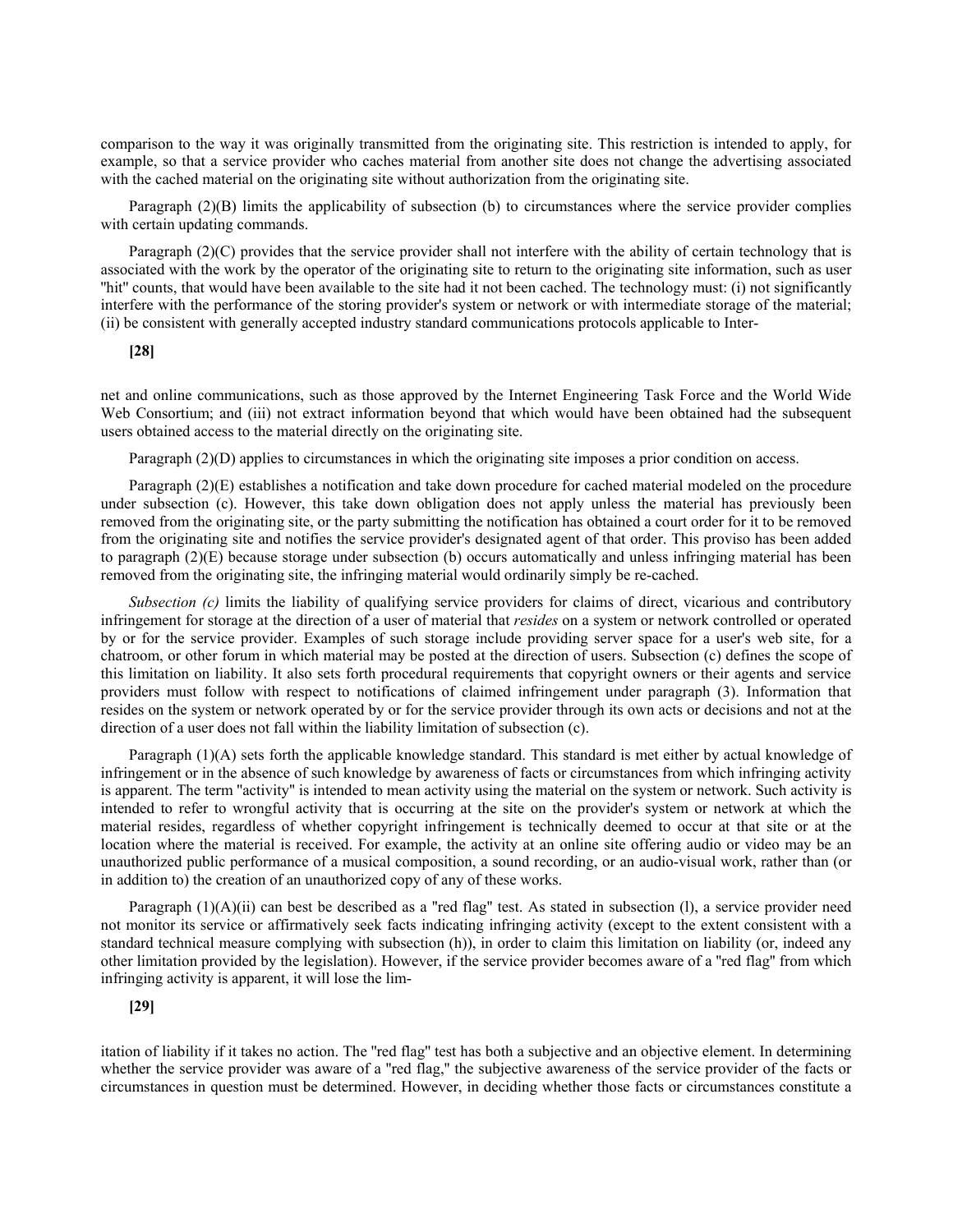''red flag''--in other words, whether infringing activity would have been apparent to a reasonable person operating under the same or similar circumstances--an objective standard should be used.

Paragraph (1)(A)(iii) provides that once a service provider obtains actual knowledge or awareness of facts or circumstances from which infringing material or activity on the service provider's system or network is apparent, the service provider does not lose the limitation of liability set forth in subsection (c) if it acts expeditiously to remove or disable access to the infringing material. Because the factual circumstances and technical parameters may vary from case to case, it is not possible to identify a uniform time limit for expeditious action.

Paragraph (1)(B) sets forth the circumstances under which a service provider would lose the protection of subsection (c) by virtue of its benefit from and control over infringing activity. In determining whether the financial benefit criterion is satisfied, courts should take a common-sense, fact-based approach, not a formalistic one. In general, a service provider conducting a legitimate business would not be considered to receive a ''financial benefit directly attributable to the infringing activity'' where the infringer makes the same kind of payment as non-infringing users of the provider's service. Thus, receiving a one-time set-up fee and flat periodic payments for service from a person engaging in infringing activities would not constitute receiving a ''financial benefit directly attributable to the infringing activity.'' Nor is subparagraph (B) intended to cover fees based on the length of the message (per number of bytes, for example) or by connect time. It would however, include any such fees where the value of the service lies in providing access to infringing material.

Paragraph (1)(C) establishes that in cases where a service provider is notified of infringing activity by a copyright owner or its authorized agent, in accordance with the notification procedures of paragraph (3), the limitation on the service provider's liability shall be maintained only if the service provider acts expeditiously either to remove the infringing material from its system or to prevent further access to the infringing material on the system or network. This ''notice and takedown'' procedure is a formalization and refinement of a cooperative process that has been employed to deal efficiently with network-based copyright infringement.

Section 512 does not require use of the notice and take-down procedure. A service provider wishing to benefit from the limitation on liability under subsection (c) must ''take down'' or disable access to infringing material residing on its system or network of which it has actual knowledge or that meets the "red flag" test, even if the copyright owner or its agent does not notify it of a claimed infringement. On the other hand, the service provider is free to refuse to ''take down'' the material or site, even after receiving a notification of claimed infringement from the copyright owner; in such a situa-

### **[30]**

tion, the service provider's liability, if any, will be decided without reference to section 512(c). For their part, copyright owners were not obligated to give notification of claimed infingement in order to enforce their right. However, neither actual knowledge nor awareness of a red flaif may be imputed to a service provider based on information from a copyright owner or its agent that dows not comply with the notification provisions of subsection (c) (3), and the limitation of liability set forth in subsection (c) may apply.

Subsection  $(c)(2)$  limits, in certain circumstances, the liability of nonprofit educational institutions for performing the functions of a service provider. The provision is intended to ensure that they do not lose the benefit of this title's limitations on liability due to their special relationship with their faculty and students. It would relieve such institutions from certain types of liability for acting as a service provider when a transmission through a system or network controlled or operated by the institution is initiated by or at the direction of a student or faculty member is engaged in activities unrelated to the institution's provision of the services set forth in subsection  $(j)(1)$ . It is not intended to affect direct or secondary liability for other roles the institutions may play.

Subsection  $(c)(3)$  provides that to qualify for the liability limitation of subsection  $(c)$ , the service prvider must designate an agent to receive notifications under subsection  $(c)(1)(C)$ . The designation, provided to the Register fo Copyrights, and made available on the service provider's web site is to contain certain information necessary to communicate with the service provider concerning allegedly infringing material or activity. The Register of Copyrights is directed to maintain a directory of designated agents available for inspection by the public, both on the web site of the Library of Congress, and in hard copy format on file at the Copyright Office. it is not anticipated or intended that the Register will publish hard copies of the directory. The directory of designated agents available for inspection by the public, both on the web site of the Library of Congress, and in hard copy format on file at the Copyright Office. It is not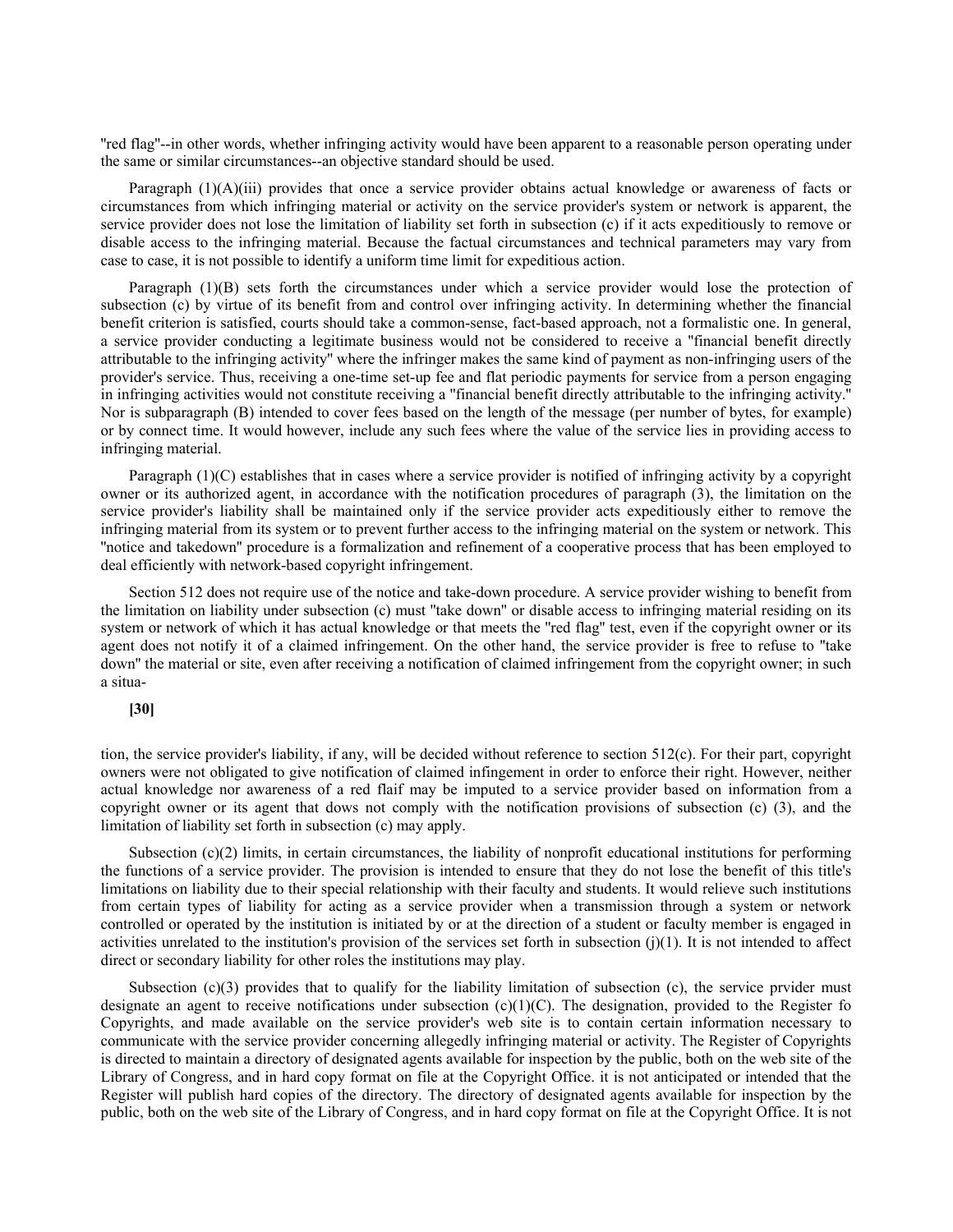anticipated or intended that the Register will publish hard copies of the directory. The directory shall have entries for the name, address, telephone number and electronic mail address of an agent designated by service providers. The service provider's designation shall substantially comply with these elements.

Subsection  $(c)(4)$  sets forth the procedures under which copyright owners and their agents may provide effective notification to a service provider of allegations of infingement on the provider's system or network. Subparagraph (A) requires that to count as an effective notification, the notification must be in writing and submitted to the service provider's designated agent.

Subsection  $(c)(4)(A)$ , clauses (i)-(vi), then set forth the information to be included in an effective notification. The standard against which a notification is to be judged is one of substantial compliance. Clause (i) provides that the notification must be signed by the copyright owner or its authorized agent to be effective. The requirement for signature, either physical or electronic, relates to the verification requirements of clauses (v) and (vi).

Clause (ii) requires that the copyright owner identify the copyrighted work alleged to be infringed. Where multiple works at a single online site are covered by a single notification, a representative list of such works at that site is sufficient. Thus, where a party is operating an unauthorized Internet jukebox from a particular

**[31]**

site, it is not necessary for a compliant notification to list every musical composition or sound recording that has been or could be infringed at that site, so long a s a representative list of those compositions or recordings is provided so that the servic provider can understand the nature and scope of the infringement being claimed.

Clause (iii) requires that the copyright owner or its authorized agent provide the service provider with information reasonably sufficient to permit the service provider to identify and locate the allegedly infringing material. An example of such sufficient information would b e a copy or description of the allegedly infringing material and the URL address of the location (web page) which is alleged to contain the infringing material. The goal of this provision is to provide the service provider with adequate information to find and address the allegedly infringing material expeditiously.

Clause (iv) requires that the copyright owner of its authorized agent provide reasonably sufficient identifying information concerning the owner or its agent who submits the notification, such as an address, telephone number, and if available an electronic mail address so that the service provider may contact the complaining party.

Clause (v) makes clear that the notification from complaining parties must contain a statement that the complaining party has a good faith belief taht the use of the material in the manner complained of is not authorized by the copyright owner, or its agent, or the law.

Clause (vi) specifies that the notification must contain a statement that the information contained therein is accurate. The complaining party--whether the copyright owner, or an authorized representative--also must confirm under penaly of perjury, that it has authority to act on behalf of the owner of the exclusive right that is alleged to be infringed. The term ''perjury'' is used in the sense found elsewhere in the United States Code. *See 28 U.S.C. 1746; 18 U.S.C. 1621.*

Subsection  $(c)(4)(B)$  addresses the effect of notifications that do not substantially comply with the requirements of paragraph (3). Under this subsection, the court shall not consider such notifications as evidence of whether the service provider has actual knowledge, is aware of facts or circumstances, or has received a notification for purposes of subparagraph (A). However, a defective notice provided to the designated agent may be considered in evaluating the service provider's knowledge or awarenes of facts and circumstances, if (i) the complaining party has provided the requisite information concerning the identification of the copyrighted work, identification of the allegedly infringing material, and information sufficient for the service provider to contract the complaining party, and (ii) the service provider does not promptly attempt to contact the person making the notification or take other reasonable steps to assist in the receipt of notification that substantially complies with subparagraph (A). If the service provider subsequently receives a substantially compliant notice, the provisions of subparagraph (C) would then apply upon receipt of the notice.

The substantial compliance standard in subsections  $(c)(2)$  and  $(c)(3)$  are intended to be applied so that technical errors (such as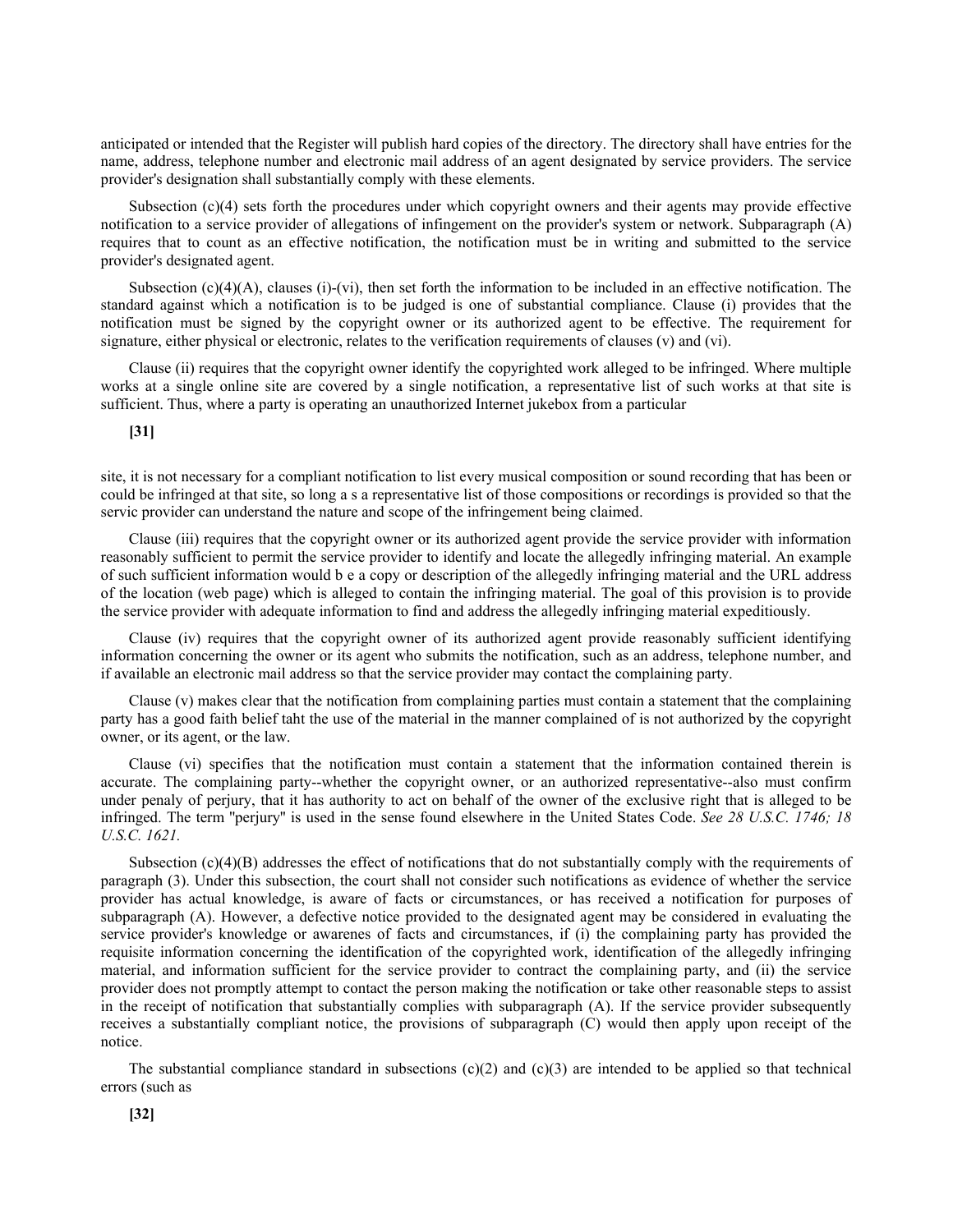misspelling a name, supplying an outdated area code if the phone number is accompanied by an accurate address, or supplying an outdated name if accompanied by an e-mail address that remains valid for the successor of the prior designated agent or agent of a copyright owner) do not disqualify service providers and copyright owners from the protections afforded under subsection (c). It is expected that the parties will comply with the functional requirements of the notification provisions--such as providing sufficient information so that a designated agent or the complaining party submitting a notification may be contacted efficiently--in order to ensure that the notification and take down procedures set forth in this subsection operate smoothly.

*Subsection (d)* applies to referring or linking users to an online location containing infringing material or infringing activity using information location tools. the reference to ''infringing activity'' is intended to refer to wrongful activity that is occurring at the location to which the link or reference refers, without regard to whether copyright infringement is technically deemed to occur at that location or at the location where the material is received. The term information location tools includes, for example: a directory or index of online sites or material such as a search engine that identifies pages by specified criteria, a reference to other online material such as a list of recommended sites, a pointer that stands for an Internet location or address, or a hypertext link which allows users to access material without entering its address.

Subsection (d) incorporates the notification and take down structure of subsection (c) and applies it to the provision of references and links to infringing sites. A service provider is entitled to the liability limitations of subsection (d) if it: (1) lacks actual knowledge of infringement on the other site, and is not aware of facts or circumstances from which infringing activity in that location is apparent; (2) does not receive a financial benefit directly attributable to the infringing activity on the site, where the service provider has the right and ability to control the infringing activity; and (3) responds expeditiously to remove or disable the reference or link upon receiving a notification of claimed infringement as described in subsection (c)(3). The notification procedures under subsection (d) follow those set forth in subsection (c). However, the information submitted by the complaining party under subsection  $(c)(3)(A)(iii)$  is identification of the reference or link to infringing material or activity, and information reasonably sufficient to permit the service provider to locate that reference or link.

Subsection (d) provides a safe harbor that would limit the liability of a service provider that refers or links users to an online location containing infringing material or activity by using ''information location tools,'' such as hyperlink directories and indexes. A question has been raised as to whether a service provider would be disqualified from the safe harbor based solely on evidence that it had viewed the infringing Internet site. If so, there is concern that online directories prepared by human editors and reviewers, who view and classify various Internet sites, would be denied eligibility to the information location tools safe harbor, in an unintended number of cases and circumstances. This is an important concern because such online directories play a valuable role in assisting

# **[33]**

Internet users to identify and locate the information they seek on the decentralized and dynamic networks of the **Internet** 

Like the information storage safe harbor in section  $512(c)$ , a service provider would qualify for this safe harbor if, among other requirements, it ''does not have actual knowledge that the material or activity is infringing'' or, in the absence of such actual knowledge, it is ''not aware of facts or circumstances from which infringing activity is apparent.'' Under this standard, a service provider would have no obligation to seek out copyright infringement, but it would not qualify for the safe harbor if it had turned a blind eye to ''red flags'' of obvious infringement.

For instance, the copyright owner could show that the provider was aware of facts from which infringing activity was apparent if the copyright owner could prove that the location was clearly, at the time the directory provider viewed it, a ''pirate'' site of the type described below, where sound recordings, software, movies or books were available for unauthorized downloading, public performance or public display. Absent such ''red flags'' or actual knowledge, a directory provider would not be similarly aware merely because it saw one or more well known photographs of a celebrity at a site devoted to that person. The provider could not be expected, during the course of its brief cataloguing visit, to determine whether the photograph was still protected by copyright or was in the public domain; if the photograph was still protected by copyright, whether the use was licensed; and if the use was not licensed, whether it was permitted under the fair use doctrine.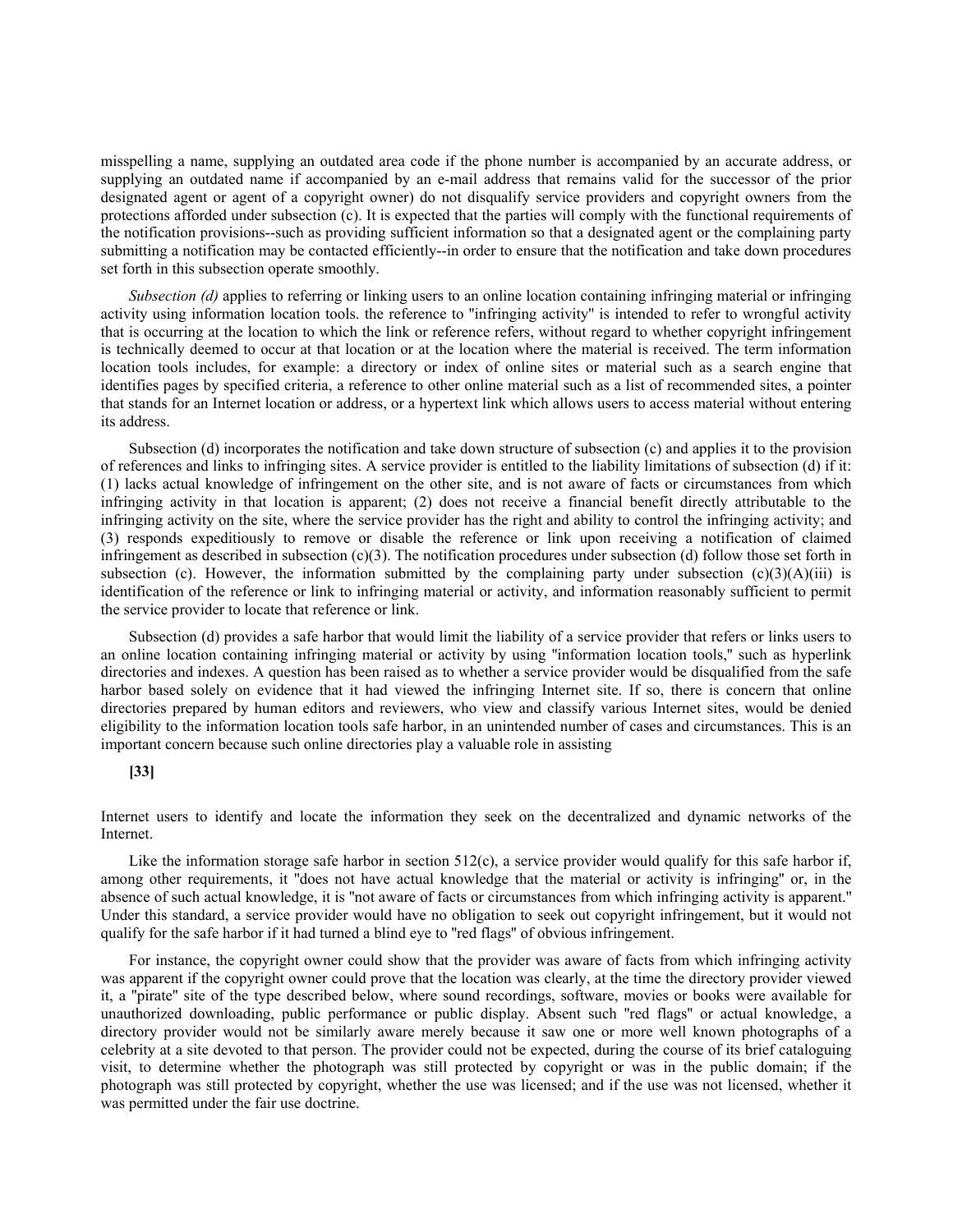The important intended objective of this standard is to exclude sophisticated ''pirate'' directories--which refer Internet users to other selected Internet sites where pirate software, books, movies, and music can be downloaded or transmitted--from the safe harbor. Such pirate directories refer Internet users to sites that are obviously infringing because they typically use words such as ''pirate,'' ''bootleg,'' or slang terms in their uniform resource locator (URL) and header information to make their illegal purpose obvious to the pirate directories and other Internet users. Because the infringing nature of such sites would be apparent from even a brief and casual viewing, safe harbor status for a provider that views such a site and then establishes a link to it would not be appropriate. Pirate directories do not follow the routine business practices of legitimate service providers preparing directories, and thus evidence that they have viewed the infringing site may be all that is available for copyright owners to rebut their claim to a safe harbor.

In this way, the "red flag" test in section  $512(d)$  strikes the right balance. The common-sense result of this "red flag" test is that online editors and catalogers would not be required to make discriminating judgments about potential copyright infringement. If, however, an Internet site is obviously pirate, then seeing it may be all that is needed for the service provider to encounter a ''red flag.'' A provider proceeding in the face of such a red flag must do so without the benefit of a safe harbor.

Information location tools are essential to the operation of the Internet; without them, users would not be able to find the information they need. Directories are particularly helpful in conducting

#### **[34]**

effective searches by filtering out irrelevant and offensive material. The Yahoo! directory, for example, currently categorizes over 800,000 online locations and serves as a ''card catalogue'' to the World Wide Web, which over 35,000,000 different users visit each month. Directories such as Yahoo!'s usually are created by people visiting sites to categorize them. It is precisely the human judgment and editorial discretion exercised by these cataloguers which makes directories valuable.

This provision is intended to promote the development of information location tools generally, and Internet directories such as Yahoo!'s in particular, by establishing a safe-harbor from copyright infringement liability for information location tools providers if they comply with the notice and takedown procedures and other requirements of subsection (d). The knowledge or awareness standard should not be applied in a manner which would create a disincentive to the development of directories which involve human intervention. Absent actual knowledge, awareness of infringement as provided in subsection (d) should typically be imputed to a directory provider only with respect to pirate sites or in similarly obvious and conspicuous circumstances, and not simply because the provider viewed an infringing site during the course of assembling the directory.

Subsection (e) establishes a right of action against any person who knowingly misrepresents that material or activity online is infringing, or that material or activity was removed or disabled by mistake or misidentification under the ''put back'' procedure set forth in subsection (f). Actions may be brought under subsection (e) by any copyright owner, copyright owner's licensee, or by a service provider, who is injured by such misrepresentation, as a result of the service provider relying upon the misrepresentation in either taking down material or putting material back online. Defendants who make such a knowing misrepresentation are liable for any damages, including costs and attorneys' fees, incurred by any of these parties as a result of the service provider's reliance upon the misrepresentation. This subsection is intended to deter knowingly false allegations to service providers in recognition that such misrepresentations are deterimental to rights holders, service providers, and Internet users.

*Subsection (f)* provides immunity to service providers for taking down infringing material, and establishes a ''put back'' procedure under which subscribers may contest a complaining party's notification of infringement provided under subsection (c)(3). The put back procedures were added as an amendment to this title in order to address concerns that other provisions of this title established strong incentives for service providers to take down material, but insufficient protections for third parties whose material would be taken down.

Paragraph (1) immunizes service providers from any claim based on the service provider's good faith disabling of access to, or removal of, material or activity claimed to be infringing. The immunity also applies to material or activity that a service provider disables access to or removes based on facts or circumstances from which infringing activity is apparent. This immunity applies even if the material or activity is ultimately determined not to be in-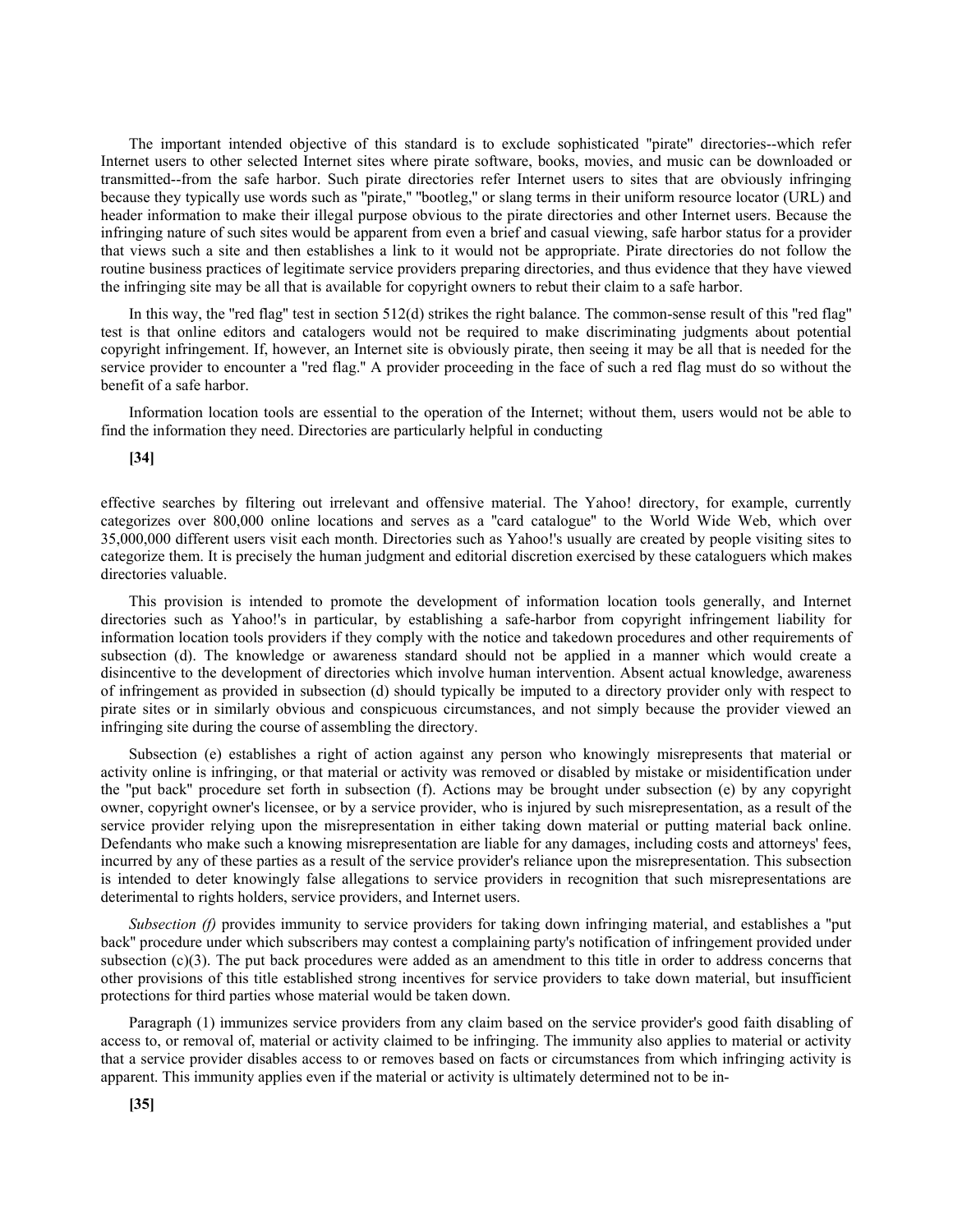fringing. The purpose of this subsection is to protect service providers from liability to third parties whose material service providers take down in a good faith effort to comply with the requirements of subsection  $(c)(1)$ .

Paragraph (2) establishes a "put back" procedure through an exception to the immunity set forth in subsection (f)(1). The exception applies in a case in which the service provider, pursuant to a notification provided under subsection  $(c)(1)(C)$  in accordance with subsection  $(c)(3)$ , takes down material that a subscriber has posted to the system or network. In such instances, to retain the immunity set forth in subsection  $(f)(1)$  with respect to the subscriber whose content is taken down, the service provider is to follow up to three steps.

Under subsection  $(f)(2)(A)$ , the service provider is to take reasonable steps to notify the subscriber promptly of the removal or disabling of access to the subscriber's material. It is intended that ''reasonable steps include, for example, sending an e-mail notice to an e-mail address associated with a posting, or if only the subscriber's name is identified in the posting, sending an e-mail to an email address that the subscriber submitted with its subscription. It is not intended that this subsection impose any obligation on service providers to search beyond the four corners of a subscriber's posting or their own records for that subscriber in order to obtain contact information. Nor is it intended to create any right on the part of subscribers who submit falsified information in their postings or subscriptions to complain if a service provider relies upon the information submitted by the subscriber.

The subscriber may then file a counter notification, in accordance with the requirements of subsection  $(f)(3)$ , contesting the original take down on grounds of mistake or misidentification of the material and requesting''put back''of the material that the service provider has taken down. If a subscriber files a counter notification with the service provider's designated agent, subparagraph (f)(2) calls for the service provider to promptly forward a copy to the complaining party who submitted the take down request. Finally, under subsection  $(f)(2)(C)$ , the service provider is to place the subscriber's material back online or cease disabling access to it between 10 and 14 business days after receiving the counter notification unless the designated agent receives a further notice from the complaining party that the complaining party has filed an action seeking a court order to restrain the subscriber from engaging in infringing activity on the service provider's system or network with regard to the material in question.

Subscriber counter notifications must substantially comply with defined requirements set forth in subsection (f)(3). Notifications shall be signed by the subscriber physically or by electronic signature; identify the material taken down and the location from which it was taken down; include a statement under penalty of perjury that the subscriber has a good faith belief that the material was taken down as a result of mistake or misidentification of the material; and include the subscriber's contact information, as well as a statement consenting to the jurisdiction of a Federal district court and to accept service of process from the complaining party or the

# **[36]**

complaining party's agent. The substantial compliance standard is the same as that set forth in subsections  $(c)(2)$  and  $(3)$ .

Subsection (f)(4) is included to make clear the obvious proposition that a service provider's compliance with the put back procedure does not subject it to liability for copyright infringement or cause it to lose its liability limitation with respect to the replaced material.

*Subsection (g)* creates a procedure by which copyright owners or their authorized agents who have submitted or will submit a request for notification satisfying the requirements of subsection  $(c)(4)(A)$  may obtain a subpoena for identification of alleged infringers who are users of a service provider's system or network. Under this procedure, the copyright owner or agent files three documents with the clerk of any U.S. District Court: a copy of the notification, a proposed subpoena, and a sworn declaration that the purpose of the order is to obtain the identity of an alleged infringer and that the information obtained will only be used to protect the owner's rights under this title 17.

Subpoenas issued under subsection (g) shall authorize and order the service provider expeditiously to disclose to the person seeking the order information sufficient to identify the alleged infringer to the extent such information is available to the service provider. A subpoena for disclosure is intended to be interpreted as requiring disclosure of information in the possession of the service provider, rather than obliging the service provider to conduct searches or information that is available from other systems or networks. It is intended that such subpoenas be expeditiously issued if the notification meets the provisions of subsection  $(c)(4)(A)$  and the declaration is properly executed. The issuing of the order should be a ministerial function performed quickly for this provision to have its intended effect. After receiving the order, the service provider shall expeditiously disclose to the copyright owner or its agent the information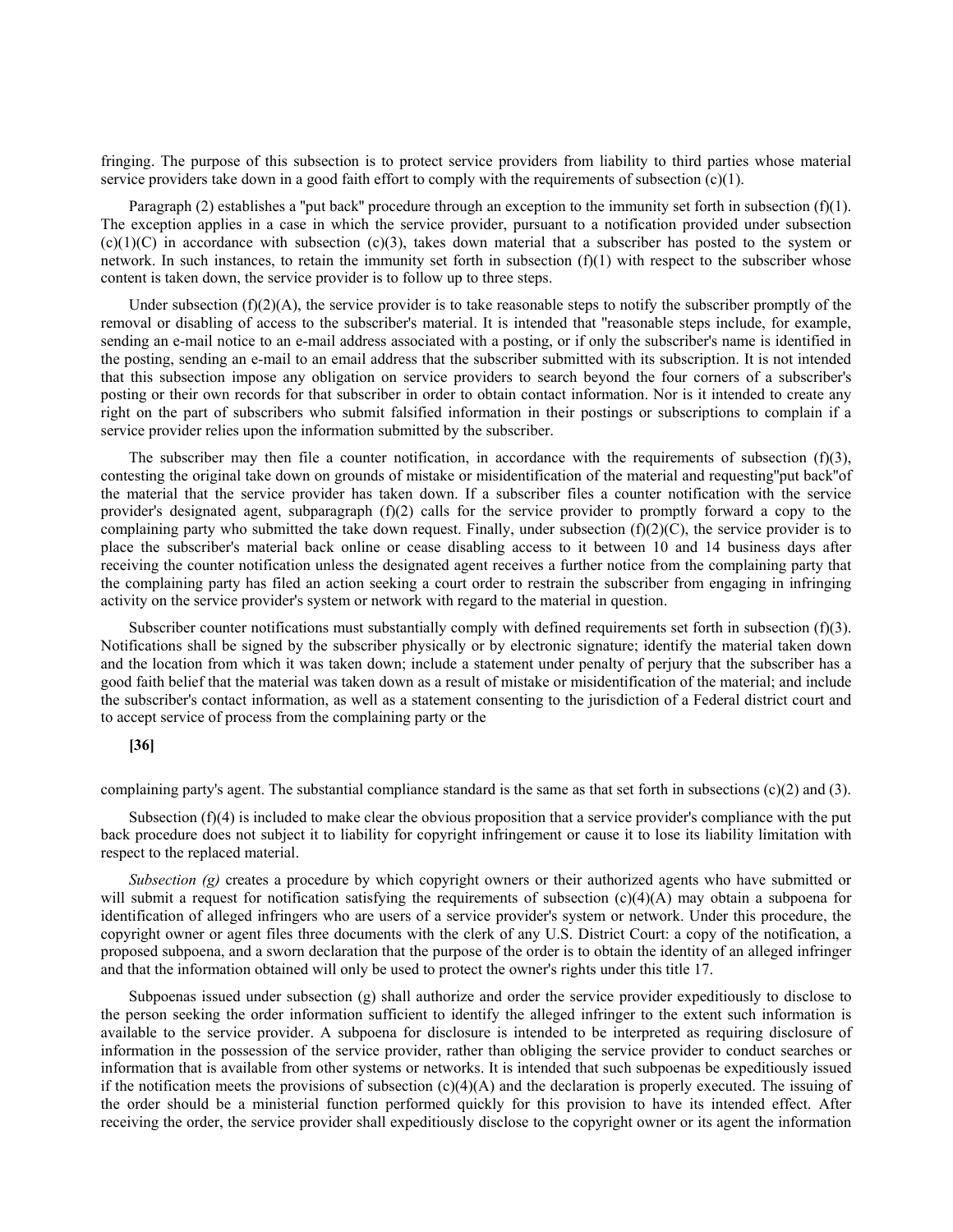required by the order to the extent that the information is available to the service provider, regardless of whether the service provider responds to the notification of claimed infringement.

*Subsection (h)* sets forth two conditions that a service provider must satisfy to be eligible for the limitations of liability provided in subsections (a) through (d).

First, the service provider is expected to adopt and reasonably implement a policy for the termination in appropriate circumstances of the accounts of subscribers of the provider's service who are repeat online infringers of copyright.''Subscribers'' is intended to include account holders who are parties with a business relationship to the service provider that justifies treating them as subscribers, for the purposes of section 512, even if no formal subscription agreement exists. Examples include students who are granted access to a university's system or network for digital online communications; employees who have access to their employer's system or network; or household members with access to a consumer online service by virtue of a subscription agreement between the service provider and another member of that household. It should be recognized that there are different degrees of online copyright infringement, from the inadvertent to the noncommercial, to the willful and commercial. In addition, it is not intended this

**[37]**

provision to undermine the principles of subsection (1) or the knowledge standard of subsection (c) by suggesting that a provider must investigate possible infringements, monitor its service, or make difficult judgements as to whether conduct is or is not infringing. However, those who repeatedly or flagrantly abuse their access to the Internet through disrespect for the intellectual property rights of others should know that there is a realistic threat of losing that access.

Second, a provider's system must accommodate, and not interfere with, standard technical measures used to identify or protect copyrighted works. Technology is likely to be the solution to many of the issues facing copyright owners and service providers in this digital age. For that reason, the bill includes subsection  $(h)(1)(B)$ , which is intended to encourage appropriate technological solutions to protect copyrighted works. It is expected that all of the affected parties will expeditiously commence voluntary, inter-industry discussions to agree upon and implement the best technological solutions available to achieve these goals.

Subsection  $(h)(1)(B)$  is explicitly limited to "standard technical measures" that have been developed pursuant to a broad consensus of both copyright owners and service providers in an open, fair, voluntary, multi-industry standards process. It is anticipated that these provisions could be developed both in recognized open standards bodies or in ad hoc groups, as long as the process used is open, fair, voluntary, and multi-industry and the measures developed otherwise conform to the requirements of the definition of standard technical measures set forth in paragraph (h)(2). A number of recognized open standards bodies have substantial experience with Internet issues. It should be noted that an ad-hoc approach has been successful in developing standards in other contexts, such as the process that has developed copy protection technology for use in connection with DVD.

*Subsection (i)* defines the terms and conditions under which an injunction may be issued against a service provider that qualifies for the limitations of liability set forth in subsections (a) through (d), but is otherwise subject to an injunction under existing principles of law. Subsection  $(i)(1)$  limits the scope of injunctive relief that may be ordered against a qualifying provider.

Subsection (i)(2) identifies factors a court must consider in deciding whether to grant injunctive relief and in determining the appropriate scope of injunctive relief.

Subsection  $(i)(1)$  is divided into two subparagraphs. Subparagraph  $(A)$  defines the scope of injunctive relief available against service providers who qualify for the limitations of liability set forth in subsections (b), (c) or (d). Only three forms of injunctive relief may be granted. First, the court may provide for the removal or blocking of infringing material or activity that is residing at a specific location on the provider's system or network. This is essentially an order to take the actions identified in subsection  $(c)(1)(C)$  to "remove, or disable access" to the material that is claimed to be infringing or to be the subject of infringing activity.

Second, the court may order the provider to terminate the accounts of a subscriber of the provider's service who is engaging in infringing activity.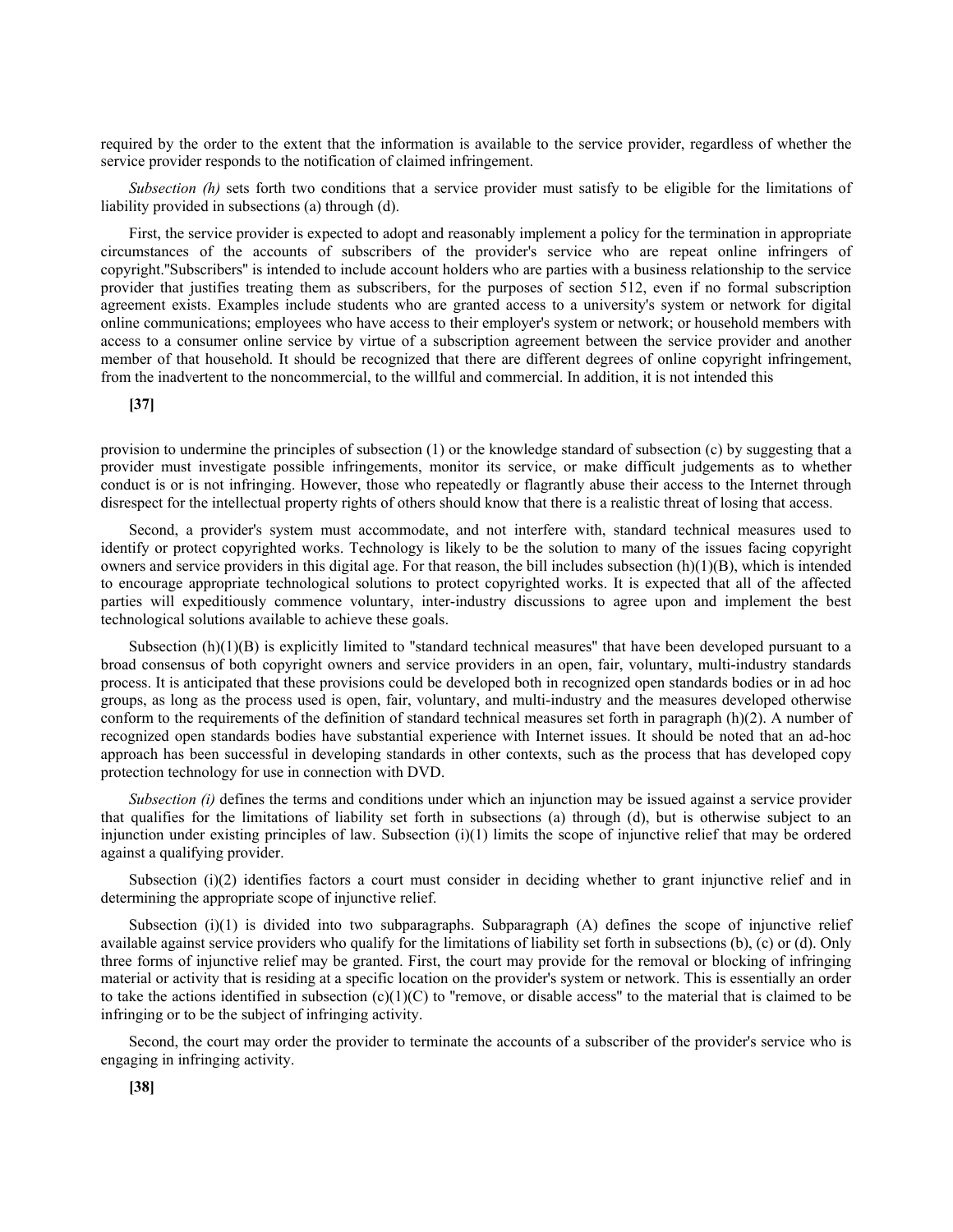Subparagraph (A) permits the court, under appropriate circumstances, to enter a different form of injunction if the court considers it necessary to prevent or restrain infringement of specific copyrighted material that resides at an identified online location. If a court enters an injunction other than that contemplated in the first two clauses of subparagraph (A), the court must determine that the injunctive relief is the least burdensome to the service provider among those forms of relief that are comparably effective.

Subparagraph (B) sets forth a different set of remedies available for injunctions against service providers qualifying for the limitation on remedies set forth in subsection (a). In such cases, if a court determines that injunctive relief is appropriate, it may only grant injunctive relief in one or both of two specified forms. The first is an order to the service provider to terminate subscriber accounts that are specified in the order. The second form of relief, available in cases in which a provider is engaging in infringing activity relating to a foreign online location, is an order to reasonable steps to block access to a specific, identified foreign online location. Such blocking orders are not available against a service provider qualifying under subsection (a) in the case of infringing activity on a site within the United States or its territories.

Paragraph (2) of subsection (i) sets forth mandatory considerations for the court beyond those that exist under current law. These additional considerations require the court to consider factors of particular significance in the digital online environment.

Paragraph (3) prohibits most forms of ex parte injunctive relief (including temporary and preliminary relief) against a service provider qualifying for a liability limitation under section 512. A court may issue an order to ensure the preservation of evidence or where the order will have no material adverse effect on the operation of the provider's network.

*Subsection (j)* sets forth two definitions of the term "service provider" as used in this title, as well as a definition of the term ''monetary relief.'' Only an entity that is performing the functions of a ''service provider is eligible for the limitations on liability set forth in section 512 with respect to those function.

The first definition of a service provider, set forth in paragraph (1)(A), defines a narrower range of functions and applies to use of the term in subsection (a). As used in that subsection the term ''service provider'' means any entity offering the transmission, routing or providing of connections for digital online communications, between or among points specified by a user, of material of a user's choosing without modification to the content of the material as sent or received. This freestanding definition is derived from the definition of ''telecommunications'' found in *47 U.S.C. 153*(48) in recognition of the fact that the functions covered by this definition are conduit activities, but this legislation has reworked the definition and established subparagraph (A) to make it appropriate for the Internet and online media. Thus, the subparagraph (A) definition includes the offering of transmission, routing or providing of connections. Although the transmission, routing or providing of connections may occur over digital or analog networks, the service provider must be providing such services for communications that are both digital and online. Online communications is intended to refer

#### **[39]**

to communications over an interactive computer network, such as the Internet. Thus, over-the-air broadcasting, whether in analog or digital form, or a cable television system, or a satellite television service would not qualify, except to the extent it provides users with online access to a digital network such as the Internet, or it provides transmission, routing or connections to connect material to such a network, and then only with respect to those functions. An entity is not disqualified from being a ''service provider'' because it alters the form of the material, so long as it does not alter the content of the material. As threshold matter, a service provider's performance of a particular function with respect to allegedly infringing activity falls within the  $(i)(1)(A)$  definition of service provider if and only if such function is within the range of functions set forth in subparagraph (A). For example, hosting a World Wide Web site does not fall within ther subparagraph (A) definition; providing connectivity for a world wide web site does fall within that definition. The subparagraph (A) definition of service provider is not intended to exclude providers that perform other functions in addition to those set forth in subparagraph (A), including the functions identified in subparagraph (B). Conversely, the fact that a provider performs some functions that fall within the definition of subparagraph (A) does not imply that its other functions that do not fall within the definition of subparagraph (A) qualify for the limitation of liability under subsection (a).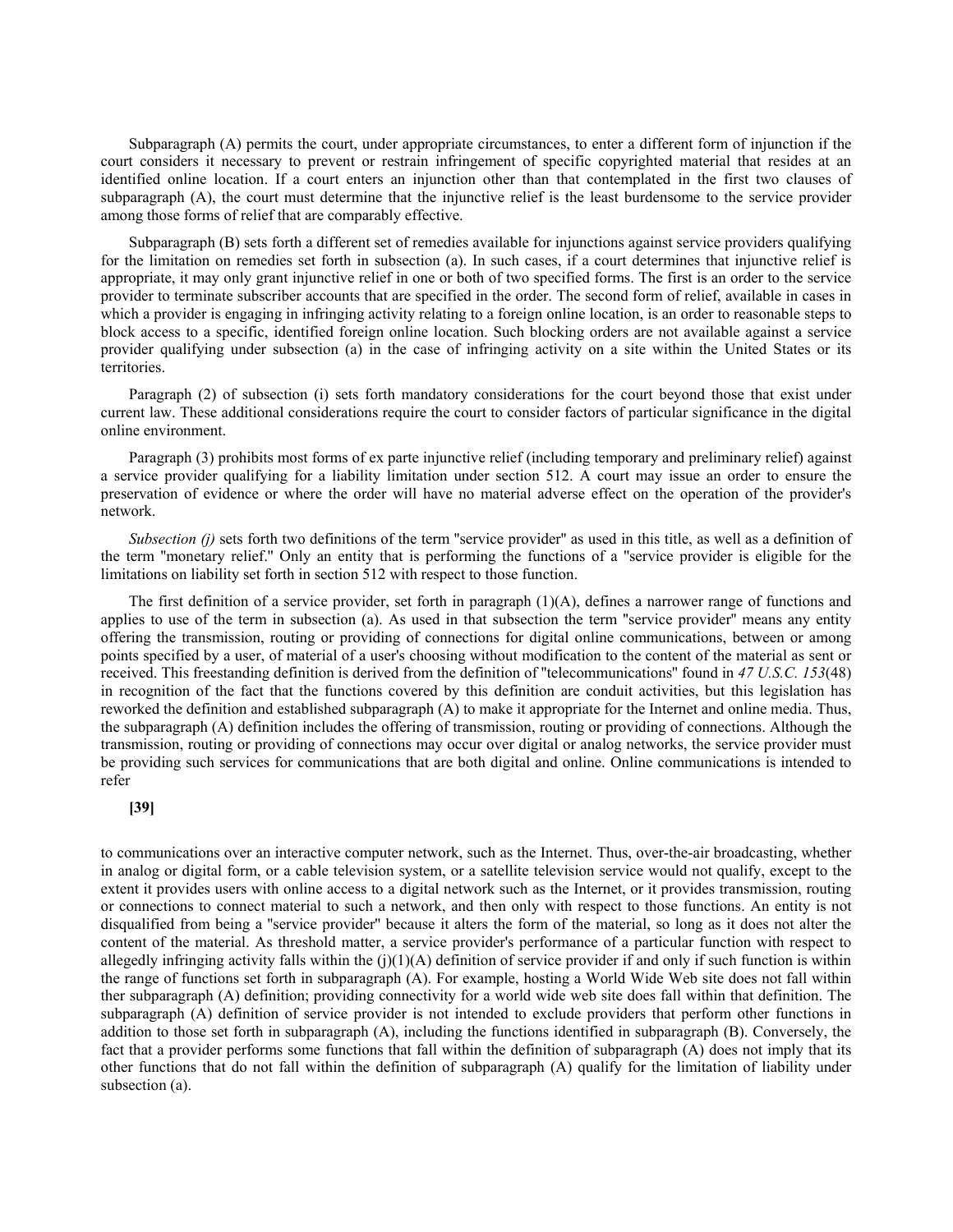The second definition of ''service provider,'' set forth in subparagraph(B), applies to the term as used in any other subsection of section 512. This definition is broader than the first, covering providers of online services or network access, or the operator of facilities therefor. This definition includes, for example, services such as providing Internet access, e-mail, chat room and web page hosting services. The  $(j)(1)(B)$  definition of service provider, for example, includes universities and schools to the extent they perform the functions identified in subparagraph (B). The definition also specifically includes any entity that falls within the first definition of service provider. A broadcaster or cable television system or satellite television service would not qualify, except to the extent it performs functions covered by  $(i)(1)(B)$ .

Finally, paragraph (2) of subsection (j) defines the term ''monetary relief'' broadly for purposes of this section as encompassing damages, costs, attorneys' fees and any other form of monetary payment.

*Subsection (k)* clarifies that other defenses under copyright law are not affected and codifies several important principles.

New section 512 does not define what is actionable copyright infringement in the online environment, and does not create any new exceptions to ther exclusive rights under copyright law. The rest of the Copyright Act sets those rules. Similarly, new section 512 does not create any new liabilities for service providers or affect any defense available to a service provider. enactment of section 512 does not bear upon whether a service provider is or is not an infringer when its conduct falls within the scope of section 512. Even if a service provider's activities fall outside the limitations on liability specified in the bill, the service provider is not necessarily an infringer; liability in these circumstances would be adjudicated based

# **[40]**

on the doctrines of direct, vicarious or contributory liability for infringement as they are articulated in the Copyright Act and in the court decisions interpreting and applying that statute, which are unchanged by section 512. In the event that a service provider does not qualify for the limitation on liability, it still may claim all of the defenses available to it under current law. New section 512 simply defines the circumstances under which a service provider, as defined in this Section, may enjoy a limitation on liability for copyright infringement.

*Subsection (l)* is designed to protect the privacy of Internet users. This subsection makes clear that the applicability of subsections (a) through (d) is no way conditioned on a service provider: (1) monitoring its service or affirmatively seeking facts indicating infringing activity except to the extent consistent with implementing a standard technical measure under subsection (h); or (2) accessing, removing or disabling access to material if such conduct is prohibited by law, such as the Electronic Communications Privacy Act.

*Subsection (m)* establishes a rule of construction applicable to subsections (a) through (d). Section 512's limitations on liability are based on functions, and each limitation is intended to describe a separate and distinct function. Consider, for example, a service provider that provides a hyperlink to a site containing infringing material which it then caches on its system in order to facilitate access to it by its users. this service provider is engaging in at least three functions that may be subject to the limitation on liability: transitory digital network communications under subsection (a), system caching under subsection (b), and information location tools under subsection (d). If this service provider (as defined in subsection (j)(1)(A) in the case of transitory digital communications, or as defined in subsection (j)(1)(B) in the case of system caching or information location tools) meets the threshold criteria spelled out in subection (h)(1), then for its acts of system caching defined in subsection (b), it may avail itself of the liability limitations stated in subsection (b), which incorporate the limitations on injunctive relief described in subsection  $(i)(1)(B)$  and  $(i)(3)$ . If it is claimed that the same company is committing an infringement by using information location tools to link its users to infringing material, as defined in subsection (d), then its fulfillment of the requirements to claim the system caching liability limitation does not affect whether it qualifies for the liability limitaion for information location tools; the criteria in subsection (d), rather than those in subsection (b), are applicable, Section 512(m) codifies this principle by providing that the determination of whether a service provider qualifies for one liability limitation has no effect on the determination of whether it qualifies for a separate and distinct liability limitation under another subsection of section 512.

Subsection (b) of section 202 amends the table of sections for chapter 5 of the Copyright Act *(17 U.S.C. 501* et. seq.) to reflect the new section 512, as created by this title.

Subection (c) of section 202 establishes the effective date of the amendments made by section 202 as the date of enactment of this Act.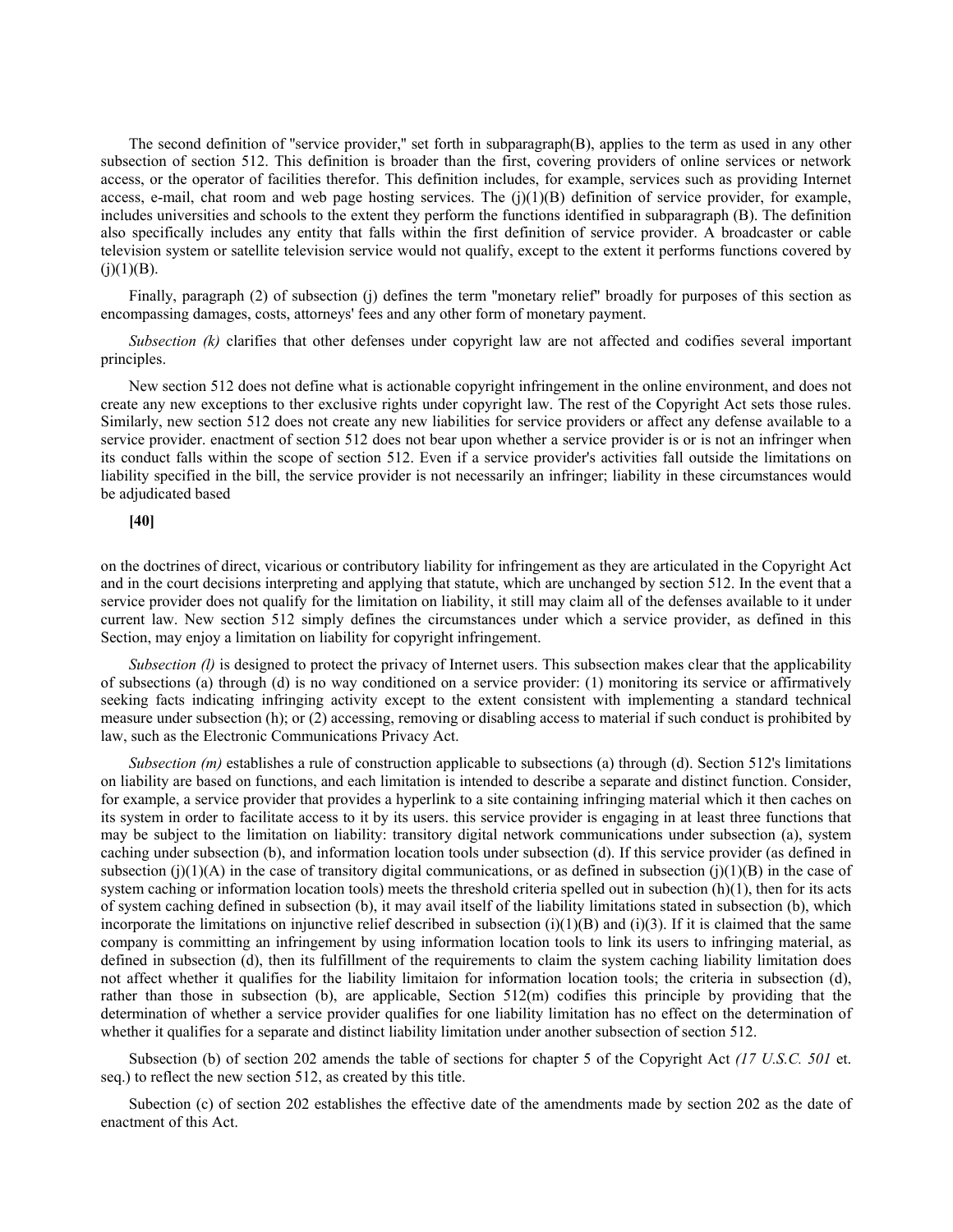# **[41]**

*Section 203: Effective Date.*

This section establishes the effective date of the amendments made by title II as the date of enactment of this Act.

# TITLE III--COMPUTER MAINTENANCE OR REPAIR COPYRIGHT EXEMPTION

#### *Section 301: Short Title.*

This section provides that this title may be cited as the ''Computer Maintenance Competition Assurance Act.''

### *Section 302: Limitations on Exclusive Rights: Computer Programs.*

This section amends Section 117 to ensure that independent service organizations do not inadvertently become liable for copyright infringement merely because they have truned on a machine in order to service its hardware components.

When a computer is activated, that is when it is truned on, certain software or parts thereof (generally the machine's operating system software) is automatically copied into the machine's random access memory; or ''RAM.'' During the course of activating the computer, different parts of the operating system may reside in the RAM at different times because the operating system is sometimes larger than the capacity of the RAM. Because such copying has been held to constitute a "reproduction" under § 106 of the Copyright Act,n2 a person who activated the machine without the authorization of the copyright owner of that software could be liable for copyright infringement. This section has the narrow and specific intent of relieving independent service providers, persons unaffiliated with either the owner or lessee of the machine, from liability under the Copyright Act when, solely be virtue of activating the machine in which a computer program resides, they inadvertently cause an unauthorized copy of that program to be made.

The section is narrowly crafted to achieve the foregoing objective without prejudicing the rights of copyright owners of computer software. Thus, for example, the amendment does not relieve from liability persons who make unauthorized adaptations, modifications or other changes to the software. The amendment also does not relieve from liability persons who make any unauthorized copies of software other those caused solely by activation of the machine.

The operative provisions, and limitations, are in two new subsections to Section 117: subsections (c) and (d).

Subsection (c) delineates the specific circumstances under which a reproduction of a computer program would not constitute infringement of copyright. The goal is to maintain undiminished copyright protection afforded under the Copyright Act to authors of computer programs, while making it possible for third parties to perform servicing of the hardware. It states that it is not an infringement of copyright for the owner or lessee of a machine to make or authorize the making of a copy of a computer program provided that the following conditions are met:

#### **[42]**

First, subsection (c) itself makes clear that the copy of the computer program must have been made solely and automatically by virtue of turning on the machine in order to perform repairs or maintenance on the hardware components of the machine. Moreover, the copy of the computer program which is reproduced as a direct and sole consequence of activation must be an authorized copy that has lawfully been installed in the machine. Authorized copies of computer programs are only those copies that have been made available with the consent of the copyright owner. Also, the acts performed by the service provider must be authorized by the owner or lessee of the machine.

Second, in accordance with paragraph  $(c)(1)$ , the resulting copy may not be used by the person performing repairs or maintenance of the hardware components of the machine in any manner other than to effectuate the repair or maintenance of the machine. Once these tasks are completed, the copy of the program must be destroyed, which generally will happen automatically once the machine is turned off.

Third, as is made clear in paragraph  $(c)(2)$ , the amendment is not intended to diminish the rights of copyright owners of those computer programs, or parts thereof, that also may be loaded into RAM when the computer is turned on, but which did not need to be so loaded in order for the machine to be turned on. A hardware manufacturer or software developer might, for example, provide diagnostic and utility programs that load into RAM along with or as part of the operating system, even though they market those programs as separate products--either as freestanding programs, or pursuant to separate licensing agreements. Indeed, a password or other technical access device is sometimes required for the owner of the machine to be able to gain access to such programs. In other cases, it is not the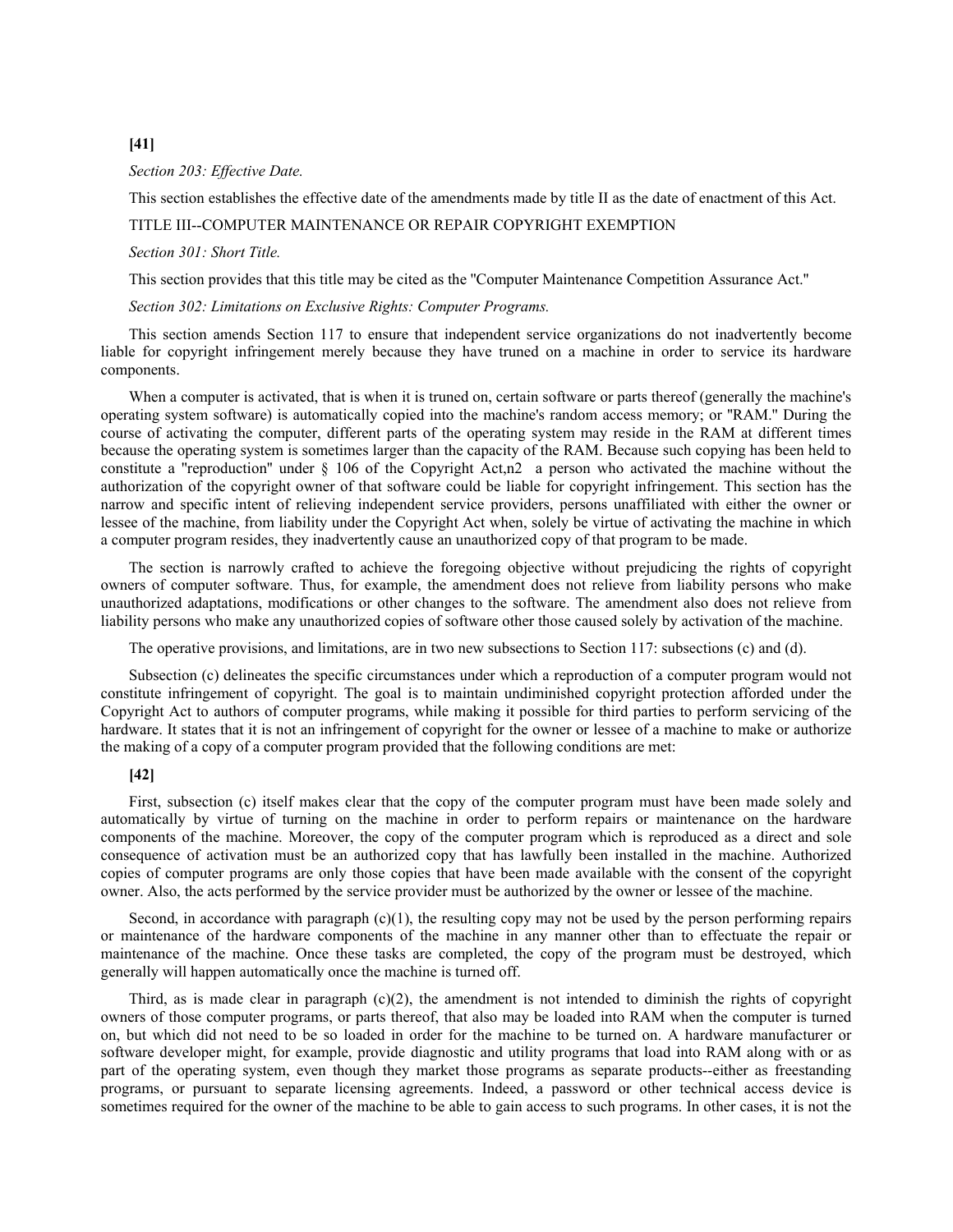hardware or software developer that has arranged for certain programs automatically to be reproduced when the machine is turned on; rather, the owner of the machine may have configured its computer to load certain applications programs into RAM as part of the boot-up process (such as a word processing program on a personal computer). This amendment is not intended to derogate from the rights of the copyright owners of such programs. In order to avoid inadvertent copyright infringement, these programs need to be covered by subsection (c), but only to the extent that they are automatically reproduced when the machine is turned on. This legislation is not intended to legitimize unauthorized access to and use of such programs just because they happen to be resident in the machine itself and are reproduced with or as part of the operating system when the machine is turned on. According to paragraph  $(c)(2)$ , if such a program is accessed or used without the authorization of the copyright owner, the initial reproduction of the program shall not be deemed exempt from infringement under subsection (c).

Subsection (d) defines two terms not previously defined by the Copyright Act. Paragraph (1) defines the term ''maintenance.'' These acts can include, but are not limited to, cleaning the machine, tightening connections, installing new components such as memory chips, circuit boards and hard disks, checking the proper functioning of these components, and other similar acts.

# **[43]**

Paragraph (2) of subsection (d) defines the term "repair." Acts of repairing the hardware include, but are not limited to, replacing worn or defective components such as memory chips, circuit boards and hard disks, correcting the improper installation of new components, and other similar acts.

Both paragraphs (1) and (2) of subsection (d) are subject to the same limitations, which are intended to clarify that activating a machine in order to perform maintenance or repair does not constitute infringement under subsection (c) if the maintenance or repair is undertaken to make the machine work in accordance with the parameters specified for such a machine and its component parts. Because technological improvements may lead customers to upgrade their machines, the language of both definitions authorizes service providers to maintain those components of the hardware that have been installed since the time the machine was originally acquired, or to install new components. But their acts shall be deemed non-infringing under subsection (c) only if the components being serviced have been lawfully acquired and installed. Finally, the terms ''maintenance'' and ''repair'' do not include unauthorized adaptations, modifications, error corrections or any other changes to any software which may be in the machine being serviced.

## TITLE IV--MISCELLANEOUS PROVISIONS

# SUBTITLE A--ESTABLISHMENT OF THE UNDER SECRETARY OF COMMERCE FOR INTELLECTUAL PROPERTY POLICY

# *Section 401: Under Secretary of Commerce for Intellectual Property Policy.*

This section establishes the office of the Under Secretary of Commerce for Intellectual Property Policy. The new position shall be filled through appointment by the President of the United States, by and with the advice and consent of the Senate, consistent with constitutional requirements. The salary of the Under Secretary shall be set at level II of the Executive Schedule, consistent with that of other Under Secretary positions. Until an Under Secretary may qualify for appointment consistent with this subtitle, the President may appoint, immediately upon the effective date of this subtitle, an individual to serve as Acting Under Secretary for Intellectual Property Policy.

The purpose of the creation of this position is to provide the Administration with a high-level officer who can coordinate and formulate intellectual property policy determinations and speak on behalf of the Administration to Congress and to international bodies, consistent with Article II of the Constitution. This position, as indicated in section 402, is not intended to replace or duplicate activities or policy determinations made by legislative entities or agencies; rather, it is intended to aid the Executive departments and agencies in providing expertise, along with those other entities, on intellectual property policy. It should also be noted that this position is limited to policy advice and determinations. The Under Secretary is not granted the power to grant, issue, register, or accept deposits of intellectual property. Such activities are best left to the agencies charged with the expertise in providing those services, along with their other functions, including policy functions.

# **[44]**

Subsection (b) establishes the duties of the Under Secretary. He or she, under the direction of the Secretary of Commerce, shall promote exports of goods and services of U.S. industries that rely on intellectual property, in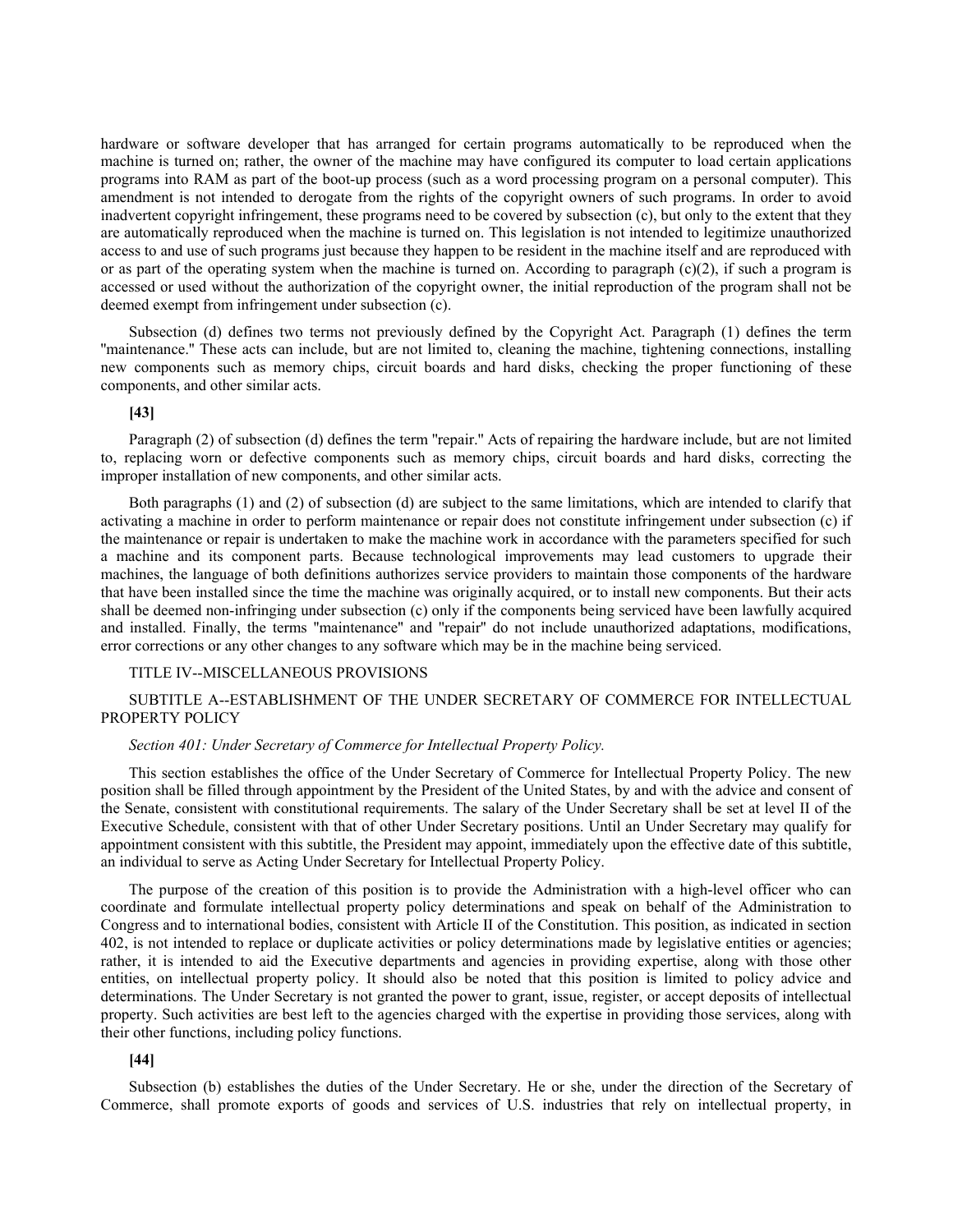coordination with the Under Secretary of Commerce for International Trade; advise the President, through the Secretary of Commerce, on U.S. and international issues relating to intellectual property policy; advise the Executive branch on intellectual property protection in other countries; provide guidance with respect to foreign aid proposals relating to intellectual property protection; conduct programs and studies on the effectiveness of intellectual property protection worldwide; advise the Secretary of Commerce on foreign programs and studies; and, with the Department of State, conduct cooperative studies and programs with foreign offices and intergovernmental organizations.

Subsection (c) allows the Under Secretary to appoint a Deputy Under Secretary for Patent Policy and a Deputy Under Secretary for Trademark Policy. The Deputy Under Secretaries shall be members of the Senior Executive Service, in accordance with title 5 of the United States Code.

Subsection (e) establishes that the Office of the Under Secretary shall be funded through funds available to the United States Patent and Trademark Office, subject to prior approval in an appropriations Act. In no case shall the total annual funds available to the Office of the Under Secretary exceed 2 percent of the annual projected revenues of the Patent and Trademark Office.

Subsection (f) requires that on matters of copyright, or other appropriate matters such as those falling within the scope of other chapters of title 17, the Under secretary consult with the Register of Copyrights.

## *Section 402: Relationship with Existing Authorities.*

Section 402 clarifies that the establishment of the office of the Under Secretary shall not derogate from the duties of the United States Trade Representative, the Secretary of State, or the duties and functions of the Register of Copyrights, nor shall it alter current authorities relating to copyright matters.

Subsection (b) of section 402 amends section 701 to codify current duties and authority of the Register of Copyrights. In view of the detailed enumeration of the duties and functions of the Under Secretary that section 401 would add to the law, it is appropriate to add a similar enumeration making clear the duties and functions of the Register of Copyrights. The new subsection to be added to *17 U.S.C. § 701* sets forth in express statutory language the functions presently performed by the Register of Copyrights under her general administrative authority under subsection 701(a). It is intended to codify the traditional role of the Copyright Office and to confirm the Register's existing areas of jurisdiction.

New section 701(b)(1) reflects the Copyright Office's longstanding role as advisor to Congress on matters within its competence. This includes copyright and all matters within the scope of title 17.

Paragraph (2) reflects the Copyright Office's longstanding role in advising federal agencies on matters within its competence. For example, the Copyright Office advises the U.S. Trade Representative and the State Department on an ongoing basis on the adequacy of

# **[45]**

foreign copyright laws, and serves as a technical consultant to those agencies in bilateral, regional and multilateral consultations or negotiations with other countries on copyright-related issues.

Paragraph (3) reflects the Copyright Office's longstanding role as a key participant in international meetings of various kinds, including as part of U.S. delegations as authorized by the Executive Branch, serving as substantive experts on matters within the Office's competence. Recent examples of the Office acting in the capacity include its central role on the U.S. delegation that negotiated the two new WIPO treaties at the 1996 Diplomatic Conference in Geneva, its ongoing contributions of technical assistance in the TRIPS Council of the World Trade Organization, and the Register's role as a featured speaker at numerous WIPO conferences.

Paragraph (4) describes the studies and programs that the Copyright Office has long carried out as the agency responsible for administering the copyright law and other chapters of title 17. Among the most important of these studies historically was a series of comprehensive reports on various issues produced in the 1960's as the foundation of the last general revision of U.S. copyright law, enacted as the 1976 Copyright Act. Most recently, the Copyright Office has completed reports on the cable and satellite compulsory licenses, legal protection for databases, and the economic and policy implications of term extension. The reference to ''programs'' includes such projects as the conferences the Copyright Office cosponsored in 1996-1997 on the subject of technology-based intellectual property management, and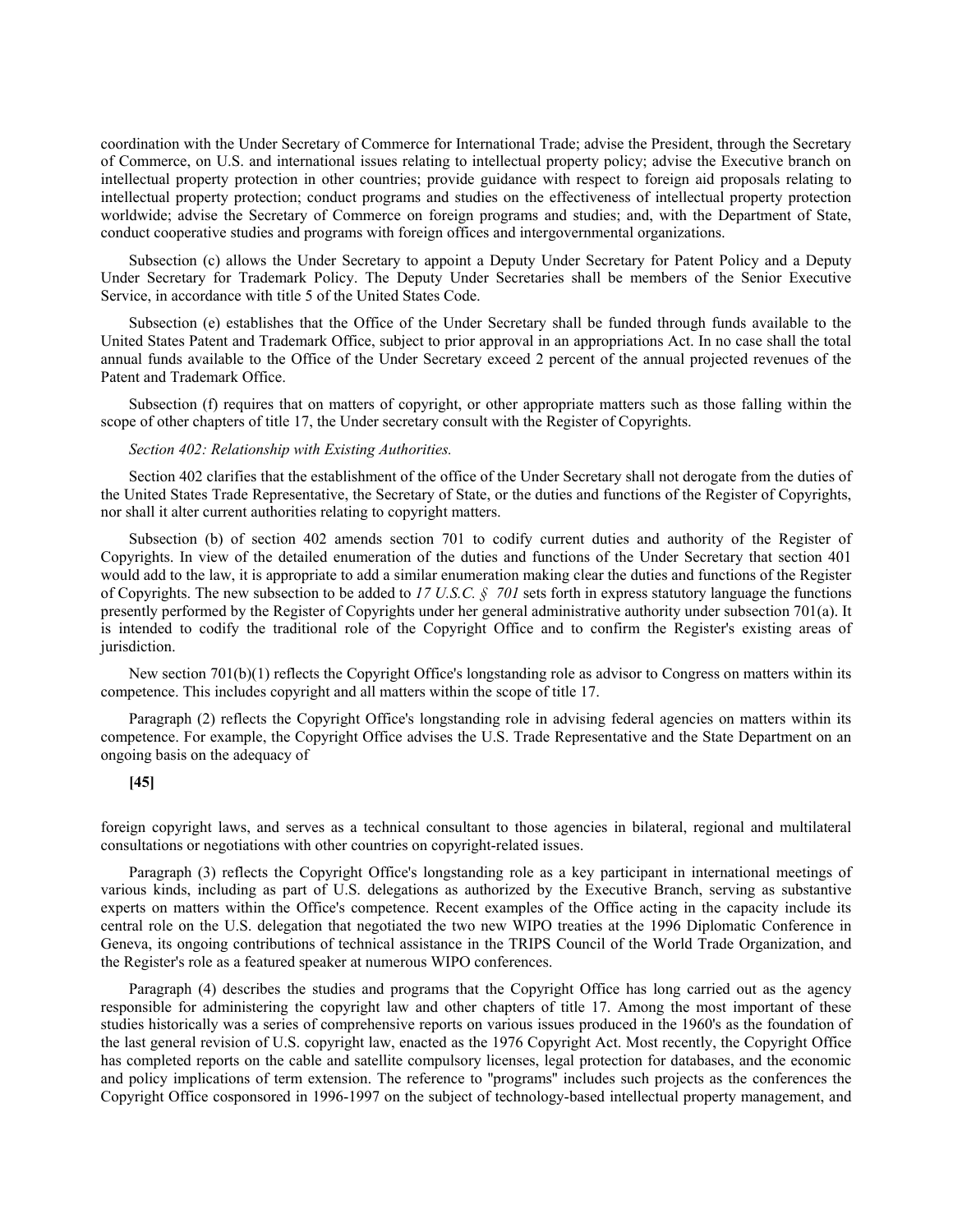the International Copyright Institutes that the Copyright Office has conducted for foreign government officials at least annually over the past decade, often in cooperation with WIPO.

Paragraph (5) makes clear that the functions and duties set forth in this subsection are illustrative, not exhaustive. The Register of Copyrights would continue to be able to carry out other functions under her general authority under subsection 701(a), or as Congress may direct.

### SUBTITLE B--RELATED PROVISIONS

#### *Section 411: Ephemeral Recordings.*

Section 411 of the bill amends section 112 of the Copyright Act to address two issues concerning the application of the ephemeral recording exemption.

The first of these issues is the relationship between the ephemeral recording exemption and the Digital Performance Right in Sound Recordings Act of 1995 (''DPRSRA''). The DPRSRA granted sound recording copyright owners the exclusive right to perform their works publicly by means of digital audio transmission, subject to certain limitations, particularly those set forth in section 114(d). Among those limitations is an exemption for nonsubscription broadcast transmissions, which are defined as those made by terrestrial broadcast stations licensed as such by the FCC. *17 U.S.C.*   $114(d)(1)(A)(iii)$  and (j)(2). The ephemeral recording exemption presently privileges certain activities of a transmitting organization when it is entitled to transmit a performance or display under a

# **[46]**

license or transfer of copyright ownership or under the limitations on exclusive rights in sound recordings specified by section 114(a). The ephemeral recording exemption should apply to broadcast radio and television stations when they make nonsubscription digital broadcasts permitted by the DPRSRA. The existing language of the ephemeral recording exemption (redesignated as  $112(a)(1)$ ) has therefore been changed to extend explicitly to broadcasters the same privilege they already enjoy with respect to analog broadcasts.

The second of these issues is the relationship between the ephemeral recording exemption and the anticircumvention provisions that the bill adds as section 1201 of the title 17. Concerns were expressed that if use of copy protection technologies became widespread, a transmitting organization might be prevented from engaging in its traditional activities of assembling transmission programs and making ephemeral recordings permitted by section 112 for purposes of its own transmissions within its local service area and of archival preservation and security. To address this concern, a new paragraph has been added to section 112 that permits transmitting organizations to engage in activities that otherwise would violate section  $1201(a)(1)$  in certain limited circumstances when necessary for the exercise of the transmitting organization's privilege to make ephemeral recordings under redesignated section  $112(a)(1)$ . By way of example, if a radio station could not make a permitted ephemeral recording from a commercially available phonorecord without violating section 1201(a)(1), then the radio station could request from the copyright owner the necessary means of making a permitted ephemeral recording. If the copyright owner did not then either provide a phonorecord that could be reproduced or otherwise provide the necessary means of making a permitted ephemeral recording from the phonorecord already in the possession of the radio-station, the radio station would not be liable for violating section  $1201(a)(1)$  for taking the steps necessary for engaging in activities permitted under section  $112(a)(1)$ . The radio station would, of course, be liable for violating section  $1201(a)(1)$  if it engaged in activities prohibited by that section in other than the limited circumstances permitted by section 112(a)(1).

### *Section 412: Limitations on Exclusive Rights: Distance Education.*

Section 412(a) directs the Register of Copyrights to consult with representatives of copyright owners, nonprofit educational institutions, and nonprofit libraries and archives and to submit recommendations to the Congress no later than 6 months after the date of enactment of the bill on how to promote distance education through digital technologies, including interactive digital networks, while maintaining an appropriate balance between the rights of copyright owners and the needs of users. Where appropriate, the Register shall include legislative recommendations to achieve those objectives.

Section 412(b) specifies considerations which the Register shall take into account in formulating such recommendations.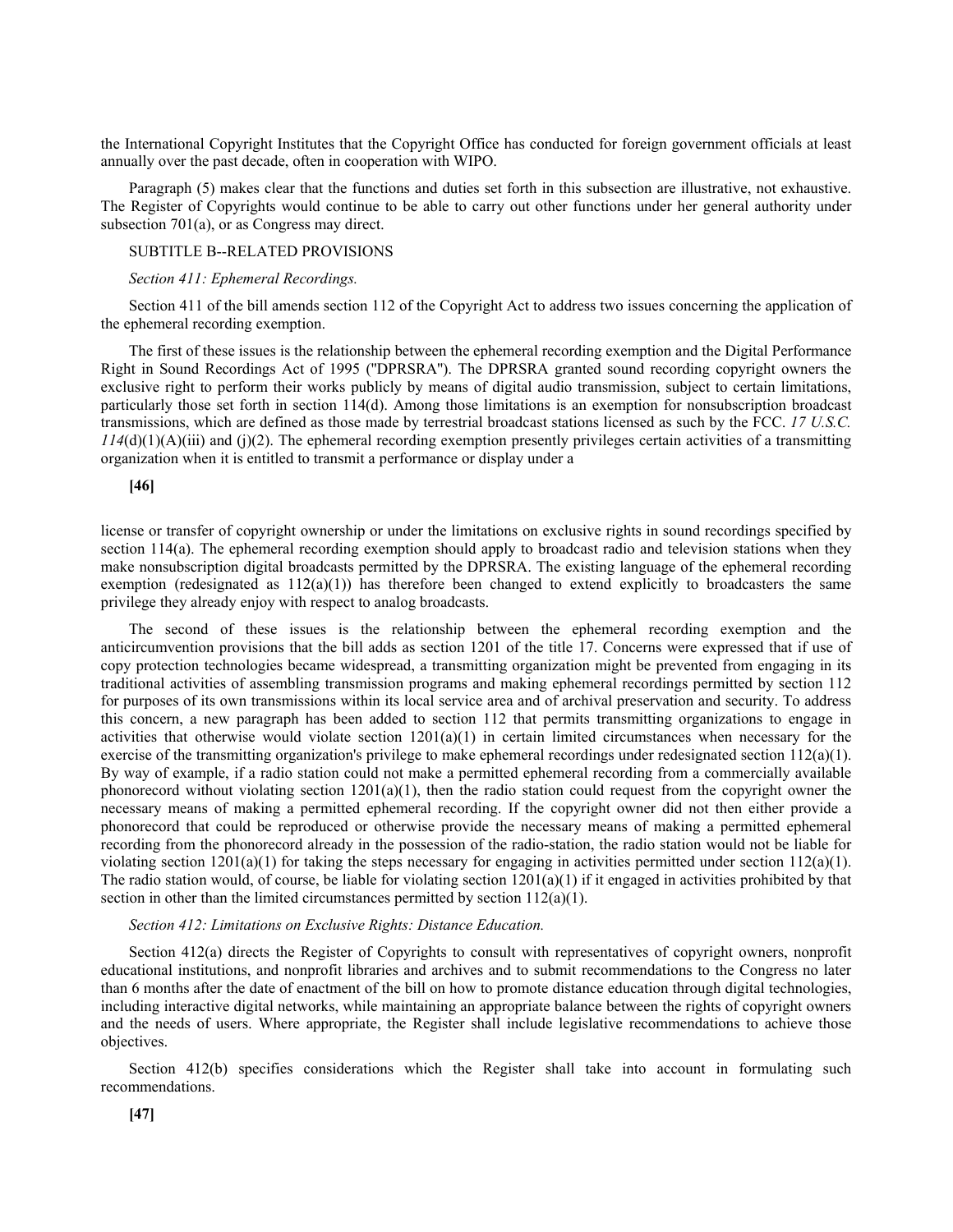### *Section 413: Exemption for Libraries and Archives.*

Section 108 of the Copyright Act *(17 U.S.C. 108)* permits libraries and archives of the type described in that section to make and, in some cases, distribute a limited number of copies of certain types of copyrighted works, without the permission of the copyright holder, for specified purposes relating to these entities' functions as repositories of such works for public reference. Section 413 of the bill updates section 108 to allow these entities to take advantage of digital technologies when engaging in specified preservation activities. Except for the amendment to subsection (a)(3), which deals with the inclusion of copyright notice on all copies or phonorecords of works made or distributed pursuant to section 108, the amendments revise either subsection (b), which addresses the reproduction and distribution of a copy or phonorecord of an unpublished work for purposes of preservation and security or for deposit for research use in another library or archive of the type described; or subsection (c), which addresses the reproduction of a copy or phonorecord of a published work for the purpose of replacement of a copy of that work that is damaged, deteriorating, lost, or stolen, if an unused replacement copy cannot be obtained at a fair price.

The amendment to subsection (a)(3) of section 108 is intended to ease the burden on libraries and archives of the current law's requirement that a notice of copyright be included on copies that are reproduced under section 108. Under this amendment, such notice would be required only where the particular copy that is reproduced by the library or archives itself bears a notice. In other words, a notice appearing on the material copied would still need to be maintained, and could not be deleted. On the other hand, if the copy being reproduced does not bear a copyright notice, the library or archives would fully satisfy its obligation under this section by simply placing on the reproduction a legend that states ''this work may be protected by copyright,'' or words to that effect. This minimal obligation is similar to those found in subsections (e) and (f) of existing section 108, which condition the exemption in those subsections on the display of a general notice or warning of potential copyright protection.

Subsection (b) currently permits a library or archive under this section to make and distribute one copy or phonorecord of an unpublished work solely for purposes of preservation and security or for deposit for research use in another library or archives, provided that the duplication of the work occurs ''in facsimile form.'' The legislative history to that section makes clear that, when this language was enacted more than twenty years ago, Congress intended to permit the copy to be made by microfilm or electrostatic photocopying process, but not in a computerized form i.e., ''in machine readable language for storage in an information system.'' *See* H.R. Rep. No. 1476, 94th Cong., 2d Sess. (1976). The amendment to subsection (b) permits a library or archive to make (for itself or another library or archive of the type described by clause (2) of subsection (a)) up to 3 copies or phonorecords for these purposes, rather than just one, and permits such copies or phonorecords to be made in digital as well as analog formats. In recognition of the risk that uncontrolled public access to the copies or phonorecords in digital formats could substantially harm the interests of the copyright

# **[48]**

owner by facilitating immediate, flawless and widespread reproduction and distribution of additional copies or phonorecords of the work, the amendment provides that any copy of a work that the library or archive makes in a digital format must not be otherwise distributed in that format and must not be made available in that format to the public outside the premises of the library or archives. In this way, the amendment permits the utilization of digital technologies solely for the purposes of this subsection.

Similarly, subsection (c) currently permits a library or archives under this section to make one copy of phonorecord of any published work solely for purposes of replacement of a copy or phonorecord that is damaged, deteriorating, lost or stolen, provided that the library or archive has determined after a reasonable effort that an unused replacement cannot be obtained at a fair price, and provided that the duplication of the work occurs ''in facsimile form.''

As in subsection (b), the amendment to subsection (c) permits a library or archive to make and use three copies or phonorecords for these purposes, rather than just one, and permits such copies or phonorecords to be made in digital as well as analog formats, with the proviso that any copy of a work that the library or archive makes in a digital format must not be made available to the public in that format except for use on the premises of a library or archives in lawful possession of such copy. This proviso is necessary to ensure that the amendment strikes the appropriate balance, permitting the use of digital technology by libraries and archives while guarding against the potential harm to the copyright owner's market from patrons obtaining unlimited access to digital copies from any location.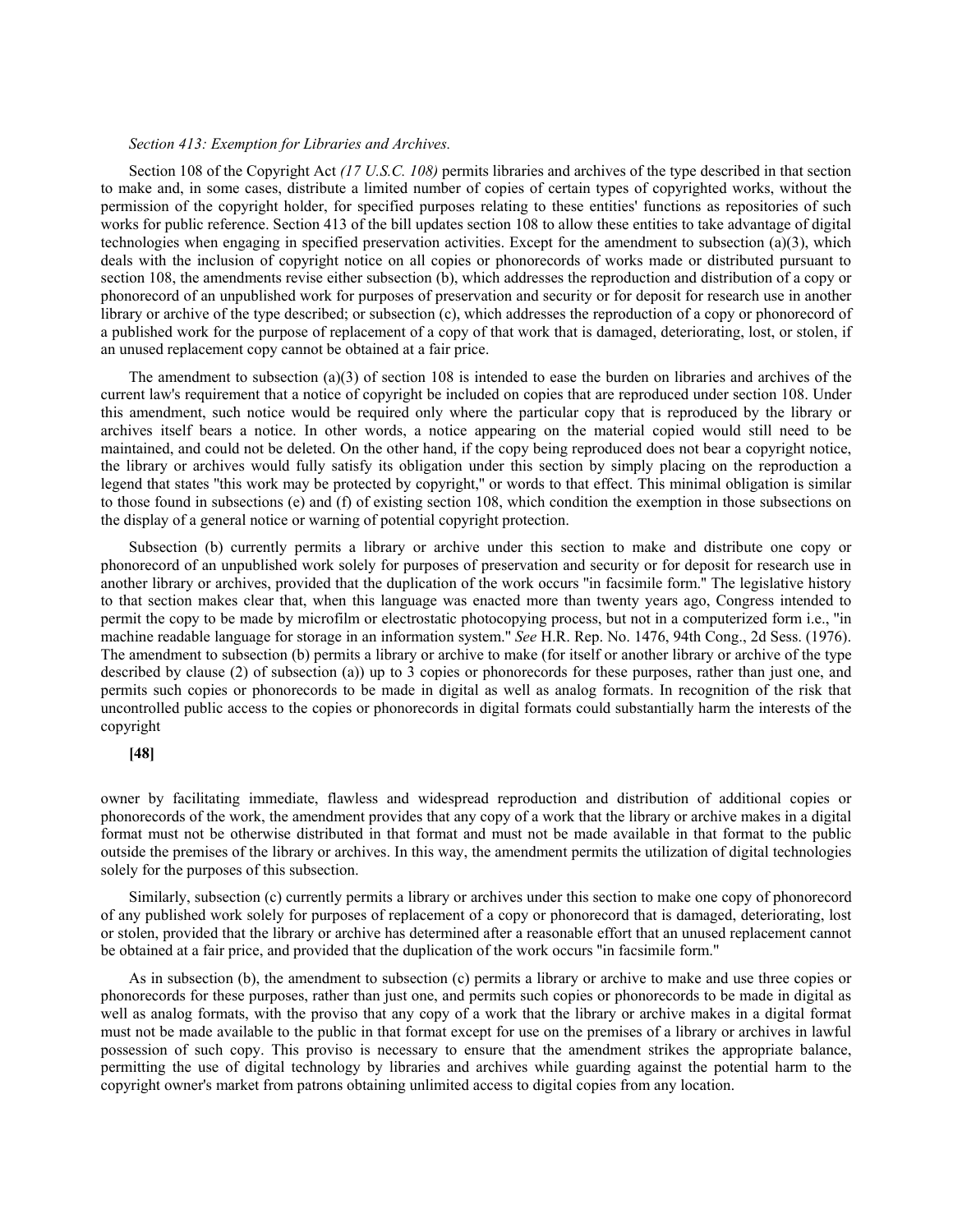The amendment to subsection (c) also broadens its coverage to allow the updating of obsolete formats. It permits the making of such copies or phonorecords of a work ''if the existing format in which the work is stored has become obsolete.'' This provision is intended to permit libraries and archives to ensure that copies of works in their collections continue to be accessible and useful to their patrons. In order to ensure that the provision does not inadvertently result in the suppression of ongoing commercial offerings of works in still-usable formats, the amendment explicitly provides that, for purposes of this subsection, a format will be considered obsolete only if the machine or device necessary to render perceptible a work stored in that format is no longer manufactured or reasonably available in a commercial marketplace. Under this language, if the needed machine or device can only be purchased in second-hand stores, it should not be considered ''reasonably available.''

Finally, these amendments make clear that, just as when section 108 of the Copyright Act was first enacted, the term ''libraries'' and ''archives'' as used and described in this provision still refer to such institutions only in the conventional sense of entities that are established as, and conduct their operations through, physical premises in which collections of information may be used by researchers and other members of the public. Although online interactive digital networks have since given birth to online digital ''libraries'' and ''archives'' that exist only in the virtual (rather than physical) sense on websites, bulletin boards and homepages across the Internet it is not intended that section 108 as revised apply to such col-

#### **[49]**

lections of information. The ease with which such sites are established online literally allows anyone to create his or her own digital ''library'' or ''archives.'' The extension of the application of section 108 to all such sites would be tantamount to creating an exception to the exclusive rights of copyright holders that would permit any person who has an online website, bulletin board or a homepage to freely reproduce and distribute copyrighted works. Such an exemption would swallow the general rule and severely impair the copyright owners' right and ability to commercially exploit their copyrighted works. Consequently, references to ''the premises of the library or archives'' in amended sections 108 (b)(2) and (c)(2) mean only physical premises.

#### *Section 414: Fair Use*

Section 414 amends section 107 of title 17, which codifies the "fair use" doctrine. Under this section, 107 is amended by striking the words ''including such use by reproduction in copies or phonorecords or by any other means specified in that section'' from the general fair use limitation. The sole purpose of this section is to assure that fair use, as defined in section 107 of the copyright Act, will continue to apply as it does today in the digital environment. Some concern has been expressed that because section 107 currently mentions by name the reproduction right and not other exclusive rights contained in section 106 such as the distribution right, that somehow it may not apply equally to all of the exclusive rights contained in section 106. Although there is no case or legislative history that supports this assertion, this provision was added to this legislation to assure all interested parties that fair use applies *equally* to all of the exclusive rights contained in section 106 and that the distribution right is no less limited by fair use in the digial environment than the reproduction right. The deletion of words by this amendment should therefore not be interpreted to imply a lessening of the application of fair use to the reproduction right. All of the exclusive rights contained in section 106 are equally limited by fair use under 107 today, and all of them will continue to be equally limited under these amendments. The changes contained in this section are clarifying only and make no substantive change to the copyright Act.

#### *Secton 415: Scope of Exclusive Rights in Sound Recordings: Ephemeral Recordings.*

The amendments to sections 112 and 114 of the copyright Act that are contained in this section of the bill are intended to achieve two purposes: first, to further a stated objective of congress when it passed the Digital Performance Right in Sound Recordings Act of 1995 (DPRSRA) to ensure that recording artists and record companies will be protected as new technologies affect the ways in which their creative works are used; and second, to create fair and efficient licensing mechanisms that address the complex issues facing copyright owners and copyright users as a result of the rapid growth of digital audio services. This amendment accomplishes both of these objectives by creating two statutory licenses for certain performances and reproductions of sound recordings in the digital environment.

# **[50]**

In the few years since Congress enacted the DPRSRA, there has been a remarkable proliferation of music services offering digital transmissions of sound recordings to the public. The primary area of this growth has been services using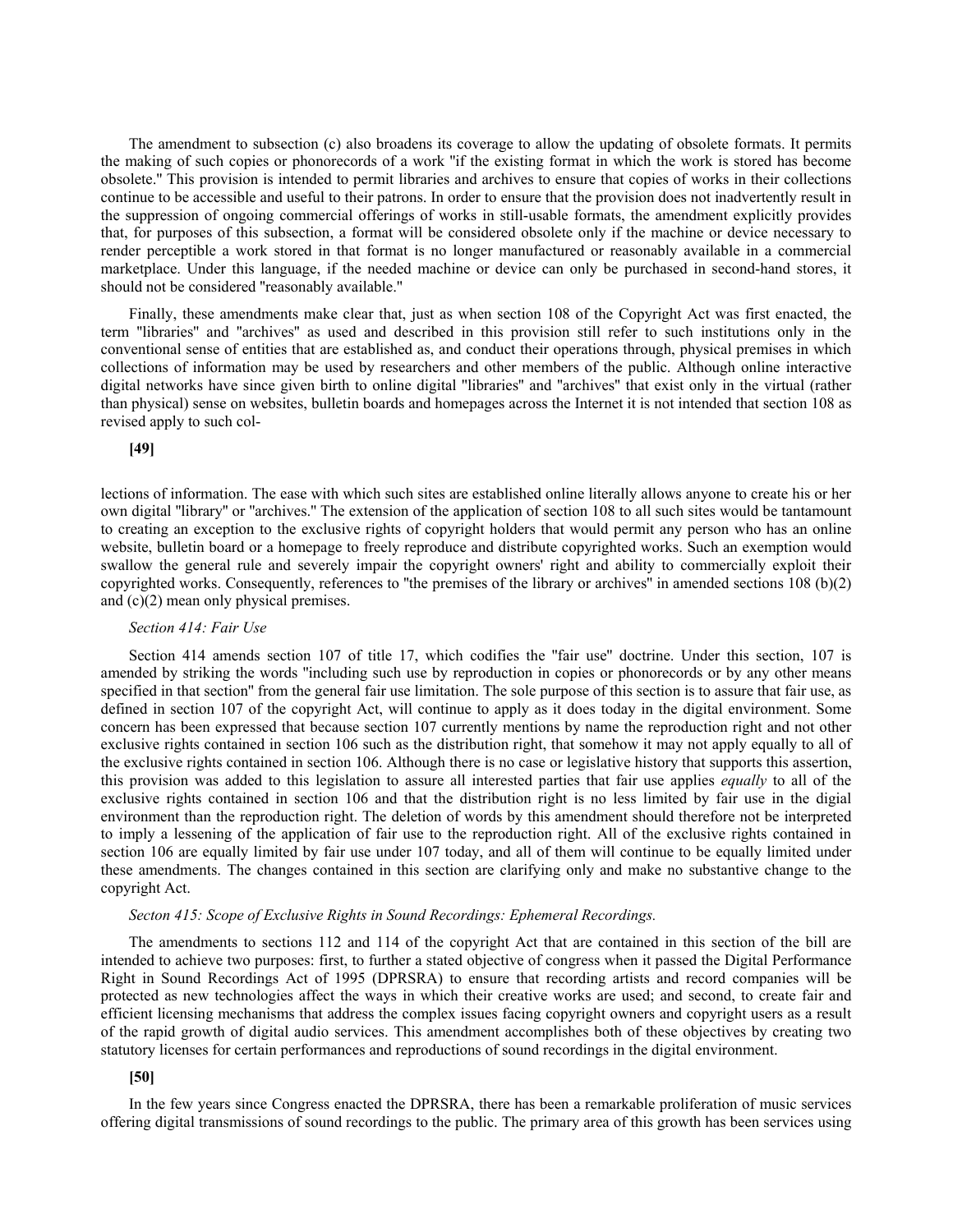the Internet as a transmission medium. In particular, services commonly known as ''webcasters'' have begun offering the public multiple highly-themed genre channels of sound recordings on a nonsubscription basis.

Although the DPRSRA's amendments to section 114 were intended to provide a digital performance right for sound recordings subject to specific exemptions, some nonsubscription digital audio services raised questions about that Act's application to them. At the same time, both sound recording copyright owners and webcasters faced the challenge of constructing fair and efficient licensing mechanisms. This amendment to sections 112 and 114 clarifies that the digital sound recording performance right applies to nonsubscription digital audio services such as webcasting, addresses unique programming and other issues raised by Internet transmissions, and creates statutory licensing to ease the administrative and legal burdens of constructing efficient licensing systems. While an impetus for this legislation was the licensing difficulties and legal issues raised by webcasters in particular, it is Congress' intent that this legislation apply generally to otherwise nonexempt nonsubscription digital audio services on the Internet and in other media.

The phenomenal growth of the Internet is having a profound effect on many industries, and the recording industry is certainly no exception. As more and more people turn to the Internet for entertainment, the demand for and use of music is skyrocketing. Whereas just a few years ago the transmission of music on the Internet was limited largely to the time-consuming downloading of music files, today a marketplace for the real-time performance of fulllength recordings is evolving rapidly.

The explosive growth of music services on the Internet can be traced to the many advantages that the Internet offers as a transmission medium. The Internet offers novel ways to deliver music and interact with the public unavailable from other media. Most significantly, the Internet enables a music service to interact with its listeners so that listeners have the ability to hear their favorite music whenever they wish, select certain sound recordings or programs, skip to the recordings of their choice, and to create personalized channels that are customized to their specific tastes.

Webcasters, in particular, have utilized these advantages to offer a diverse range of programming. Webcasters generally offer multiple (sometimes more than one hundred) channels of sound recordings that are programmed by genre, usually broken down by time period, geography, artist or topic. Many webcasters also offer certain types of programming, such as archived and continuous programming, that permit listeners to hear the same recordings repeatedly and anytime the listener chooses. Still others offer an individual music customized to that person's tastes. Other webcasters provide graphic and text information about sound recordings, artists and songwriters, and enable listeners to purchase the recordings they perform through online retailers.

# **[51]**

In addition, many of the barriers to entry that exist in other media do not exist on the Internet. Although establishing commercial Internet webcast services may involve considerable expense, a small-scale Internet-based service can be started by an individual with one computer in his or her home.

The Digital Performance Right in Sound Recordings Act of 1995 established a right of public performance for sound recording copyright owners for the first time. Consequently, sound recording copyright owners had little experience in licensing their creative works to a large group of potential licensees and no established institutions, like the performing rights organizations long ago established by songwriters, composers and publishers of musical works, to facilitate such licensing. The use of music on the Internet presented the first need for sound recording copyright owners to license a multitude of copyright users.

Administrative and legal issues have made the licensing of music on the Internet especially challenging. There are a growing number of nonsubscription Internet services, each of which may use thousands of sound recordings. These services have been confronted with the prospect of obtaining licenses company-by-company and recording-byrecording. Like sound recording copyright owners, webcasters and others have expressed interest in efficient blanket licensing mechanisms. However, antitrust laws have constrained efforts by copyright owners and nonsubscription music services to establish more efficient licensing mechanisms in the short term. As a result, virtually all webcasters have come to perform copyrighted sound recordings without licenses.

At the time the DPRSRA was crafted, Internet transmissions of music were not the focus of Congress' efforts. Thus, while the DPRSRA created a statutory license for certain subscription services that existed at the time, not enough was known about how nonsubscription music services would evolve on the Internet or in other digital media. However, given the proliferation and evolution of such services as well as the licensing complexities described above, it is now appropriate to address the licensing of nonexempt nonsubscription digital audio transmitters.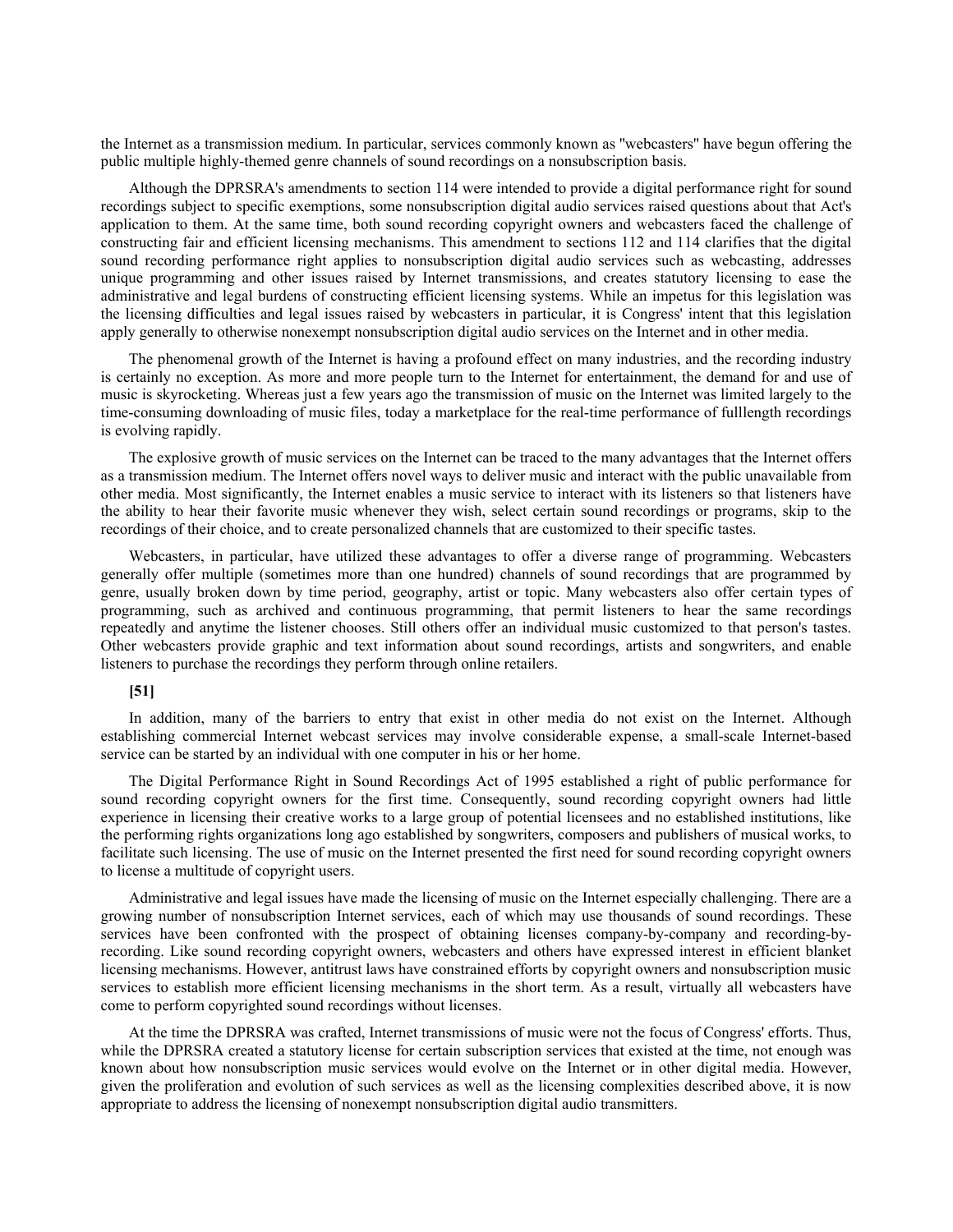Section 415 creates two statutory licenses: one for performances of sound recordings that meet certain programming and other requirements, and one for certain ephemeral reproductions of sound recordings (generally stored in the hard drives of computers known as ''servers'') in order to facilitate performances. While it is Congress ''intent to create a convenient means for licensing, the existence of these statutory licenses does not preclude voluntary license negotiations between copyright owners and those who perform sound recordings for the same or different rights.

Section 415 amends section 114 of Title 17 by creating a statutory license for certain nonsubscription and new subscription transmissions. Subscription transmissions by services providing service to customers on July 31, 1998, remain subject to the statutory license created by the DPRSRA, with certain exceptions. Section 415 also amends section 114 to clarify that certain types of programming practices should be considered interactive and therefore subject to a sound recording copyright owner's exclusive rights.

## **[52]**

Recording artists and record companies were particularly concerned that certain types of programming, without certain limitations, might harm recording artists and record companies. For example, some webcasters offer ''artist-only'' channels that perform the recordings of one artist continuously 24 hours a day. Yet another example are webcasters which engage in programming techniques that permit listeners to select or hear repeatedly and on-demand particular sound recordings that are part of programs created by the webcasters. In order to address some of these concerns expressed by recording artists and record companies, the new statutory license is conditioned on certain programming limitations and other provisions, as discussed below.

These amendments are fully subject to all the existing provisions of section 114. Specifically, these amendments and the statutory licenses they create are all fully subject to the safeguards for copyright owners of sound recordings and musical works contained in sections  $114(c)$ ,  $114(d)(4)$ , and  $114(i)$ . In addition, the Congress does not intend to affect any of the rights in section 115 that were clarified and confirmed in the DPRSRA.

Section 415 also amends section 112 of title 17 by offering a statutory license for certain types of reproductions made to facilitate transmissions subject to the statutory licenses in section 114 or which qualify for certain exemptions from a sound recording copyright owner's performance right. Such reproductions are referred to as ''ephemeral recordings'' by section 112 because, *inter alia*, they are made specifically for the purpose of facilitating a transmission and generally must be destroyed within six months of the first transmission to the public. The statutory license created by section 112(f) facilitates the licensing that is necessary for the making of ephemeral recordings by Internet music services.

It should be noted that the section 112(f) statutory license applies to reproductions, while the section 114 statutory license applies to public performances. A copyright owner's reproduction and performance rights are separate, distinct and capable of being independently licensed or infringed. The fact that an ephemeral reproduction is authorized does not mean or imply that any transmissions made from the ephemeral recording are authorized performances. That is the subject of section 114. Conversely, the fact that a particular transmission is authorized by section 114 does not mean or imply that any phonorecord from which the transmission is made is authorized by section 112(f). In any particular case, acts implicating the reproduction or performance rights must be considered separately under sections 112(f) or 114, as applicable, and any other relevant provisions of the Copyright Act.

Furthermore, the grant of a statutory license in section 112(f) covers only phonorecords used solely for transmissions made under a statutory license in accordance with section 114(f) or an exemption in section 114(d)(1) (B) or (C). If a phonorecord is used for any other transmissions, the statutory license in section  $112(f)$  does not apply to the making of that phonorecord.

Ephemeral recordings of sound recordings made by certain transmitting organizations under section  $112(f)$  may embody copyrighted musical compositions. The making of an ephemeral recording by such a transmitting organization of each copyrighted musical com-

## **[53]**

position embodied in a sound recording it transmits is governed by existing section  $112(a)$  (or section  $112(a)(1)$  as revised by the Digital Millenium Copyright Act), and, pursuant to that section, authorization for the making of an ephemeral recording is conditioned in part on the transmitting organization being entitled to transmit to the public the performance of the musical composition under a license or transfer of the copyright.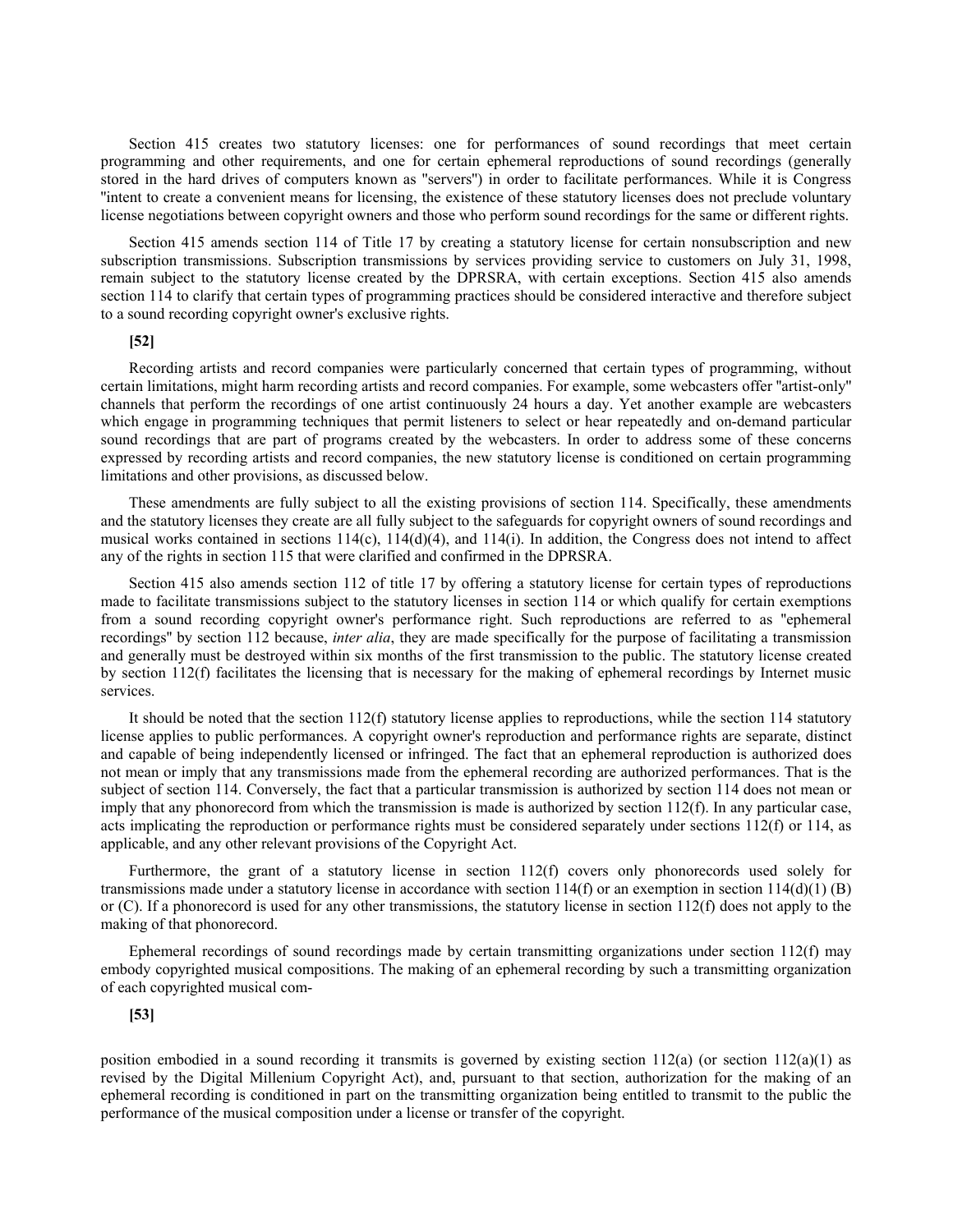Concern was expressed that the statutory licenses in sections 112 and 114 might be construed to affect the rights of copyright owners with respect to international transmissions. For example, the transmission of a sound recording from the United States to another country may implicate the rights of the copyright owner of that sound recording in the country where the transmission is received. The Committee does not intend to affect any rights with respect to public performance in any such foreign country by virtue of the fact that the transmission commences in the United States and is licensed pursuant to the statutory license in section 114 or the phonorecord used to transmit a sound recording abroad is licensed pursuant to the statutory license in section 112. Likewise, the Committee does not intend to affect any rights of U.S. copyright owners with respect to transmissions that originate abroad.

Section 415 of the Digital Millenium Copyright Act contains amendments to sections 112 and 114 of Title 17 as follows.

### *Section 114(d)(1). Exempt Transmissions and Retransmissions.*

Section  $114(d)(1)(A)$  is amended to delete two exemptions that were either the cause of confusion as to the application of the DPRSA to certain nonsubscription services (especially webcasters) or which overlapped with other exemptions (such as the exemption in subsection (A)(iii) for nonsubscription broadcast transmissions). The deletion of these two exemptions is not intended to affect the exemption for nonsubscription broadcast transmissions.

#### *Section 114(d)(2). Statutory Licensing of Certain Transmissions.*

The amendment to subsection  $(d)(2)$  extends the availability of a statutory license for subscription transmissions to cover certain eligible nonsubscription transmissions. ''Eligible nonsubscription transmission are defined in subsection (j)(6). The amendment subdivides subsection (d)(2) into three subparagraphs ((A), (B), and (C)), each of which contains conditions of a statutory license for certain nonexempt subscription and eligible nonsubscription transmissions.

Subparagraph (A) sets forth three conditions of a statutory license applicable to all nonexempt subscription and eligible nonsubscription transmissions. These three conditions are taken directly from previous subsection  $(d)(2)$ . The conditions in subparagraph (iii) apply to retransmissions of broadcast transmissions by a transmitting entity that does not have the right or ability to control the programming of the broadcast station making the broadcast transmission, to the extent that such identifying information was included in the original broadcast transmission and to the extent that it is technically feasible for the transmitting entity to retransmit that information.

Subparagraphs (B) and (C) are alternatives: a service is subject to the conditions in one or the other in addition to those in subparagraph (A). Subparagraph (B) contains conditions applicable

# **[54]**

only to nonexempt subscription transmissions made by a preexisting subscription service in the same transmission medium as was used by the service on July 31, 1998. A preexisting subscription service is defined in subsection (j)(10). The purpose of distinguishing preexisting services making transmissions in the same medium as on July 31, 1998, was to prevent disruption of the existing operations by such services. There are only three such services that exist: DMX (operated by TCI Music), Music Choice (operated by Digital Cable Radio Associates), and the DiSH Network (operated by Muzak). As of July 31, 1998, DMX and Music Choice made transmissions via both cable and satellite media; the DiSH Network was available only via satellite.

The two conditions contained in subparagraph  $(B)$  are taken directly from previous subsection  $(d)(2)$ . Thus, the historical operations of these preexisting subscription services are subject to the same five conditions for eligibility for a statutory license, as set forth in subparagraphs (A) and (B), as have applied previously to these services.

Subparagraph (C) sets forth additional conditions for a statutory license applicable to all transmissions not subject to subparagraph (B), namely all eligible nonsubscription transmissions, subscription transmissions made by a new subscription service, and subscription transmissions made by a preexisting subscription service other than those made in the same transmission medium. Subparagraph (C) contains nine conditions.

Subparagraph  $(C)(i)$  requires that transmissions subject to a statutory license cannot exceed the sound recording performance complement defined in subsection (j)(12), which is unchanged by this amendment. Subparagraph  $(C)(i)$ eliminates this requirement for retransmissions of over-the-air broadcast transmissions by a transmitting entity that does not have the right or ability to control the programming of the broadcast station making the initial broadcast transmission, subject to two limitations.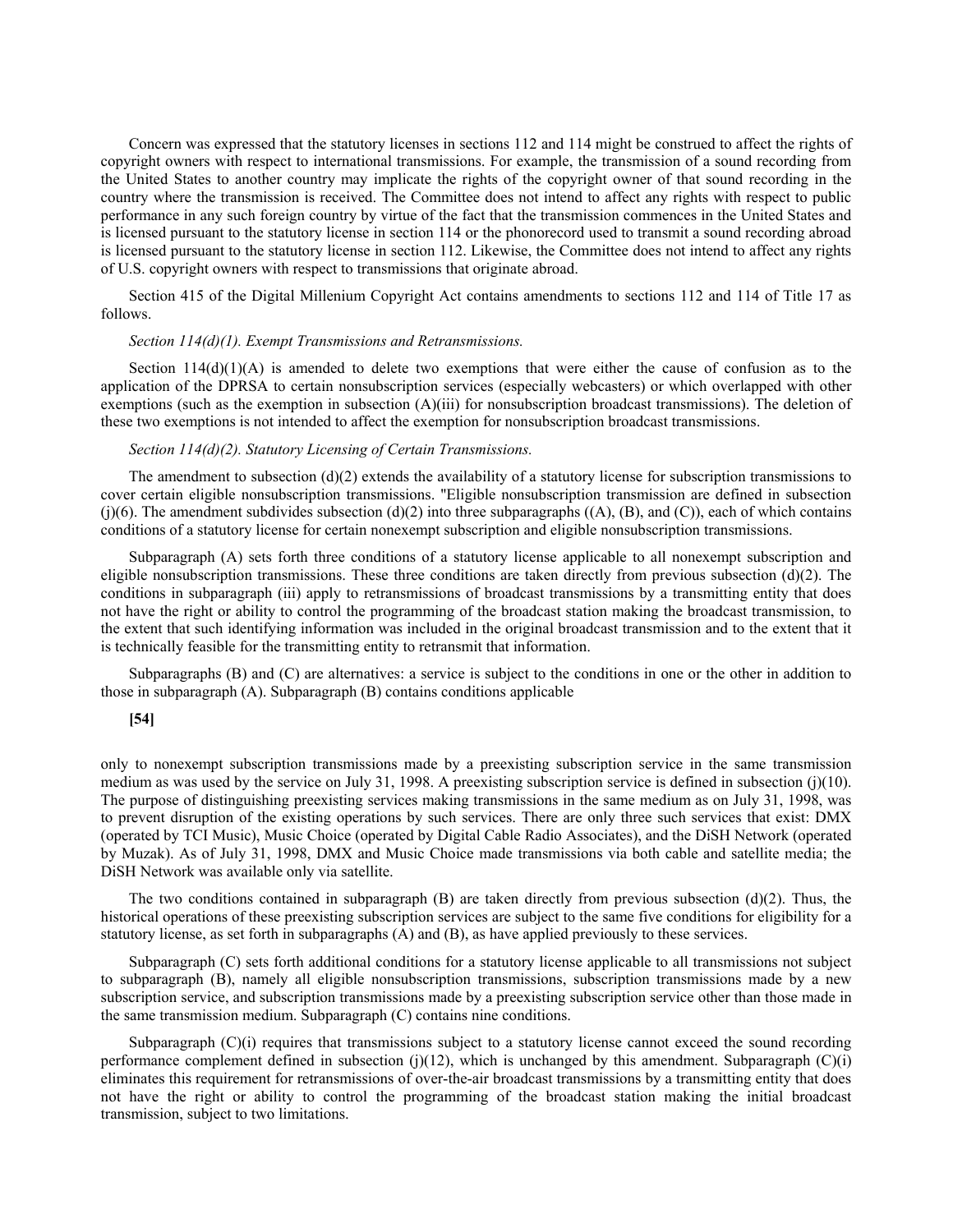First, the retransmissions are not eligible for statutory licensing if the retransmitted broadcast transmissions are in digital format and regularly exceed the sound recording performance complement. Second, the retransmissions are not eligible for statutory licensing if the retransmitted broadcast transmissions are in analog format and a substantial portion of the transmissions, measured on a weekly basis, violate the sound recording performance complement. In both cases, however, the retransmitter is disqualified from making its transmissions under a statutory license only if the sound recording copyright owner or its representative notifies the retransmitter in writing that the broadcast transmissions exceed the sound recording performance complement. Once notification is received, the transmitting entity making the retransmissions must cease retransmitting those broadcast transmissions that exceed the sound recording performance complement.

Subparagraph  $(C)(ii)$  imposes limitations on the types of prior announcements, in text or audio, that may be made by a service under the statutory license. Services may not publish advance program schedules or make advance announcements of the titles of specific sound recordings or the featured artists to be performed on the service. Moreover, services may not induce or facilitate the ad-

#### **[55]**

vance publication of schedules or the making of announcements, such as by providing a third party the list of songs or artists to be performed by the transmitting entity for publication or announcement by the third party.

However, services may announce, up to three times per hour, the names of two artists whose sound recordings will be performed by the service within an unspecified future time period. In addition, services may generally use the names of several featured recording artists to illustrate the type of music being performed on a particular channel. This limitation of advance announcements is not intended to prohibit services that use audio announcements from engaging in the common broadcast practice of identifying the names of specific sound recordings at the time they are transmitted.

Subparagraph (C)(iii) addresses limitations for archived programs and continuous programs, which are defined in subsections  $(j)(2)$  and  $(j)(4)$ , respectively. Subparts (I) and (II) address archived programs. Archived programs often are available to listeners indefinitely or for a substantial period of time, thus permitting listeners to hear the same songs on demand any time the visitor wishes. Transmissions that are part of archived programs that are less than five hours long are ineligible for a statutory-license. Transmissions that are part of archived programs more than five hours long are eligible only if the archived program is available on the webcaster's site or a related site for two weeks or less. The twoweek limitation is to be applied in a reasonable manner to achieve the objectives of this subparagraph, so that, for example, archived programs that have been made available for two weeks are not removed from a site for a short period of time and then made available again. Furthermore, altering an archived program only in insignificant respects, such as by replacing or reordering only a small number of the songs comprising the program, does not render the program eligible for statutory licensing.

Subparagraph  $(C)(iii)$  also limits eligibility for a statutory license to transmissions that are not part of a continuous program of less than three hours duration (subparagraph  $(C)(iii)(III)$ ). A listener to a continuous program hears that portion of the program that is being transmitted to all listeners at the particular time that the listener accesses the program, much like a person who tunes in to an over-the-air broadcast radio station.

Finally, subparagraph (C)(iii) limits eligibility for a statutory license to transmissions that are not part of a program, other than an archived or continuous program, that is transmitted at a scheduled time more than three additional times in a two-week period following the first transmission of the program and more than four additional times for an additional two-week period at least one month following the end of the first two-week period. In other words, this subpart limits programs to three repeat performances within two weeks of the initial performance and an additional four repeat performances within a two-week period more than one month after the first two-week period. It is the Committee's intention that the two-week limitation in subpart IV be applied in a reasonable manner consistent with its purpose so that, for example, a transmitting entity does not regularly make all of the three repeat performances within several days.

#### **[56]**

Subparagraph  $(C)(iv)$  states that the transmitting entity may not avail itself of a statutory license if it knowingly performs a sound recording in a manner that is likely to cause a listener to believe that there is an affiliation or association between the sound recording copyright owner or featured artist and a particular product or service advertised by the transmitting entity. This would cover, for example, transmitting an advertisement for a particular product or service every time a particular sound recording or artist is transmitted; it would not cover more general practices such as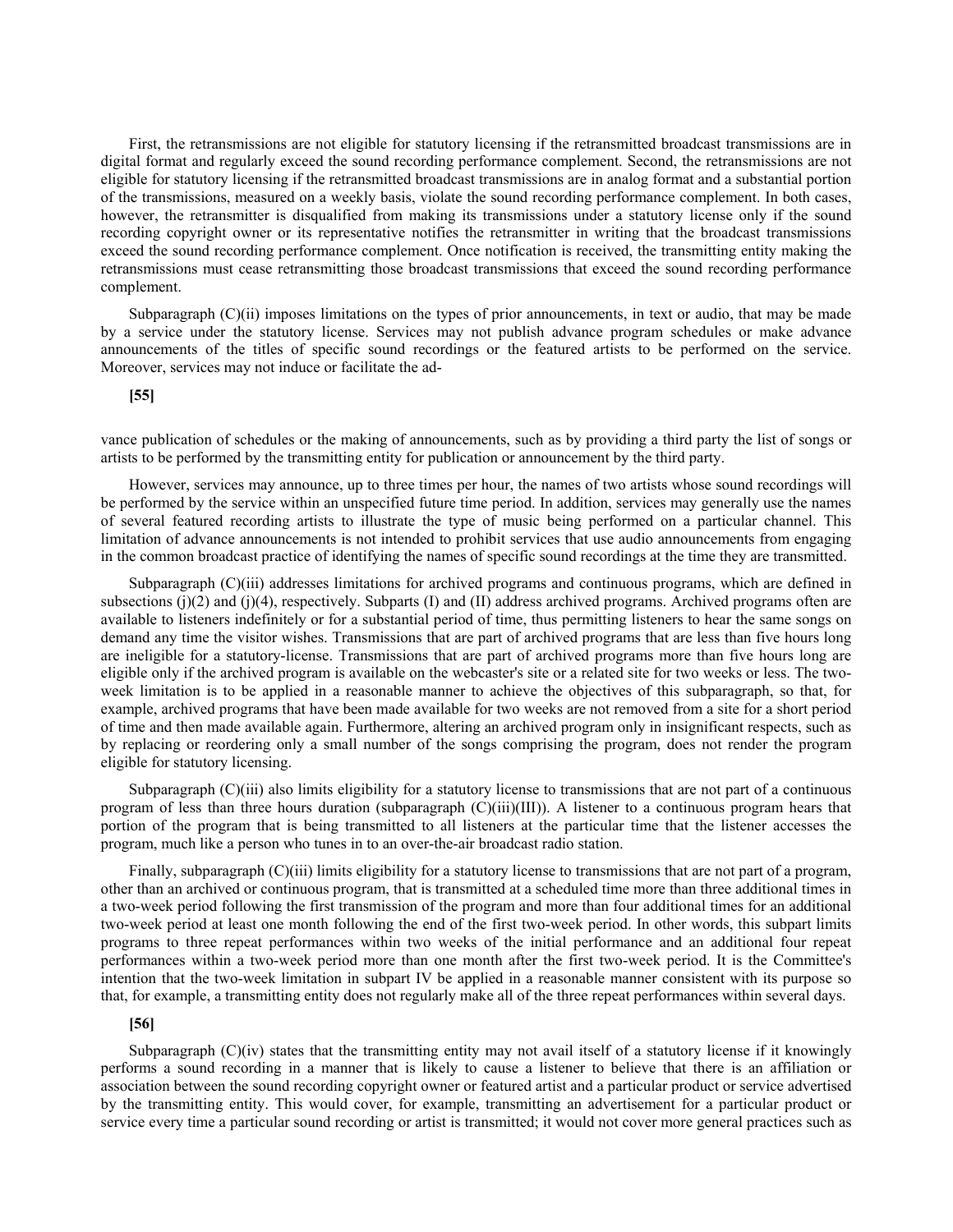targeting advertisements of particular products or services to specific channels of the service according to user demographics. If, for example, advertisements are transmitted randomly while sound recordings are performed, this subparagraph would be satisfied.

Subparagraph  $(C)(v)$  provides that, in order to qualify for a statutory license, a transmitting entity must cooperate with sound recording copyright owners to prevent a transmission recipient from scanning the transmitting entity's transmissions to select particular sound recordings. In the future, a device or software may be developed that would enable its user to scan one or more digital transmissions to select particular sound recordings or artists requested by its user. Such devices or software would be the equivalent of an on demand service that would not be eligible for the statutory license. Technology may be developed to defeat such scanning, and transmitting entities taking a statutory license are required to cooperate with sound recording copyright owners to prevent such scanning, provided that such cooperation does not impose substantial costs or burdens on the transmitting entity.

Subparagraph  $(C)(vi)$  requires a transmitting entity to take reasonable steps within its control to ensure that recipients of its transmissions do not make digital phonorecords of the data constituting those transmissions. The Committee notes that some software used to ''stream'' transmissions of sound recordings enables the transmitting entity to disable such direct digital copying of the transmitted data by transmission recipients. In such circumstances the transmitting entity must take reasonable steps to disable that direct copying function. Likewise, a transmitting entity may not take affirmative steps to cause or induce the making of any copies by a transmission recipient. For example, a transmitting entity may not encourage a transmission recipient to make either digital or analog copies of the transmission such as by suggesting that recipients should record copyrighted programming transmitted by the entity.

Subparagraph (C)(vii) requires that each sound recording transmitted by the transmitting entity must have been distributed to the public in the United States under authority of the copyright owner or provided to the transmitting entity with authorization that the transmitting entity may perform such sound recording. The Committee recognizes that a disturbing trend on the Internet is the unauthorized performance of sound recordings not yet released for broadcast or sale to the public. The transmission of such pre-released sound recordings is not covered by the statutory license unless the sound recording copyright owner has given explicit authorization to the transmitting entity. This subparagraph also requires that the transmission be made from a phonorecord law

#### **[57]**

fully made under this title. A phonorecord provided by the copyright owner or an authorized phonorecord purchased through commercial distribution channels would qualify. However, the transmission of bootleg sound recordings (e.g., the recording of a live musical performance without the authority of the performer, as prohibited by Chapter 11) is ineligible for a statutory license.

Subparagraph  $(C)(viii)$  conditions a statutory license on whether a transmitting entity has accommodated and does not interfere with technical measures widely used by sound recording copyright owners to identify or protect their copyrighted works. Thus, the transmitting entity must ensure that widely used forms of identifying information, embedded codes, encryption or the like are not removed during the transmission process, provided that accommodating such measures is technologically feasible, does not impose substantial costs or burdens on the transmitting entity, and does not result in perceptible degradation of the digital audio or video signals being transmitted.

Subparagraph  $(C)(ix)$  requires transmitting entities eligible for the statutory license to identify the title of the sound recording, the title of the album on which the sound recording appears (if any), and the name of the featured recording artist. These titles and names must be made during, but not before, the performance of the sound recording. A transmitting entity must make the identifying information available audibly or ensure that the identifying information is easily seen by the transmission recipient in visual form. For example, the information might be displayed by the software player used on a listener's computer to decode and play the sound recordings that are transmitted. Many webcasters already provide such information, but in order to give those who do not adequate time to begin doing so this obligation does not take effect until one year after the effective date of the amendment. This requirement does not apply to the retransmission of broadcast transmissions by a transmitting entity that does not have the right or ability to control the programming of the broadcast station making the broadcast transmissions.

## *Section 114(f). Licenses for Certain Nonexempt Transmissions.*

Section 114(f) is amended to set forth procedures for determining reasonable rates and terms for those transmissions that qualify for statutory licensing under section  $114(d)(2)$ . Section  $114(f)$  is divided into two parts: one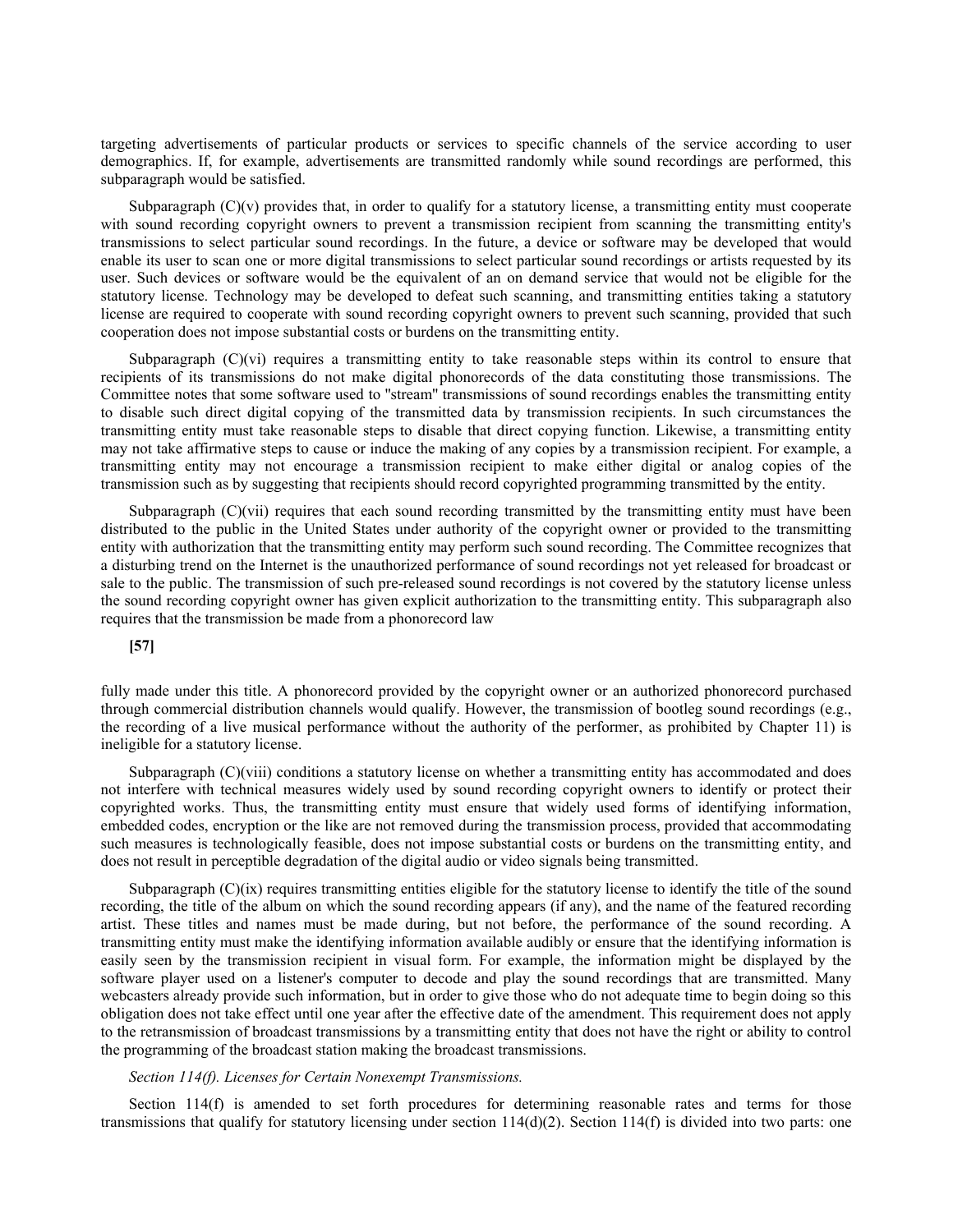applying to transmissions by preexisting subscription services (subsection  $(f)(1)$ ), and the other applying to transmissions by new subscription services (including subscription transmissions made by a preexisting subscription service other than those that qualify under the definition in subsection  $(j)(10)$ ) as well as eligible nonsubscription transmissions (subsection  $(f)(2)$ ).

Subsection  $(f)(1)$  provides for procedures applicable to subscription transmissions by preexisting subscription services. The Committee notes that this subsection applies only to the three services considered preexisting subscription services: DMX, Music Choice and the DiSH Network. The procedures in this subsection remain the same as those applicable before the amendment, except that the rate currently in effect is extended from December 31, 2000 until December 31, 2001. Likewise, the initiation of the next voluntary negotiation period shall take place in the first week of Jan-

## **[58]**

uary 2001 instead of January 2000 (subsection  $(f)(1)(C)(I)$ ). These extensions are made purely to facilitate the scheduling of proceedings.

Subparagraph  $(f)(1)(B)$ , which sets forth procedures for arbitration in the absence of a negotiated license agreement, continues to provide that a copyright arbitration royalty panel should consider the objectives set forth in section 801(b)(1) as well as rates and terms for comparable types of subscription services.

Subsection (f)(2) addresses procedures applicable to eligible nonsubscription transmissions and subscription transmissions by new subscription services. The first such voluntary negotiation proceeding is to commence within 30 days after the enactment of this amendment upon publication by the Librarian of Congress of a notice in the Federal Register. The terms and rates established will cover qualified transmissions made between the effective date of this amendment and December 31, 2000, or such other date as the parties agree.

Subsection  $(f)(2)$  directs that rates and terms must distinguish between the different types of eligible nonsubscription transmission services and new subscription services then in operation. The Committee recognizes that the nature of qualified transmissions may differ significantly based on a variety of factors. The Committee intends that criteria including, but not limited to, the quantity and nature of the use of sound recordings, and the degree to which use of the services substitutes for or promotes the purchase of phonorecords by consumers may account for differences in rates and terms between different types of transmissions.

Subsection  $(f)(2)$  also directs that a minimum fee should be established for each type of service. A minimum fee should ensure that copyright owners are fairly compensated in the event that other methodologies for setting rates might deny copyright owners an adequate royalty. For example, a copyright arbitration royalty panel should set a minimum fee that guarantees that a reasonable royalty rate is not diminished by different types of marketing practices or contractual relationships. For example, if the base royalty for a service were a percentage of revenues, the minimum fee might be a flat rate per year (or a flat rate per subscriber per year for a new subscription service).

Also, although subsection  $(f)(1)$  remains silent on the setting of a minimum fee for preexisting subscription services, the Committee does not intend that silence to mean that a minimum fee may or may not be established in appropriate circumstances when setting rates under subsection  $(f)(1)$  for preexisting subscription services. Likewise, the absence of criteria that should be taken into account for distinguishing rates and terms for different services in subsection  $(f)(1)$  does not mean that evidence relating to such criteria may not be considered when adjusting rates and terms for preexisting subscription services in the future.

Subparagraph  $(f)(2)(B)$  sets forth procedures in the absence of a negotiated license agreement for rates and terms for qualifying transmissions under this subsection. Consistent with existing law, a copyright arbitration proceeding should be empanelled to determine reasonable rates and terms. The test applicable to establishing rates and terms is what a willing buyer and willing seller

**[59]**

would have arrived at in marketplace negotiations. In making that determination, the copyright arbitration royalty panel shall consider economic, competitive and programming information presented by the parties including, but not limited to, the factors set forth in subparts (i) and (ii).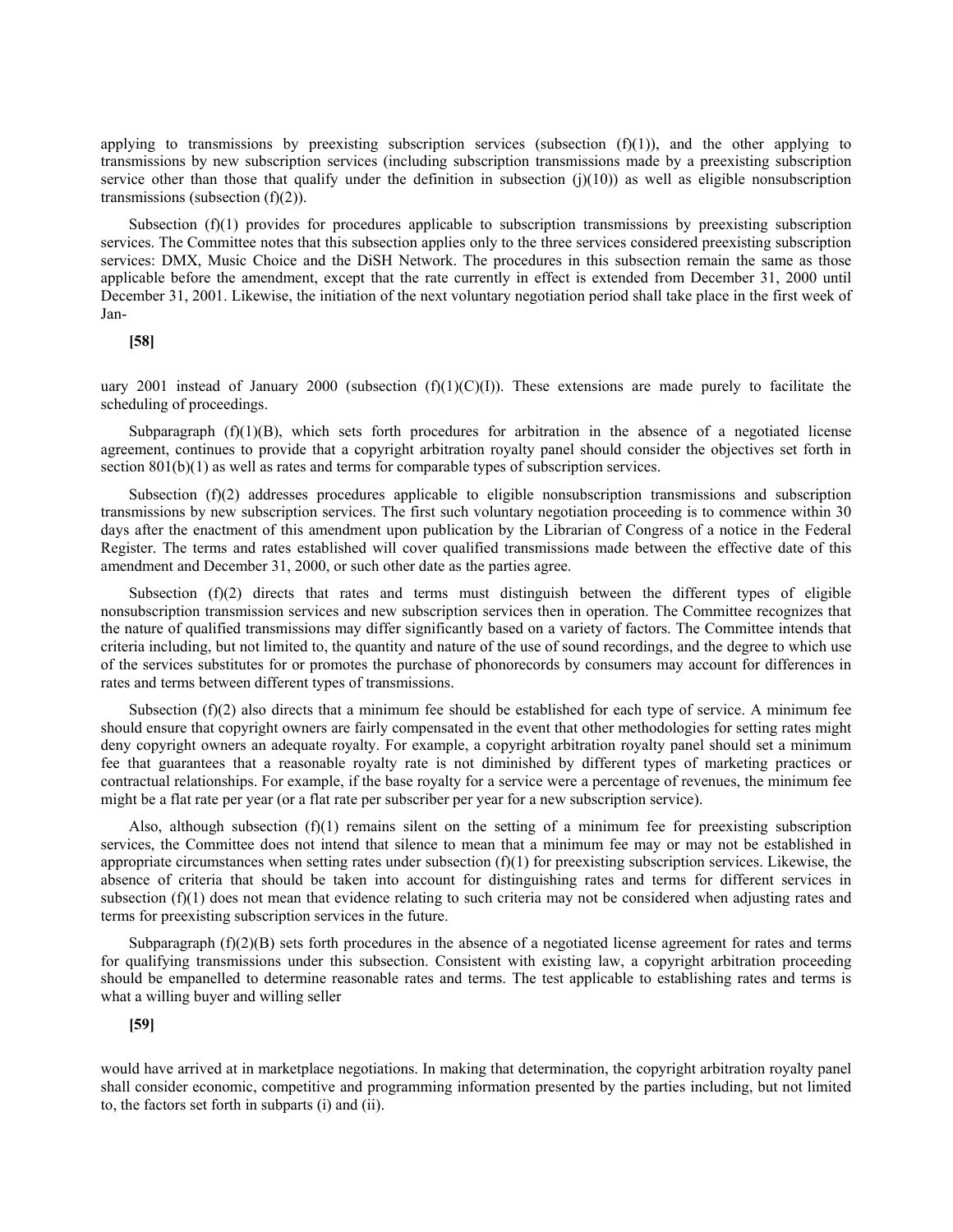Subparagraph  $(f)(2)(C)$  specifies that rates and terms for new subscription and eligible nonsubscription transmissions should be adjusted every two years, unless the parties agree as to another schedule. These two-year intervals are based upon the Committee=s recognition that the types of transmission services in existence and the media in which they are delivered can change significantly in a short period of time.

Subsection (b)(4) amends section  $114(i)$  of title 17 to add or modify the following definitions:

### *Subsection (j)(2)--''archived program''*

A program is considered an ''archived program'' if it is prerecorded or preprogrammed, available repeatedly on demand to the public and is performed in virtually the same order from the beginning.

### *Subsection 114(j)(4)--''continuous program''*

A ''continuous program'' is one that is continuously performed in the same predetermined order. Such a program generally takes the form of a loop whereby the same set of sound recordings is performed repeatedly; rather than stopping at the end of the set, the program automatically restarts generally without interruption. In contrast to an archived program (which always is accessed from the beginning of the program), a transmission recipient typically accesses a continuous program in the middle of the program. Minor alterations in the program should not render a program outside the definition of ''continuous program.''

# *Subsection 114(j)(6)--''eligible nonsubscription transmission''*

An "eligible nonsubscription transmission" is one that meets the following criteria. First, the transmission must be noninteractive and nonsubscription in nature. Second, the transmission must be made as part of a service that provides audio programming consisting in whole or in part of performances of sound recordings. Third, the purpose of the transmission service must be to provide audio or entertainment programming, not to sell, advertise or promote particular goods or services. Thus, for example, an ordinary commercial Web site that was primarily oriented to the promotion of a particular company or to goods or services that are unrelated to the sound recordings or entertainment programming, but that provides background music would not qualify as a service that makes eligible nonsubscription transmissions. The site's background music transmissions would need to be licensed through voluntary negotiations with the copyright owners. However, the sale or promotion of sound recordings, live concerts or other musical events does not disqualify a service making a nonsubcription transmission. Furthermore, the mere fact that a transmission service is advertiserbased or may promote itself does not disqualify it from being considered an eligible nonsubscription transmission service.

# *Subsection 114(j)(7)--''interactive service''*

The definition of ''interactive service'' is amended in several respects. First, personalized transmissions--those that are specially

# **[60]**

created for a particular individual--are to be considered interactive. The recipient of the transmission need not select the particular recordings in the program for it to be considered personalized; for example, the recipient might identify certain artists that become the basis of the personal program.

Second, a transmission of a particular sound recording on request is considered interactive ''whether or not [the sound recording is] part of a program." This language clarifies that if a transmission recipient is permitted to select particular sound recordings in a prerecorded or predetermined program, the transmission is considered interactive. For example, if a transmission recipient has the ability to move forward and backward between songs in a program, the transmission is interactive. It is not necessary that the transmission recipient be able to select the actual songs that comprise the program. Additionally, a program consisting only of one sound recording would be considered interactive.

Third, the definition of ''interactive service'' is amended to clarify that certain channels or programs are not considered interactive provided that they do not substantially consist of requested sound recordings that are performed within one hour of the request or at a designated time. Thus, a service that engaged in the typical broadcast programming practice of including selections requested by listeners would not be considered interactive, so long as the programming did not substantially consist of requests regularly performed within an hour of the request, or at a time that the transmitting entity informs the recipient it will be performed.

*Subsection 114(j)(8)--''new subscription service''*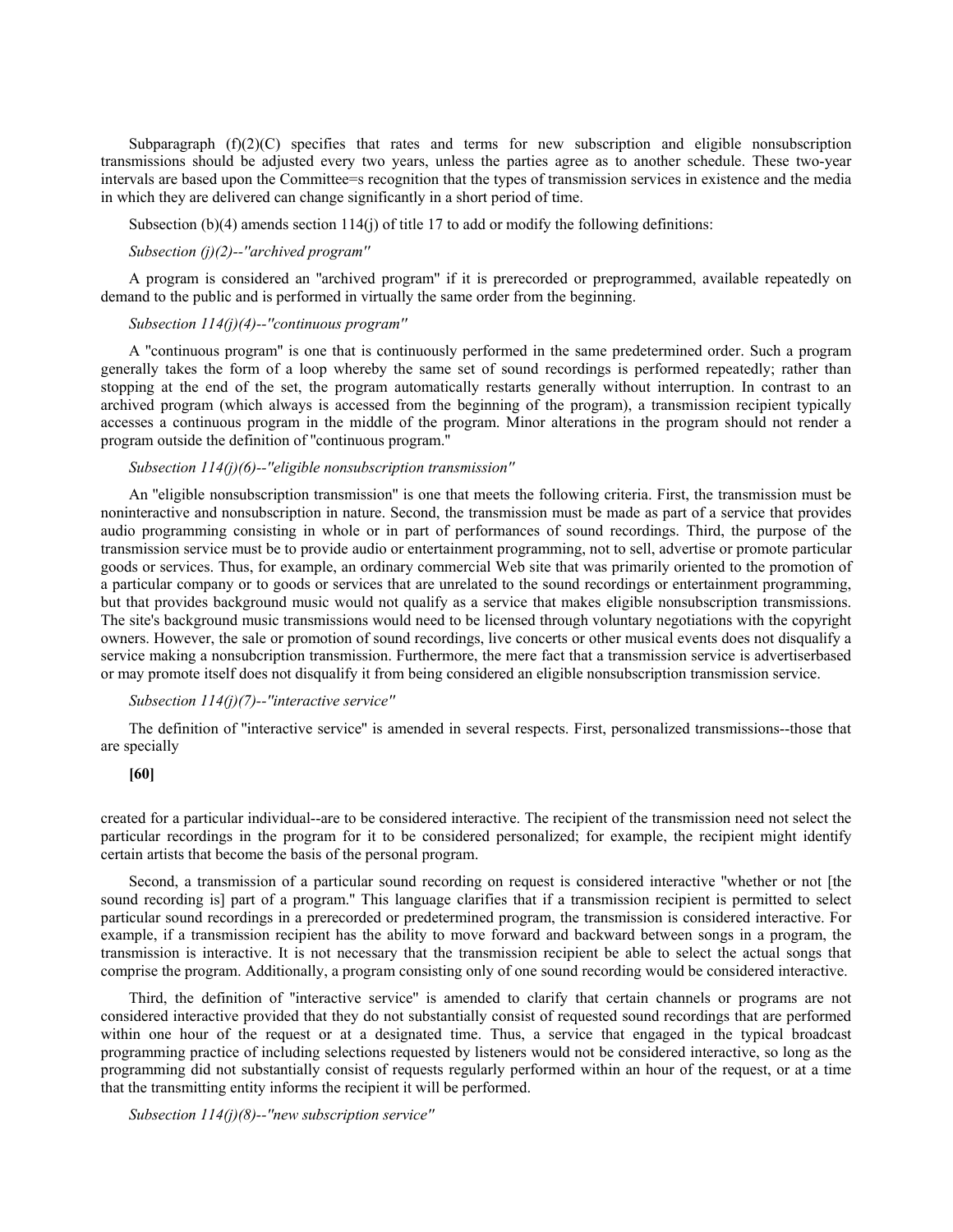A ''new subscription service'' is any service that is not a preexisting subscription service as defined in subsection  $(j)(10)$ .

#### *Subsection 114(j)(10)--''preexisting subscription service''*

A ''preexisting subscription service'' is a noninteractive, subscription service that was in existence and was making transmissions to the public on or before July 31, 1998, and which is making transmissions similar in character to such transmissions made on or before July 31, 1998. Only three services qualify as a preexisting subscription service--DMX, Music Choice and the DiSH Network. As of July 31, 1998, DMX and Music Choice made transmissions via both cable and satellite media; the DiSH Network was available only via satellite.

In grandfathering these services, the Committee's objective was to limit the grandfather to their existing services in the same transmission medium and to any new services in a new transmission medium where only transmissions similar to their existing service are provided. Thus, if a cable subscription music service making transmissions on July 31, 1998, were to offer the same music service through the Internet, then such Internet service would be considered part of a preexisting subscription service.

If, however, a subscription service making transmissions on July 31, 1998, were to offer a new service either in the same or new transmission medium by taking advantages of the capabilities of that medium, such new service would not qualify as a preexisting subscription service. For example, a service that offers video programming, such as advertising or other content, would not qualify as a preexisting service, provided that the video programming is

# **[61]**

not merely information about the service itself, the sound recordings being transmitted, the featured artists, composers or songwriters, or an advertisement to purchase the sound recording transmitted.

# *Section 112(f) Statutory License.*

Section 112(f) creates a statutory license for the making of an "ephemeral recording" of a sound recording by a transmitting organization that is entitled to perform publicly that sound recording under statutory license or an exemption in section  $114(d)(1)$  (B) or (C). The term "ephemeral recording" is a term of art referring to certain phonorecords made for the purpose of facilitating certain transmissions of sound recordings, the reproduction of which phonorecords is privileged by the provisions of section 112.

The conditions listed in section  $112(f)(2)$ , most of which are also found in section 112(a), must be met before a transmitting organization is eligible for statutory licensing in accordance with section 112(f). First, paragraph  $(2)(A)$ provides that the transmitting organization may reproduce and retain only one phonorecord, solely for its own use (unless the terms and conditions of the statutory license allow for more). Thus, trafficking in ephemeral recordings, such as by preparing prerecorded transmission programs for use by third parties, is not permitted. This paragraph provides that the transmitting organization may reproduce and retain more than one ephemeral recording, in the manner permitted under the terms and conditions as negotiated or arbitrated under the statutory license. This provision is intended to facilitate efficient transmission technologies, such as the use of phonorecords encoded for optimal performance at different transmission rates or use of different software programs to receive the transmissions.

Second, paragraph (2)(B) requires that the phonorecord be used only for the transmitting organization's own transmissions in the United States, and such transmissions must be made under statutory license pursuant to section 114(f) or an exemption in section  $114(d)(1)$  (B) or (C). In this context, "in the United States" is intended to mean originating in the United States. Third, paragraph  $(2)(C)$  mandates that, unless preserved exclusively for archival purposes, the phonorecord be destroyed within six months from the time that the sound recording was first performed publicly by the transmitting organization. Fourth, paragraph (2)(D) limits the statutory license to reproductions of sound recordings that have been distributed to the public or authorized by the copyright owner to transmit.

Subsection  $112(f)(3)$  clarifies the applicability of the antitrust laws to the use of common agents in negotiations and agreements relating to statutory licenses and other licenses. Under this subsection, the copyright owners of sound recordings and transmitting organizations entitled to obtain the statutory license in this section may negotiate collectively regarding rates and terms for the statutory license or other licenses. This subsection provides that such copyright owners and transmitting organizations may designate common agents to represent their interests to negotiate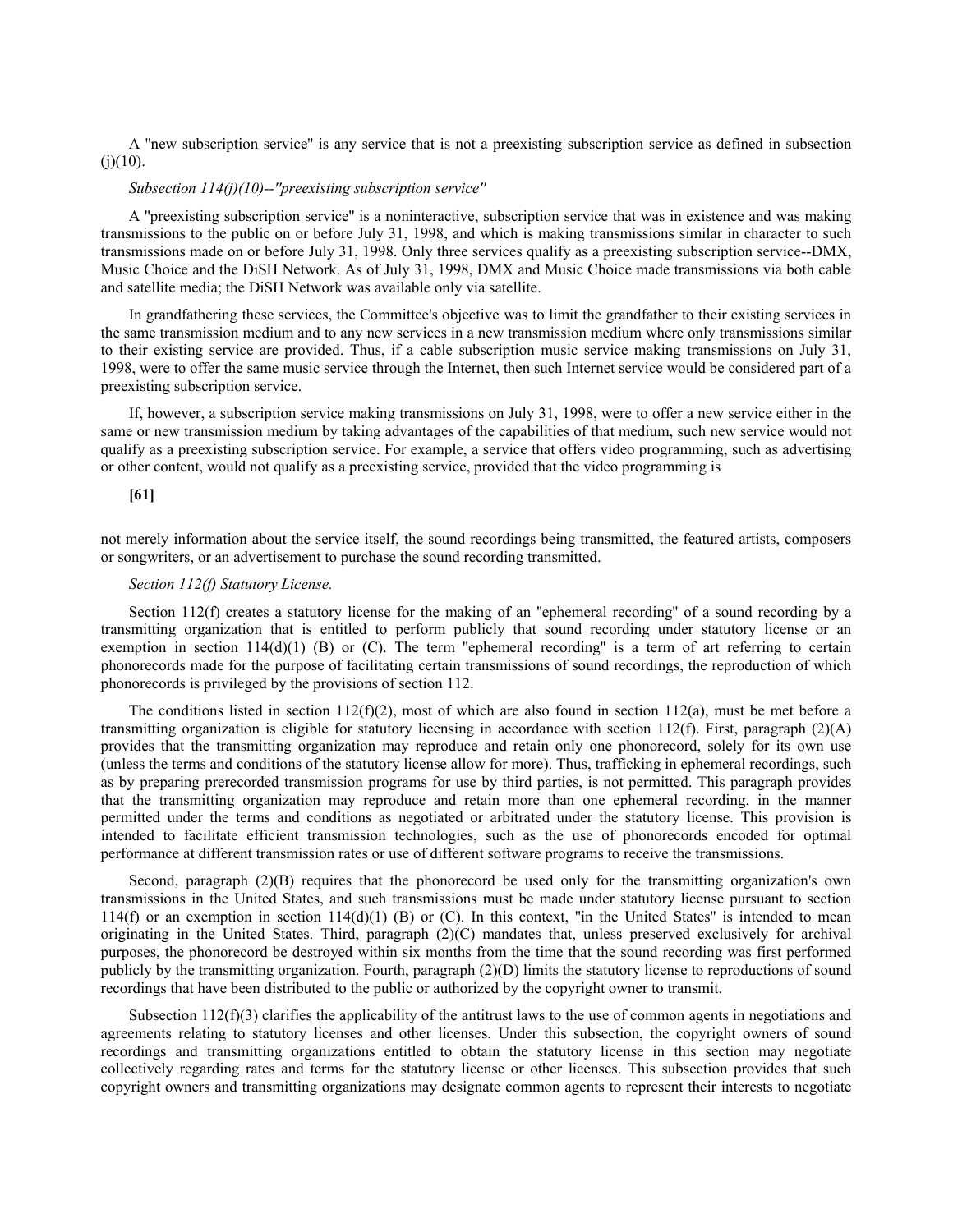or administer such license agreements. This subsection closely follows the language of existing antitrust exemptions in copyright law, including the exemption found in the statutory licenses for transmitting

**[62]**

sound recordings by digital audio transmission found in section 114(f).

Subsections 112(f) (4) and (5) address the procedures for determining rates and terms for the statutory license provided for in this section. These procedures are parallel to the procedures found in section  $114(f)(2)$  for public performances of sound recordings by digital audio transmission by new subscription services and services making eligible nonsubscription transmissions.

Subsection  $112(f)(4)$  provides that the Librarian of Congress should publish notice of voluntary negotiation proceedings 30 days after enactment of this amendment. Such voluntary negotiation proceedings should address rates and terms for the making of ephemeral recordings under the conditions of this section for the period beginning on the date of enactment and ending on December 31, 2000. This subsection requires that a minimum fee be established as part of the rates and terms.

In the event that interested parties do not arrive at negotiated rates and terms during the voluntary negotiation proceedings, paragraph  $(f)(5)$  provides for the convening of a copyright arbitration royalty panel to determine reasonable rates and terms for the making of ephemeral recordings under this subsection. This paragraph requires the copyright arbitration royalty panel to establish rates that reflect the fees that a willing buyer and seller would have agreed to in marketplace negotiations. In so doing, the copyright arbitration royalty panel should base its decision on economic, competitive and programming information presented by the parties, including, but not limited to, such evidence as described in subparts (e)(5) (i) and (ii).

Subsection  $112(f)(7)$  states that rates and terms either negotiated or established pursuant to arbitration shall be effective for two-year periods, and the procedures set forth in subsections  $112(f)$  (4) and (5) shall be repeated every two years unless otherwise agreed to by the parties.

#### *Section 416: Assumption of Contractual Obligations*

Section 416 contains provisions which already passed the House as part of H.R. 2589. The writers, screen actors, and directors guilds have expressed concern about their inability to obtain residual payments that are due to their members in situations where the producer of the motion picture fails to make these payments, for example where the producer/company no longer exists or is bankrupt. The guilds may be unable to seek recourse against the exclusive distributors, the transferees of rights in the motion picture, because those parties are not subject to the collective bargaining agreement or otherwise in privity with the guilds. Although the collective bargaining agreements generally require the production company to obtain assumption agreements from distributors that would effectively create such privity, some production companies apparently do not always do so.

Section 416 would address this problem without interfering with the collective bargaining process and the ability of the parties to determine the terms of their relationships. It would, in certain circumstances, impose on distributors the obligations to make residual payments and provide related notices that are currently re-

**[63]**

quired by the collective bargaining agreements governing the motion picture. It does so by making the distributor subject to the applicable obligations under the assumption agreements, incorporating the applicable terms into the transfer instrument by operation of law. The provision would not affect broadcast and cable licensees because it excludes transfers that are limited to public performance rights.

The "reason to know" language is intended to be interpreted in light of common sense and industry practice. Because many motion pictures made in the United States are produced subject to one or more collective bargaining agreements, the distributor would ordinarily perform some check on whether the motion picture is subject to such an agreement, for example by inquiring of the producer. The provision would not, however, require a burdensome or exhaustive investigation. Publicly available information that indicates a work's status, such as records of a guild's security interest in the motion picture filed with the Copyright Office, would ordinarily provide ''reason to know'' within the meaning of the Act. The guilds may wish to provide an easily accessible source of information, such as a world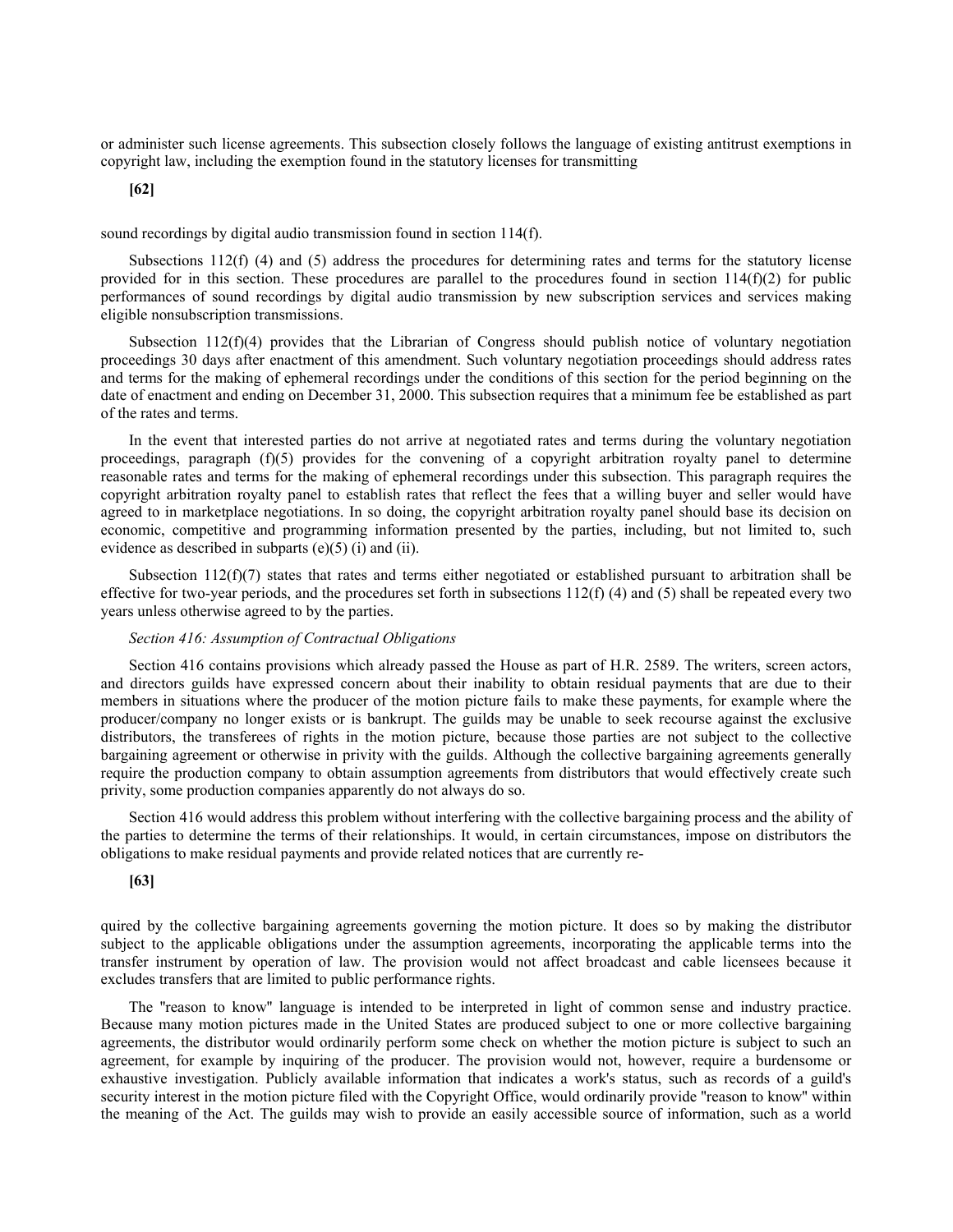Wide Web Site, that identifies which motion pictures are subject to a collective bargaining agreement. If the existence of such a site is made known in the industry, the listing of a particular motion picture would clearly give reason to know of that picture's status.

In order to protect distributors who have negotiated transfers based on misrepresentations, the provision makes the producer who fails to inform distributors of its collective bargaining agreement obligations liable to those distributors for any resulting damages. Disputes about the application of the provision and claims for damages from misrepresentation would be resolved in federal district court, with the court having discretion to award costs and reasonable attorneys'' fees.

#### *Section 417: First Sale Clarification*

Section 417 is a clarifying amendment that addresses a recent interpretation by the Supreme Court of the interaction of sections 109 and 602 of the Copyright Act. In *Quality King Distribs., Inc. v. L'Anza Research Int'l., Inc., 118 S. Ct. 1125 (1998),* the Court held that the first sale doctrine codified in section 109 of the Copyright Act is applicable to copies of a work protected under the Act where the copies were made in the United States, exported, then imported back into the United States, notwithstanding section 602 of the Act which grants copyright owners the right to prohibit the unauthorized importation of copies.

Section 109(a) of the Copyright Act allows an owner of a particular lawfully made copy of a work to sell or otherwise dispose of the possession of that copy without the authorization of the copyright owner. Section 602(a) grants the copyright owner the right to prohibit the unauthorized importation of copies. The Court found the provisions ambiguous and concluded that the ambiguity could be resolved by construing the right granted in section 602 as subject to the limitation contained in section 109.

The Court ruled that because importation under section 602 is an infringement of the exclusive right to distribute copies under

### **[64]**

section 106, and because the exclusive rights contained in section 106, including the right to distribute, are subject to the first sale limitations provided in section 109, section 602 is subject to section 109 as to copies made in the United States. In reaching this conclusion, the Court made no determination as to the policy justifications for prohibiting parallel imports.

The facts of the *Quality King* case involved the efforts of the owner of a copyright in labels attached to goods intended solely for sale abroad, but purchased and imported back into the United States and subsequently sold for substantially lower than domestic prices, to prevent the importation of those goods based on section 602. The importers made the argument that the Court adopted, namely that the language of the statute subjects the importation right to the first sale limitation. The lower court decision, which held that such a statutory construction would nullify the purpose of 602, was rejected based on the Court's reading of the language of the statute.

In enacting section 602, it was not Congress ''intent that the first sale doctrine would allow the practice of importing copies of works without the authorization of the copyright owner, regardless of where the copies were manufactured. As a public policy matter, it may not be advisable to allow a business to rely on its ownership of copyright in labels on goods to block parallel importation when trademark law fails to provide such a right. Such a public policy determination has not been debated in Congress, however, and as a result of the Court's reading of ambiguous language in the Copyright Act, the *Quality King* case puts in jeopardy the right of any U.S. copyright owner to prevent the purchase of American made copyrighted works such as movies, software, books, or sound recordings overseas with the intent to import those goods back into the United States for purposes of undermining the market for such goods domestically. Indeed, the decision states that ''[a]lthough the labels themselves have only a limited creative component, our interpretation of the relevant statutory provisions would apply equally to a case involving more familiar copyrighted materials such as sound recordings or books.''

While the decision is limited to copies manufactured in the United States, and its practical impact is thus fairly small, the statutory ambiguity relied on by the Court should be corrected to give full effect to Congress' intent to grant copyright owners the exclusive right to authorize or prohibit importation of copies of their works. This section clarifies congressional intent by limiting the first sale doctrine to copies authorized for distribution in the United States, thus restoring the intended meaning to section 602 of the Copyright Act. While a carve-out for copyrighted labels attached to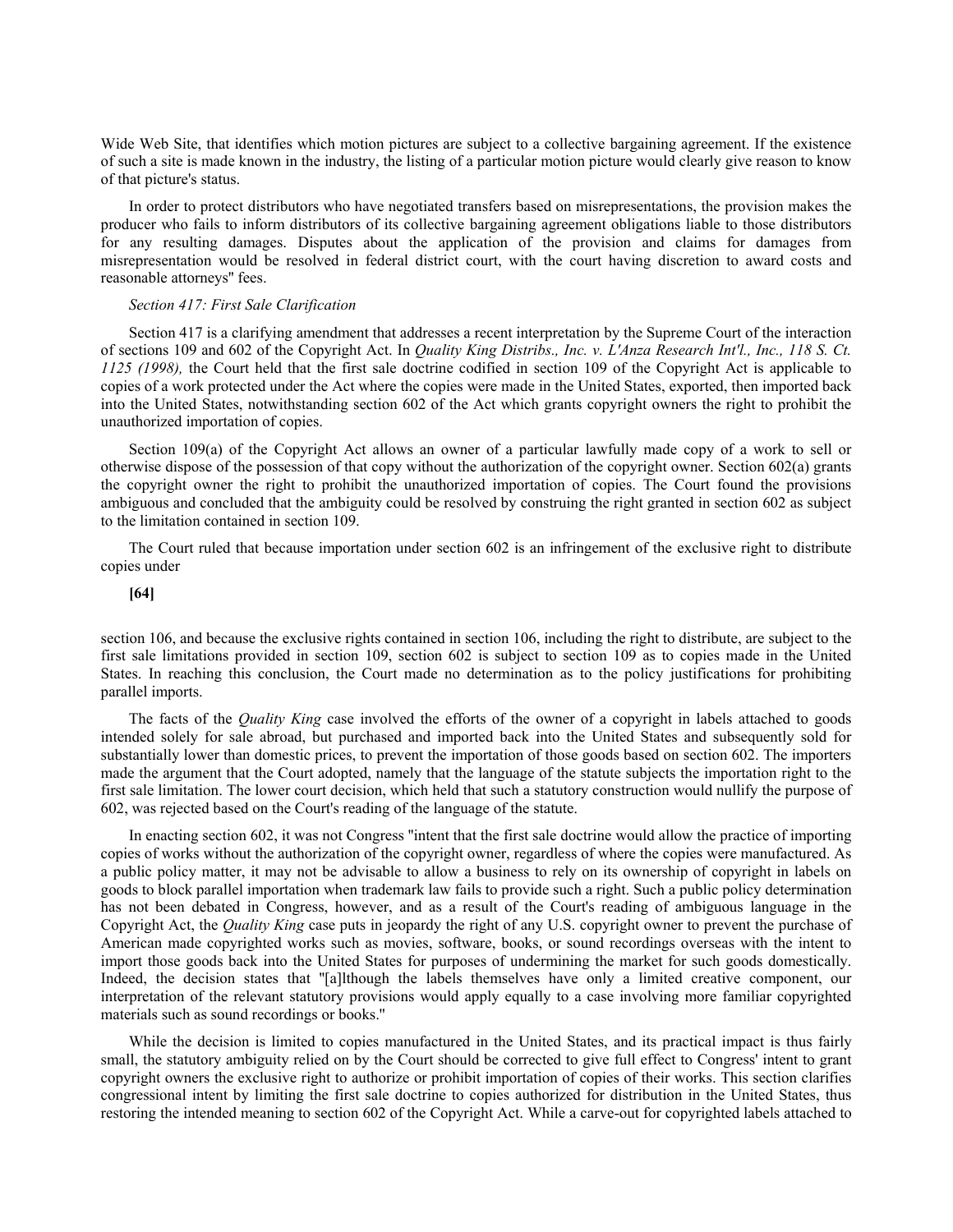goods may be appropriate, and should be debated and considered, it should not delay the expeditious clarification of Congress' intent.

## TITLE V--COLLECTIONS OF INFORMATION ANTIPIRACY ACT

Title V contains provisions which have already passed the House under suspension of the Rules as H.R. 2652.

**[65]**

*Section 501: Short Title.*

The short title of the act will be the ''Collections of Information Antipiracy Act''

### *Section 502: Prohibition Against Misappropriation.*

This Section creates a new chapter 13 of the Copyright Act to prevent the misappropriation of another's collection of information where market harm results. Section 1302 sets out the central prohibition of the Act. It states that any person who extracts, or uses in commerce, all or a substantial part of a collection of information of another so as to cause harm to that other person's actual or potential market for a product or service is liable for the remedies established in this act. To be eligible for protection, the collection of information must be gathered, organized, or maintained through the investment of substantial monetary or other resources. The maintenance that is referred to may include updating or ongoing verification of the information collected. In order to qualify, the investment must be substantial, whether it consists of money, time, or effort. The protection would extend to any successor in interest of the person that produced the collection of information.

The use of a substantial part of a collection of information cannot be unlawful under this act unless it is a use made in commerce. Accordingly, the use of information for purely private purposes, without a nexus to commerce such as dissemination to others, would not be prohibited. The intent of the Committee is to ensure that those with lawful access to a collection have the ability freely to use its contents for purposes of noncommercial internal study, research or analysis. In contrast, the act of extraction itself could fall within the prohibition of the bill even if it is noncommercial and private, in order to safeguard against the destruction of a market from the members of the intended market simply downloading a collection for their own use without authorization or payment.

The prohibition of the Act applies only if either the entire collection, or a substantial part of the collection, is taken. The intent is to prohibit piratical takings that misappropriate the value of the collection itself, rather than particular items of information it contains. Since the taking of a substantial part of a collection may seriously harm the collection's market, the prohibition cannot be limited to the taking of the entire collection. Only portions of the collection that are substantial in amount or importance to the value of the collection as a whole would be covered. Qualitative harm may occur through the extraction of a quantitatively small but valuable portion of a collection of information. For example, the Physician's Desk Reference, a work that compiles generally available information about every prescription drug approved by the FDA, contains some several thousand drugs and is available to both consumers and medical professionals. If a second comer extracted information about the thousand most commonly prescribed medications and offered it for sale to the general public--for example under the title ''Drugs Every Consumer Should Know''--that extraction and use, although a fraction of the total collection of information, would cause the kind of market harm that the Committee intends H.R. 2652 to prevent. Similarly, the extraction or use of real-time quotes for all technology stocks from a securities database, while constitut-

# **[66]**

ing a relatively small portion of actively traded or volatile securities, may be of such ''qualitative'' importance to the value of the database that it creates the type of commercial harm that the Committee intends section 1302 to prevent.

Under the misappropriation approach of this bill, liability is premised on harm to the actual or potential market for the collection of information. The element of market harm is therefore critical, and should be properly understood. Misappropriation under the chapter occurs only if the extraction or use in commerce directly causes harm to the actual or potential market for a collection of information produced by the aggrieved person. Clearly, extracting information from a database and using it in a new database which competes with the first database causes harm to the actual market for the first database. Similarly, if a person extracts so much of an online database that the person would be able, in the future, to avoid paying a subscription fee for access to the data it contains, that person has harmed the market for the database.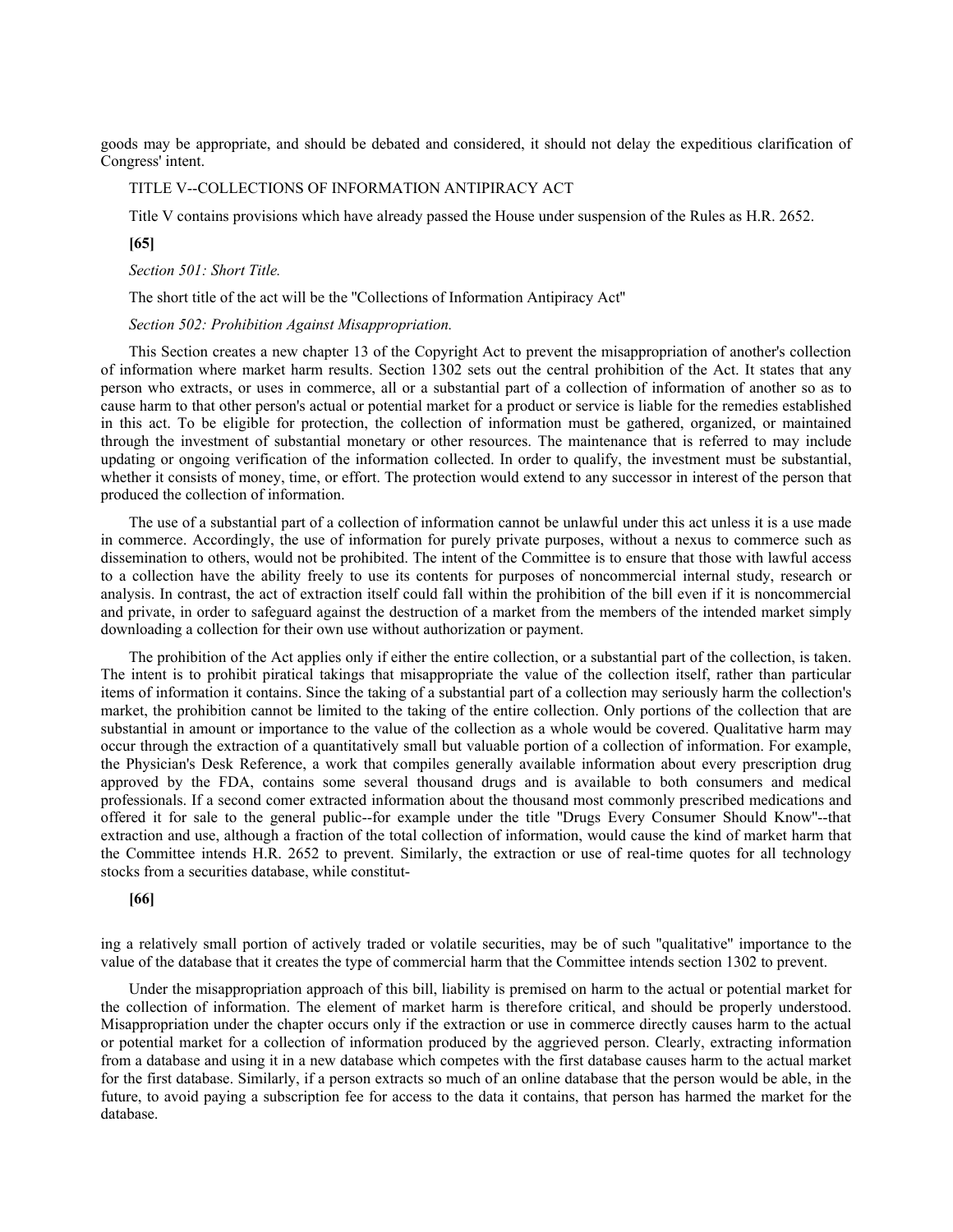The prohibition is written so as to avoid preventing consumer, scientific, or educational uses of information which has been acquired through lawful access. It would not, for example, prevent scientists from sharing data sets, or publishing the results of their analysis of data, since such acts do not ordinarily involve use in commerce that would harm the market for the database. Nor is the Act intended to cover indirect harm to the market for a product. For example, a chemical company which uses the information in a database (for which it paid) to create a new chemical which revolutionizes a segment of the industry, and thereby diminishes demand for the database by decreasing the number of companies in the industry, has not misappropriated information within the meaning of this chapter. The harm to the market was not directly caused by the use of the information, but by the changes to the industry that came about through the effect of the use of the information.

Section 1301 provides several definitions. It defines ''collection of information'' to mean information that has been collected and has been organized for the purpose of bringing discrete items of information together in one place or through one source so that users may access them. The definition is intended to avoid sweeping too broadly, particularly in the digital environment, where all types of material when in digital form could be viewed as collections of information. It makes clear that the statute protects what has been traditionally thought of as a database, involving a collection made by gathering together multiple discrete items with the purpose of forming a body of material that consumers can use as a resource in order to obtain the items themselves. This is in contrast to elements of information combined and ordered in a logical progression or other meaningful way in order to tell a story, communicate a message, represent something, or achieve a result. Thus, a novel would not be considered a ''collection of information'' even if it appears in electronic form, and therefore could be described as made up of elements of information that have been put together in some logical way. Similarly, material such as interface specifications would not ordinarily be covered, although a collection of such specifications created in order to provide consumers access to the individual specifications could be covered. The term ''in one place or

### **[67]**

through one source'' denotes the availability of the information to consumers in a single material object or through a specific address, location or other source. It does not require that all of the information be present at any particular physical site.

The section also contains a definition of ''potential market,'' which means ''any market that a person claiming protection under section 1302 has current and demonstrable plans to exploit or that is commonly exploited by persons offering similar products or services incorporating collections of information.'' This definition, which is drawn from judicial interpretations of the fair use doctrine under copyright law, is intended to clarify that ''potential market'' is not to be interpreted in a circular way, so that any market that the producer of the collection could someday exploit is deemed a potential market sufficient to lead to liability.

''Information'' is defined to mean facts, data, works of authorship, or other intangible material capable of being collected and organized in a systematic way. It is important to ensure that databases made through substantial investments in collecting and organizing copyrightable works of authorship, which will be a critical source of entertainment and educational material for consumers on the Internet, may be protected under this Chapter.

Paragraph (4) defines "commerce" as all commerce which may be lawfully regulated by the Congress. Given the breadth of this definition, a collection of information that is utilized within a particular organization or group of customers, but not made available to the general public, may qualify for protection under this Chapter as ''offered or intended to be offered for sale or otherwise ... in commerce.'' Since many collections will be disseminated through licensing mechanisms, the relevant offer is not limited to one made for sale.

## (3) SECTION 1303: PERMITTED ACTS

Section 1303 sets out a list of acts that are permitted despite the language of the prohibition in section 1302. These permitted acts are designed for public policy purposes, to ensure that the statute does not have the unintended effect of providing ownership of information itself, or impeding appropriate and beneficial types of uses.

Subsection (a) makes clear that the extraction or use of individual items of information is not prohibited. This is crucial in establishing that this legislation does not allow the producer of a collection to ''lock up'' individual pieces of information contained in the collection. The second sentence ensures that a single item in a collection cannot be considered either quantitatively or qualitatively substantial so as to give rise to liability under section 1302, even if it is in itself a valuable copyrighted work. On the other hand, this subsection would not excuse the extraction or use of many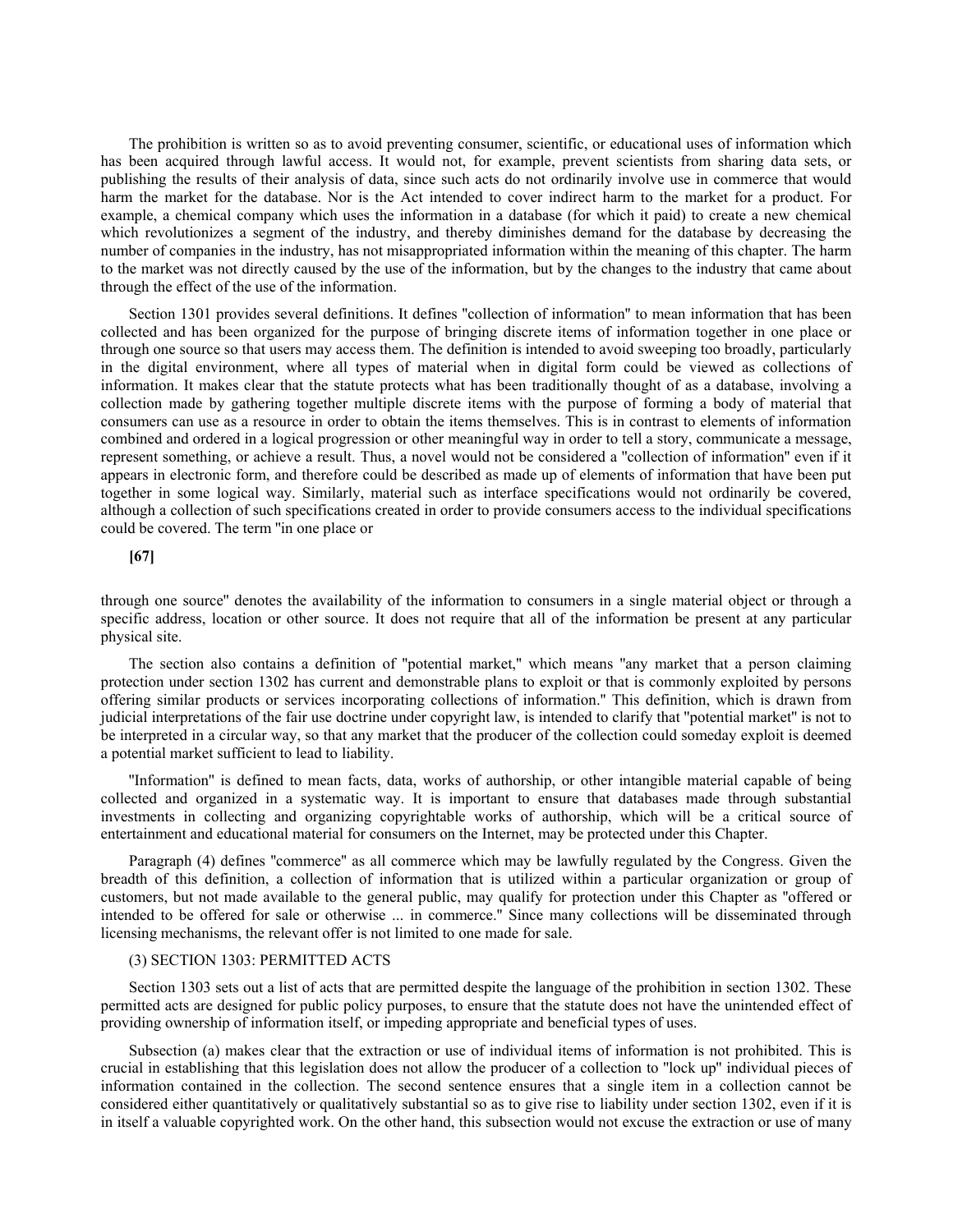individual items in a repeated or systematic way, in order to evade the prohibition against extraction of a substantial portion.

Subsection (b) further clarifies that the act does not grant protection of the information itself, despite its inclusion within a collection. Others remain free to independently gather and use the same information which is contained in another's collection of information, whether for their own use or to produce a competing collection.

#### **[68]**

Subsection (c) exempts the use of information for purposes of verifying the accuracy of information independently gathered by the verifier. This concept stems from the early ''sweat of the brow'' copyright cases, which permitted subsequent compilers to use earlier compilations to verify the fruits of their own independent labor.n3 Potential abuse is avoided by the limitations in the subsection requiring the information to be used only internally, not for distribution to others, and for the sole purpose of verifying accuracy rather than adding to or supplementing the information in the verifier's own collection. The exemption will be particularly important for scientists and other researchers, permitting them to use collections of information produced by others to check the results of their research.

It will also be important for the securities and commodities industries, where it is a common practice to verify the current market as part of placing an order for a security or commodity. For example, investors frequently decide to purchase investments through an online securities trading system that they have followed by means of a delayed data service. Typically, the online trading system will allow the investor to verify electronically the last sale price or prevailing quote for the investment as a last step before the investor places the buy order--called a ''market check'' or ''market verification'' service. In today's marketplace, providers of these services distribute millions of real-time quotations each month, aiding individuals by allowing them to attain easy and quick access to accurate information on which to decide whether to invest or trade in without unduly burdening them with the costs that would be associated with accessing a continual stream of real-time data. This subsection seeks to maintain the status quo and not to supercede any agreements with market verification services concerning the use of market quotation information. This provision permits the extraction of information for verification purposes unless it harms the market for those collections of information. Nothing in this subsection would permit delayed data subscribers to avoid fees when they verify delayed data by retrieving a real time price, a practice which is widespread within the industry.

This subsection is not intended to allow unscrupulous pirates to extract and use real-time quotations of securities and commodities markets and clearing organizations without the permission of the securities and commodities markets that gather, organize and maintain that information. Such activities are not undertaken for legitimate accuracy verification purposes.

Subsection (d) seeks to alleviate the concerns expressed by members of the research, scientific, and university communities that any new protection for collections of information would hinder their ability to carry on basic research. The subsection recognizes the value and importance of nonprofit educational, scientific and research purposes, permitting the extraction or use of information for such purposes as long as doing so does not directly harm the actual market for the original product or service. Ordinarily such uses will not cause market harm; it is typically where the user is a member

# **[69]**

of the intended market for the collection that the bill's prohibition would be called into play. The act also supplements this limitation by providing special relief for nonprofit educational, scientific or research institutions, libraries and archives, from substantial civil and criminal liability under the Act. As described below, such an institution is exempt from criminal liability and entitled to a reduction or remittal of monetary relief for good faith conduct, and may also obtain attorney's fees and costs when sued in bad faith.

This provision seeks to maintain the status quo in relation to how academic institutions use market quotations. Security and futures markets and clearing organizations have traditionally made available unprecedented portions of their collections of information available to academics and researchers and will continue to do so under the belief that such activity is in the pubic interest to do so. For example, a university professor could not open an account with a brokerage firm which grants access to real time quotations and subsequently disseminate those quotations university wide to the extent that he or she replicate a real time service. Such activity would fall outside of the permitted acts under this subsection.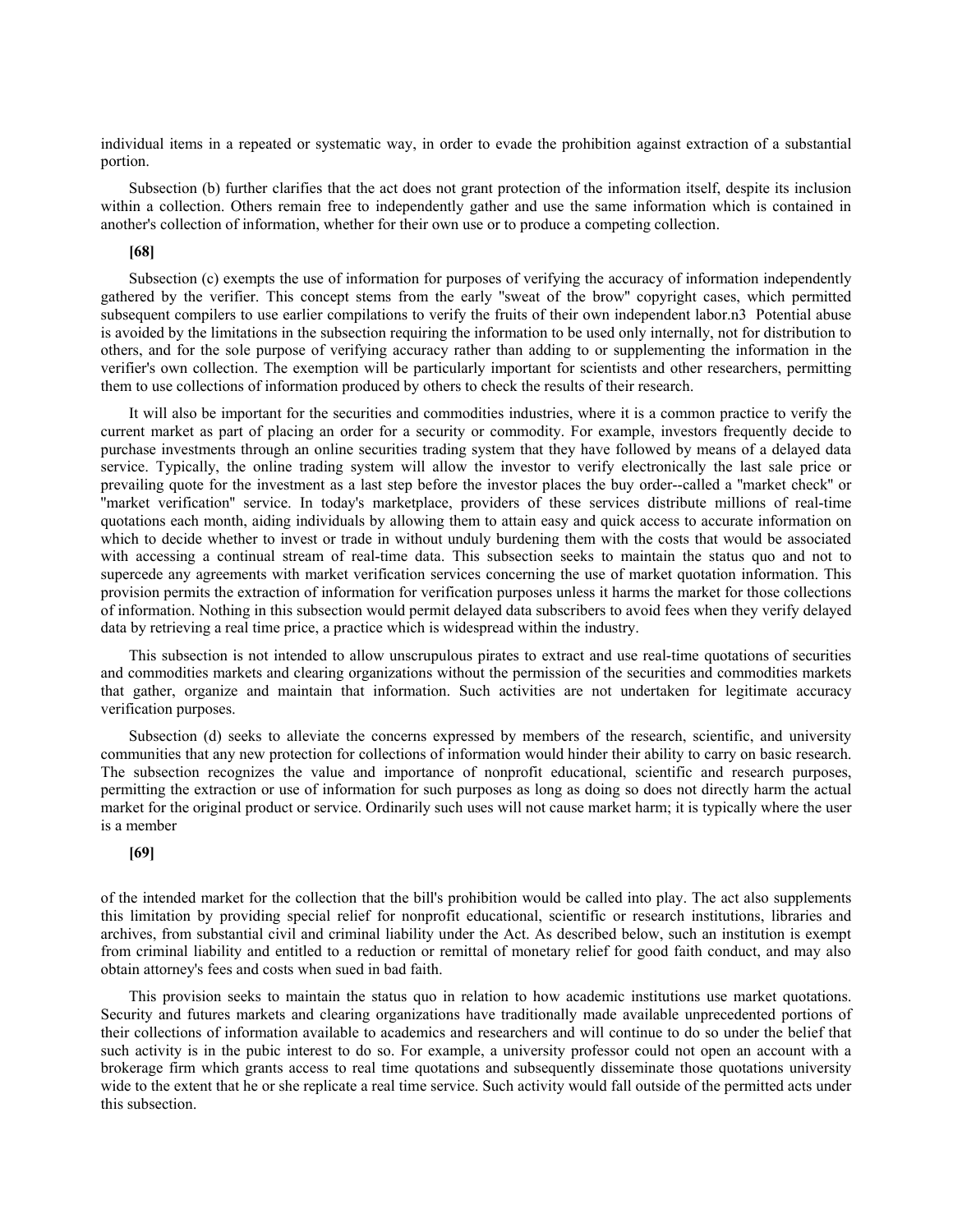Section 1303(e) is premised on the Committee's cognizance of the essential role that the press plays in our constitutional system. This subsection reflects the Committee's intent that the act neither inhibit legitimate news gathering activities nor permit the labeling of conduct as ''news reporting'' as a pretext for usurping a compiler's investment in collecting information.n4

For purposes of this subsection, ''news reporting'' should be construed to mean dissemination of news to the public, including sports scores and statistics, without regard to the means through which it is disseminated, whether by print media such as newspapers, by television news programs, or online.

The Committee expects that news reporting will seldom fall within the prohibition of section 1302, and therefore this exemption will rarely need to be invoked. News articles typically use particular items of information from a collection rather than the collection as a whole. Even if substantial portions of a collection are used, the use often will not affect the market for the collection and therefore will not implicate section 1302.

Section 1303(e) is applicable only if the extraction or use of all or a substantial part of another's collection of information is ''for the sole purpose of news reporting or comment.'' Courts should be ''chary of deciding what is and what is not news,"n5 and should examine, on a case-by-case basis, whether a claim under this provision is justified. In some circumstances, the amount taken from the collection may be relevant to a determination of whether the defendant's sole purpose was in fact news reporting. For example, the republication of an entire collection of information as an insert to a newspaper would not usually be excused by the mere fact that the newspaper as a whole is engaged in news reporting, or by the inclusion of an article related to the subject matter of only one distinct portion of the collection. Courts should, however, avoid sec-

# **[70]**

ond-guessing how much information is appropriate to use for a valid news reporting purpose.

This provision seeks to maintain the status quo in relation to how news operations use market quotations. While security and futures markets and clearing organizations have traditionally allowed news organizations to use market data in a reasonable manner that legitimately contributes to the news functions, this section would not allow news organizations to replicate real time quote services which harm the market for those collections of information. For example, an entity which establishes itself as a news service and opens an account with a brokerage firm which grants access to real time quotations and subsequently disseminates those quotations to the public to such an extent that it would replicate a real time service would not be protected from the prohibition contained in section 1302 by this subsection.

The final clause of this subsection, excepting from its application a consistent pattern of competitive takings of time-sensitive information, is intended to preserve the holding in *International News Service* v. *Associated Press*,n6 and is therefore tailored to the specific facts in that case. It should not be interpreted to have any other meaning, including any implication as to the permissibility of conduct not falling within its narrow scope.

Subsection (f) establishes the principle permitting resale or other sharing of a physical copy of a collection of information once that copy has been lawfully obtained. It does so by using language similar to that of the ''first sale doctrine'' in the Copyright Act, stating that the owner of a particular lawful copy of all or part of a collection of information may sell or otherwise dispose of that copy.

# (4) SECTION FOUR: EXCLUSIONS

Subsection (a) rules out protection for government collections of information. It provides that the act's protection does not extend to collections of information gathered, organized or maintained by or for governmental entities, their employees, agents, or exclusive licensees. It is designed to ensure that information collected by the government at taxpayer expense will be made available for public knowledge and basic research. The provision responds to concerns that the bill would thwart access to government information currently available to the public, especially to the scientific, research and educational communities. The exclusion is broader than the similar provision in section 105 of the Copyright Act; it applies to state and local governments as well as the federal government, and covers collections prepared for the government by independent contractors and exclusive licensees as well as employees.

This subsection does not apply, however, to collections of information gathered, organized or maintained by agents or licensees of the government created outside the scope of their agency or license, or by Federal or State educational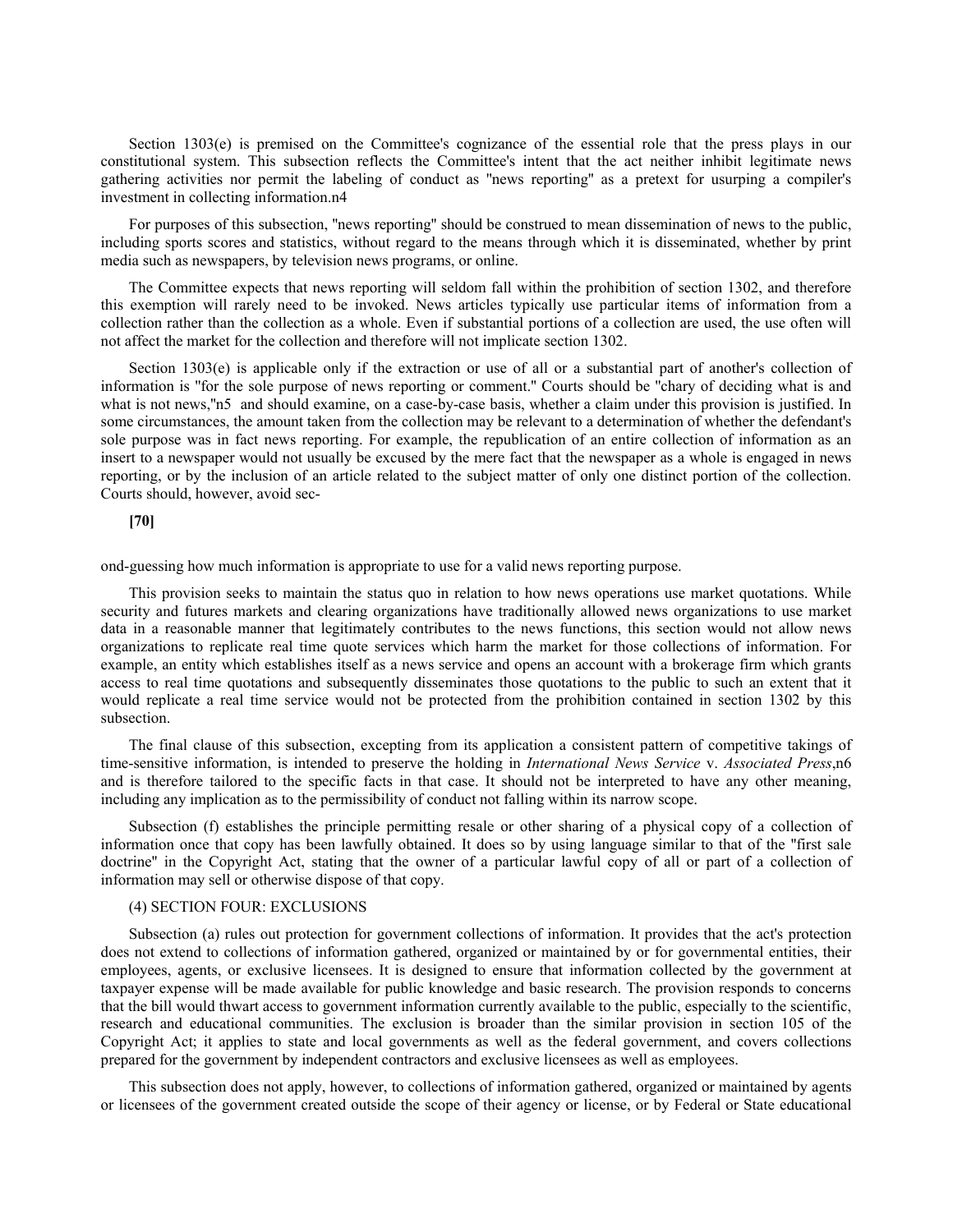institutions in the course of engaging in education or scholarship. When a party retained by the government to perform one particular task also invests in producing databases that add value to the information it has produced or collected for the government, it should not be precluded from pro-

**[71]**

tection. Similarly, educational institutions that happen to be government owned should not be disadvantaged relative to private institutions when producing databases unrelated to the provision of regulatory government functions.

Nor does the exclusion apply to information required to be collected and disseminated by securities, futures exchanges and clearing organizations operating under the Securities and Exchange Act of 1934 or the Commodity Exchange Act. Under the authority of both Acts, the dissemination of market data and price quotes in collections of information supplied by securities and commodities markets are regulated by the SEC and the CFTC, respectively. Because of the fact that the Securities Exchange Act of 1934 requires securities exchanges, securities associations, securities information processors and clearing organizations to register with the SEC, and the fact that the Commodity Exchange Act requires commodities markets to register with the CFTC, might cause the financial markets to be deemed agents or exclusive licensees of the SEC and CFTC, this language clarifies that the unique relationship between government regulatory authorities and the securities and commodities markets does not bar protection under this chapter for the collections of information those markets produce.

Subsection (b) rules out protection under this chapter for computer programs. Computer programs are already closely linked with collections of information, and in the future will be even more so. The search engine for a large collection of information stored on CD-ROM is a type of computer program. Similarly, computer programs referred to as ''intelligent agents'' can gather information from the World Wide Web and create a collection of information. Section 1304(b)(1) is intended to make clear that notwithstanding the often close relationship between a program and a collection of information, computer programs are not protected under this chapter, including programs that are used in the manufacture, production, operation, or maintenance of a collection of information, or any elements of the program that are necessary for the program's operation.

At the same time, Section 1304(b)(2) makes clear that a collection of information does not lose protection by virtue of its inclusion within a computer program. For example, a set of engineering constants contained in a program which performs mathematical calculations using those constants remains a protected collection of information, assuming it meets the criteria of the Act. Section 1304(b)(2) recognizes that the information in a data-file is distinct from the instructions that perform operations on that information.

# (5) SECTION FIVE: RELATIONSHIP TO OTHER LAWS

Section 1305 deals with the relationship of the Act to existing legal rights or obligations relating to information. Subsection (a) clarifies that nothing in this act will affect the rights, limitations or remedies available to a party under current law, other than state rights preempted under subsection (b). For example, nothing in this act would negate the ability of a party to receive copyright protection for a collection of information should that collection qualify for protection as a ''compilation'' under the Copyright Act. Similarly, other laws that may provide affirmative rights of access

**[72]**

to information would remain unaffected. This subsection establishes the general principle of non-interference; subsequent subsections provide specific examples of areas of law particularly relevant to the coverage of this Chapter.

Subsection (b) provides for preemption of state law to the extent it provides equivalent rights in the same subject matter. This subsection makes clear that federal law controls in this specific area, with state common law or statutes dealing with misappropriation of collections of information, as defined in section 1301, preempted by this Act. On the other hand, state law providing different rights in collections of information are not preempted. The Act specifies that state laws regarding trademark, design rights, antitrust, trade secrets, privacy, access to public documents and the law of contract shall not be deemed to provide equivalent rights.

Subsection (c) addresses the relationship between the protection provided by this Act and by copyright law. The first sentence clarifies that protection under this chapter is independent of, but complementary to, any copyright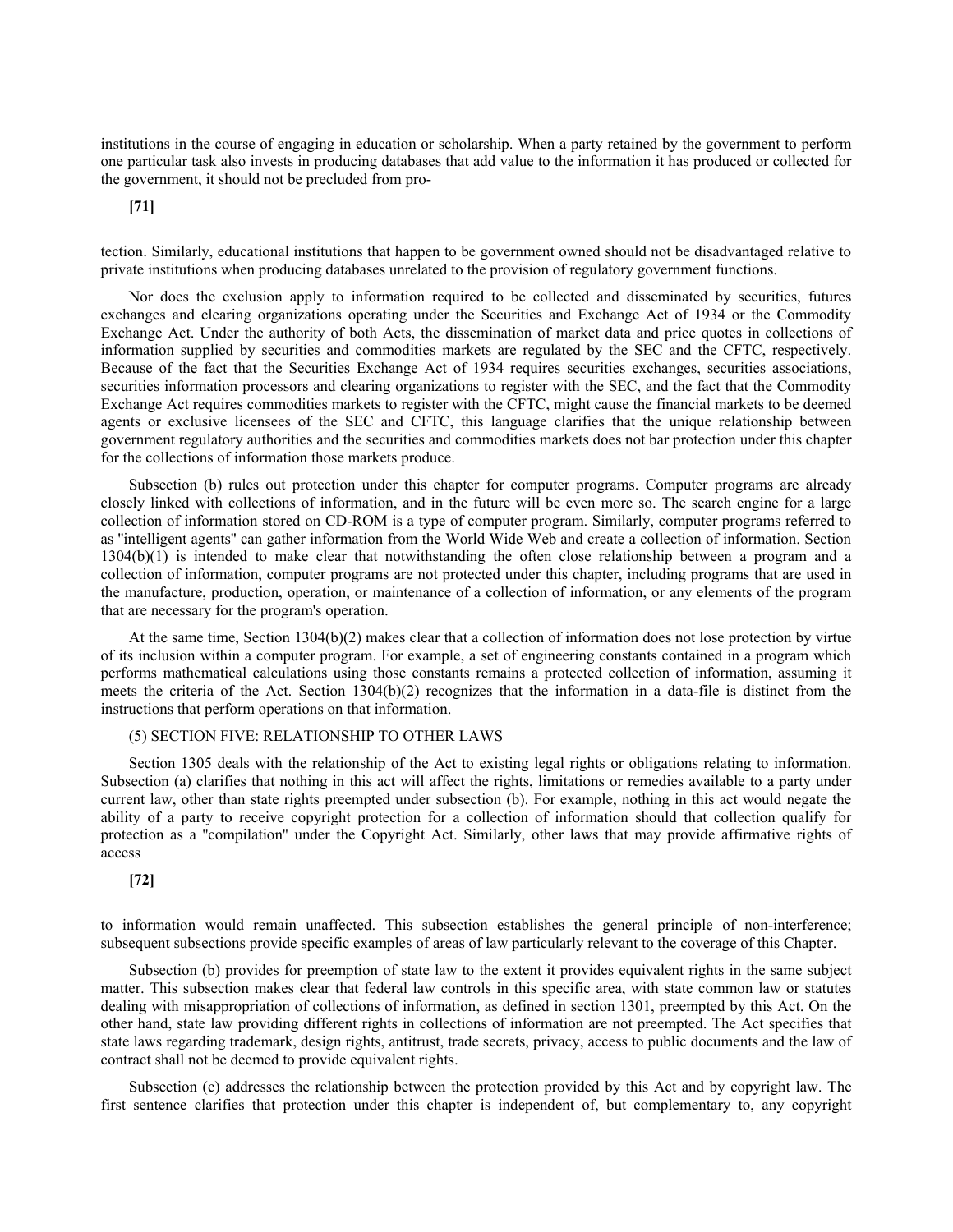protection that may subsist in a work of authorship that is contained in or consists in whole or in part of a collection of information. In evaluating a claim under this chapter, it is not relevant whether copyright protection exists in the collection of information or any component thereof. Rather, a court's task is to determine whether the defendant has misappropriated all or a substantial portion of the plaintiff's collection of information in violation of this chapter- irrespective of whether or not part or all of the contents of such collection of information consists of copyrighted material. When a defendant's use or extraction is also alleged to constitute copyright infringement, the court should determine that issue exclusively under the Copyright Act.

The second sentence of subsection (c) amplifies this principle. Because a collection of information protected under this chapter can consist, in whole or part, of one or more copyrighted works, this sentence affirms that an original work of authorship that is one of the items contained in a collection of information does not receive greater protection under this Act than it does under the copyright law. A work that is itself a collection of information, however, may receive greater protection against misappropriation under this chapter than it would receive against infringement as a compilation protected by copyright. Because the nature of the protection is distinct, a court evaluating a claim under this chapter need not distinguish between copyrightable and uncopyrightable components of collections of information. If the use or extraction of all or a substantial part of a collection of information violates this chapter, it is irrelevant whether copyright subsists in any part of that collection.

Subsection (d) deals with the relationship to antitrust law. It states that this chapter will not limit application of antitrust laws, including those laws regarding single suppliers of products and services. The subsection is intended to address the so-called ''sole source'' issue, involving situations where the information within a collection is not available elsewhere for others to obtain, giving the producer of the collection a *de facto* monopoly over the facts contained therein. The Committee believes that an appropriate response to potential abuse, to the extent it is not dealt with by exist

**[73]**

ing regulatory authorities overseeing certain industries, can be found in the antitrust laws, which are specifically designed to deal with such monopoly concerns. The essential facilities doctrine in particular may be particularly relevant to this issue.

Subsection (e) reaffirms the basic principle of freedom of contract. It makes clear that nothing in this Act prevents the producer of the collection of information from entering into any licensing agreements or contracts concerning the use of the collection. In today's marketplace, licensing and other contractual mechanisms are widely relied upon in disseminating collections of information. The Committee intends to preserve the ability to structure and enforce contractual arrangements tailored to the particular circumstances of a transaction. The enforceability of such licenses was recently upheld in *Procd, Inc.* v. *Zeidenberg*,n7 which recognized the important role that private arrangements play in the efficient exploitation of information-based products to the benefit of both producers and users of these products.

Subsection (f) provides that nothing in this chapter shall affect the operation of provisions of the Communications Act of 1934, as amended. Consequently, nothing in this bill shall affect the operations of sections 251, 252, 271 or 272 of the Communications Act of 1934, as amended, and this bill shall not have any effect on any existing right contained in the Communications Act to extract or use information from a collection of information for the purpose of obtaining access to a network element, as such term is defined in section 153(29) of the Communications Act of 1934, as amended, *(47 U.S.C. 153*(29)), or otherwise to provide a telecommunications service as provided for under the Communications Act of 1934, as amended. Nor shall anything in this chapter affect the operation of section 222(e) of the Communications Act of 1934, as amended, *(47 U.S.C. 222*(e)), or shall restrict any person from extracting or using subscriber list information, as such term is defined in section 222(f)(3) of the Communications Act of 1934 *(47 U.S.C. 222*(f)(3)), for the purpose of publishing telephone directories in any format. This provision addresses the concerns of companies which presently use such information to publish independent directories separate from those published by the telephone service provider.

## (6) SECTION SIX: CIVIL REMEDIES

This section sets out the civil penalties which may be imposed for a violation of the act. Subsection (a) establishes exclusive subject matter jurisdiction in United States district courts. Subsection (b) gives courts the power to grant permanent and temporary injunctions to prevent violations of section 1302. An injunction may be served on a party anywhere in the United States and may be enforced by any district court having jurisdiction over the party.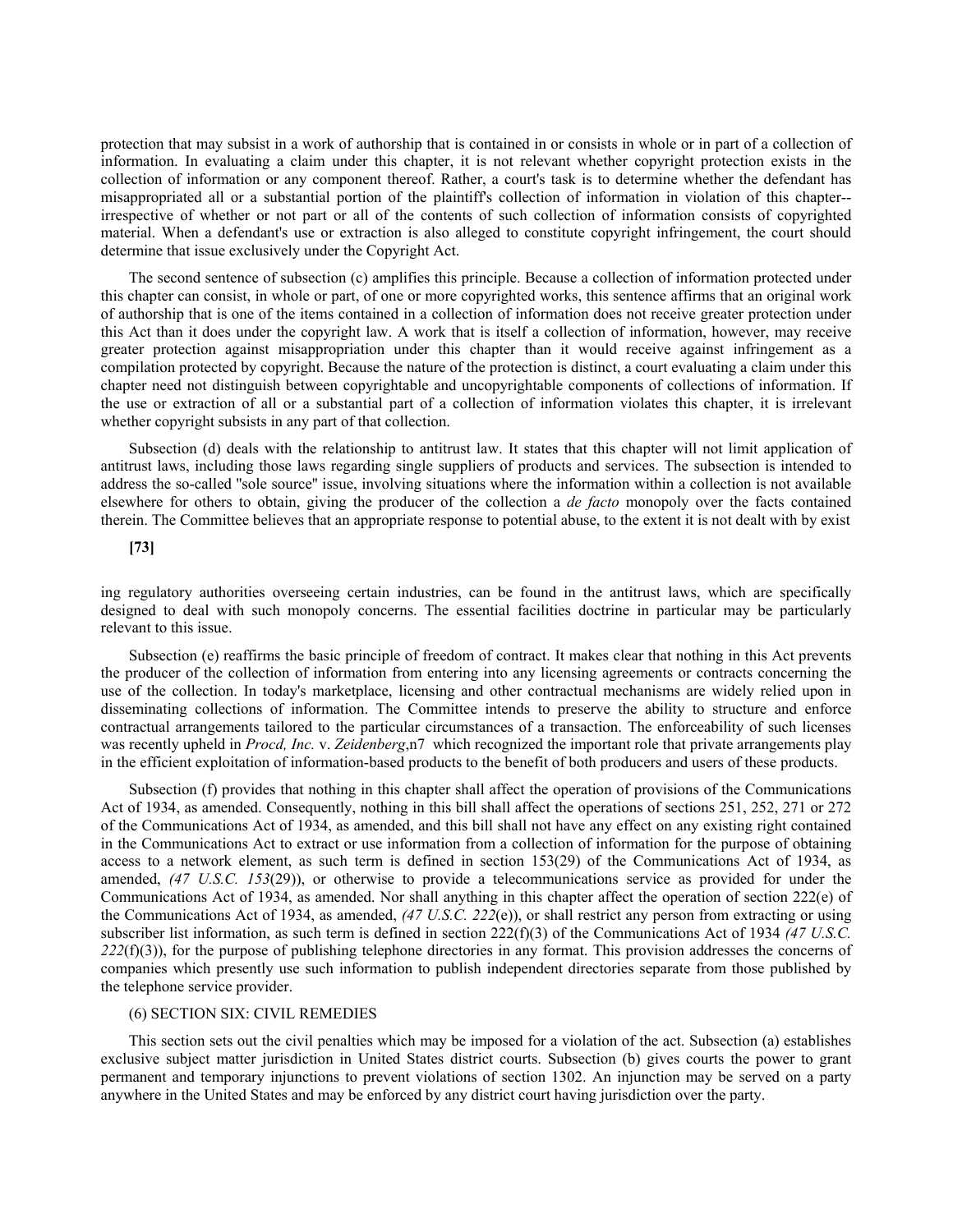Subsection (c) allows the appropriate court to impound copies of contents of a collection of information extracted or used in violation of this act. The court may also, as part of a final judgement or decree, order the remedial modification or destruction of all contents of a collection of databases extracted or used in violation of this act. Both the injunction and order of destruction may extend to all mas-

**[74]**

ters, tapes, disks, diskettes, or other articles by means of which copies may be produced.

Subsection (d) authorizes monetary damages for a violation of this act. The plaintiff is entitled to recover any damages it sustained as well as the defendant's profits not taken into account in computing damages. The plaintiff is required to prove the defendant's gross revenue only, while the defendant has the burden of proving all elements of cost or deduction claimed. The court may assess treble damages up to three times the amount of actual damages. The court may also award reasonable costs and attorney's fees to the prevailing party, and shall award such costs and fees if the action was brought in bad faith against a nonprofit educational, scientific or research institution, library or archives.

Subsection (e) requires a court to reduce or remit entirely monetary relief in any case where a defendant believed and had reasonable grounds for believing that his or her conduct was permissible under this Act, if the defendant was acting within the scope of his or her employment by a nonprofit educational, scientific, or research institution, library or archives.

The injunction and impoundment provisions of this act do not apply to any action against the Union State Government. The relief provided under this section is available against a state entity only to the extent permitted by law.

## (7) SECTION SEVEN: CRIMINAL PENALTIES

Any person who willfully violates this Act for direct or indirect commercial advantage or financial gain, or causes loss or damages aggregating \$ 10,000 or more in any one-year calendar period is criminally liable. Such an offense is punishable by a fine of not more than \$ 250,000 or imprisonment for not more than five years, or both. A second or subsequent offense is punishable by a fine of not more than \$ 500,000 or imprisonment for not more than 10 years, or both-Section 1307 does not apply to an employee or agent of a nonprofit educational, scientific, or research institution, library or archives, acting within the scope of his or her employment. Like the similar limitations on civil remedies, this exception is intended to avoid the chilling effect these substantial penalties might have on legitimate public interest uses of collections of information.

# (8) SECTION EIGHT: LIMITATIONS ON ACTIONS.

Section 1308 establishes a two-prong statute of limitations. First, no criminal or civil proceedings may be maintained unless it is commenced within three years after the cause of action arises. Additionally, no action can be maintained more than fifteen years after the investment of resources that qualified for protection that portion of the collection of information that is extracted or used. This language means that new investments in an existing collection, if they are substantial enough to be worthy of protection, will themselves be able to be protected, ensuring that producers have the incentive to make such investments in expanding and refreshing their collections. At the same time, however, protection will not be perpetual; the substantial investment that is protected under the Act cannot be protected for more than fifteen years. By focusing on that investment that made the particular portion of the collec-

# **[75]**

tion that has been extracted or used eligible for protection, the provision avoids providing ongoing protection to the entire collection every time there is an additional substantial investment made in its scope or maintenance.

#### (9) NINE: EFFECTIVE DATE

The provisions of this Act take effect upon enactment and are applicable to acts committed on or after that date, with respect to collections of information existing on that date or produced after that date. However, no person can be liable for the use of information from a collection of information where the information was lawfully extracted prior to the date of enactment of this Act.

#### *Section 503: Conforming Amendment*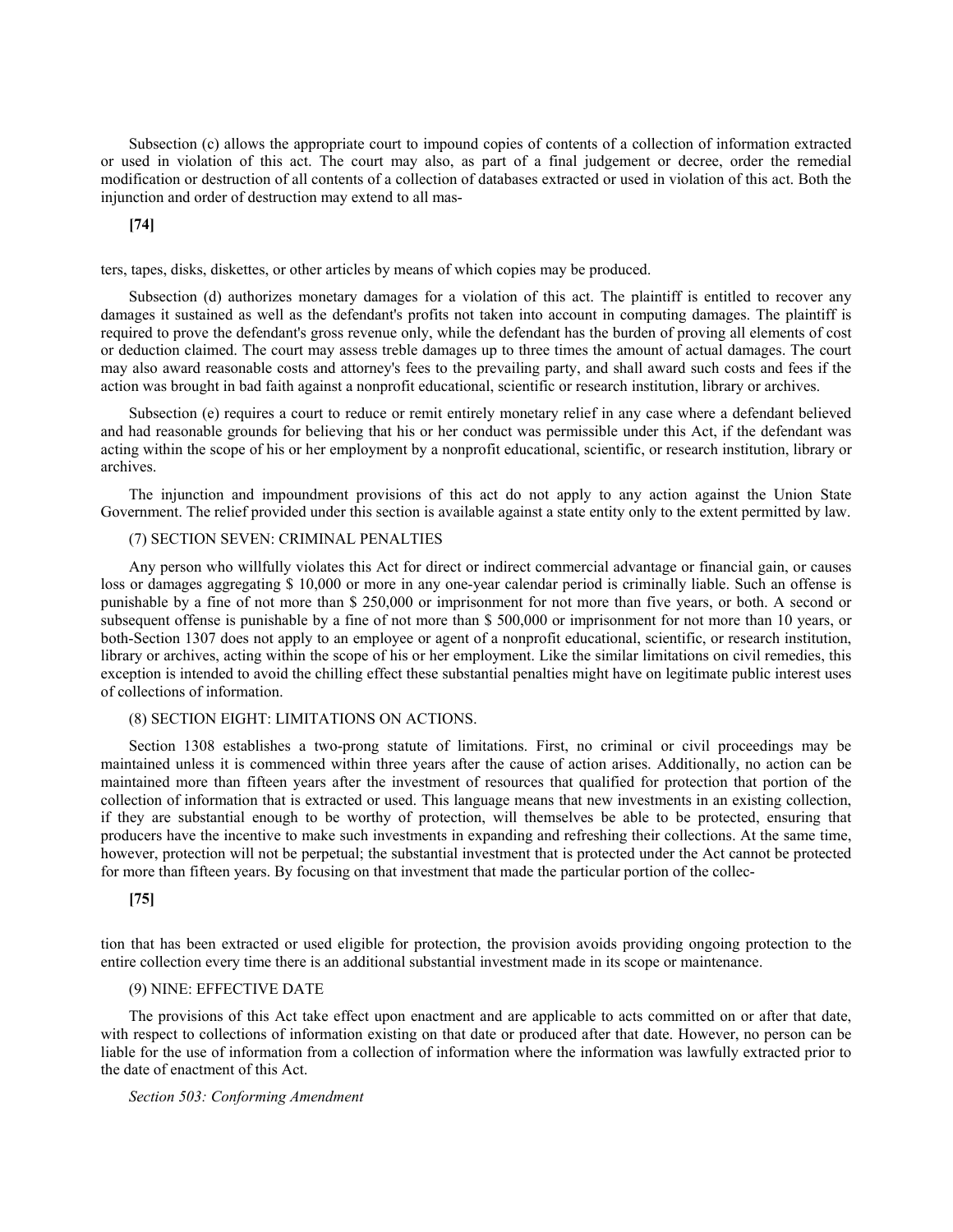This section amends the table of chapters for title 17 to reflect the addition of chapter 13.

#### *Section 504: Conforming Amendments to Title 28*

This section amends *28 USC 1338* to allow for original jurisdiction in federal courts for actions brought under new chapter 13.

#### *Section 505: Effective Date.*

The provisions of this title take effect upon enactment and are applicable to acts committed on or after that date. However, no person or successor is liable for use or reuse of database contents lawfully extracted prior to the date of enactment of this act.

### TITLE VI--PROTECTION OF CERTAIN ORIGINAL DESINGS

This title contains provisions which previously passed the House under suspension of the Rules as H.R. 2696.

#### *Section 601: Short Title*

Section 601 creates the short title of this title as the ''Vessel Hull Design Protection Act.''

## *Section 602: Protection of Certain Original Designs*

This section establishes a new chapter 14 to title 17 for the protection of certain original designs. Subsection  $(a)(1)$ of new section 1401 states that the ''... designer or other owner of an original design of a ''useful article'' which makes the article more attractive or distinctive in appearance to the purchasing or using public may [receive protection under the bill].'' A ''useful article'' is defined as a ''... vessel hull ..., including a plug or mold. ...''

Subsection (a)(2) of section 1401 specifies that "... the design of a vessel hull ..., including a plug or mold, is subject to protection notwithstanding [the general utility exclusion set forth in Section 1402(4)]. In other words, it is intended that original designs of vessel hulls will be subject to protection whether those designs are a function of creative endeavor or utility.

Subsection  $(b)(1)$  of section 1401 specifies that a design is "... 'original' if it is the result of the designer's creative endeavor that provides a distinguishable variation over prior work pertaining to similar articles which is more than merely trivial and has not been copied from another source.''

# **[76]**

Finally, since the problems of the marine manufacturing industry giving rise to the legislation are directly related to hull splashing, it is intended that this activity is proscribed by the bill.

*Designs not Subject to Protection (New Section 1402)*. Section 1402 enumerates seven descriptive elements, any on of which will disqualify a design from protection under (new) Chapter 14. This includes any design which is:

### A. not original;

B. staple or commonplace, such as a standard geometric figure, familiar symbol, emblem, or motif, or other shape, pattern, or configuration which has become standard, common, prevalent, or ordinary;

C. different from a design excluded by the second listed element only in insignificant details or in attributes which are variants commonly used in the relevant trades;

dictated solely by a utilitarian function of the article that embodies it; or

D. embodied in a useful article that was made public by the designer or owner in the United States or a foreign country more than one year before the date of application for registration under Chapter 14.

*Revisions, Adaptions, and Rearrangements (New Section 1403)*. This section protects a design that is a ''... substantial revision, adaptation, or rearrangement of ... subject matter [that is excluded from protection under Section 1402].'' Even so, the excluded subject matter itself does not receive any additional protection under the Chapter.

*Commencement of Protection (New Section 1404)*. Design protection under Chapter 14 begins the earlier of the date or publication [Section 1413(a)] or the date the design is first made public [Section 1410(b)].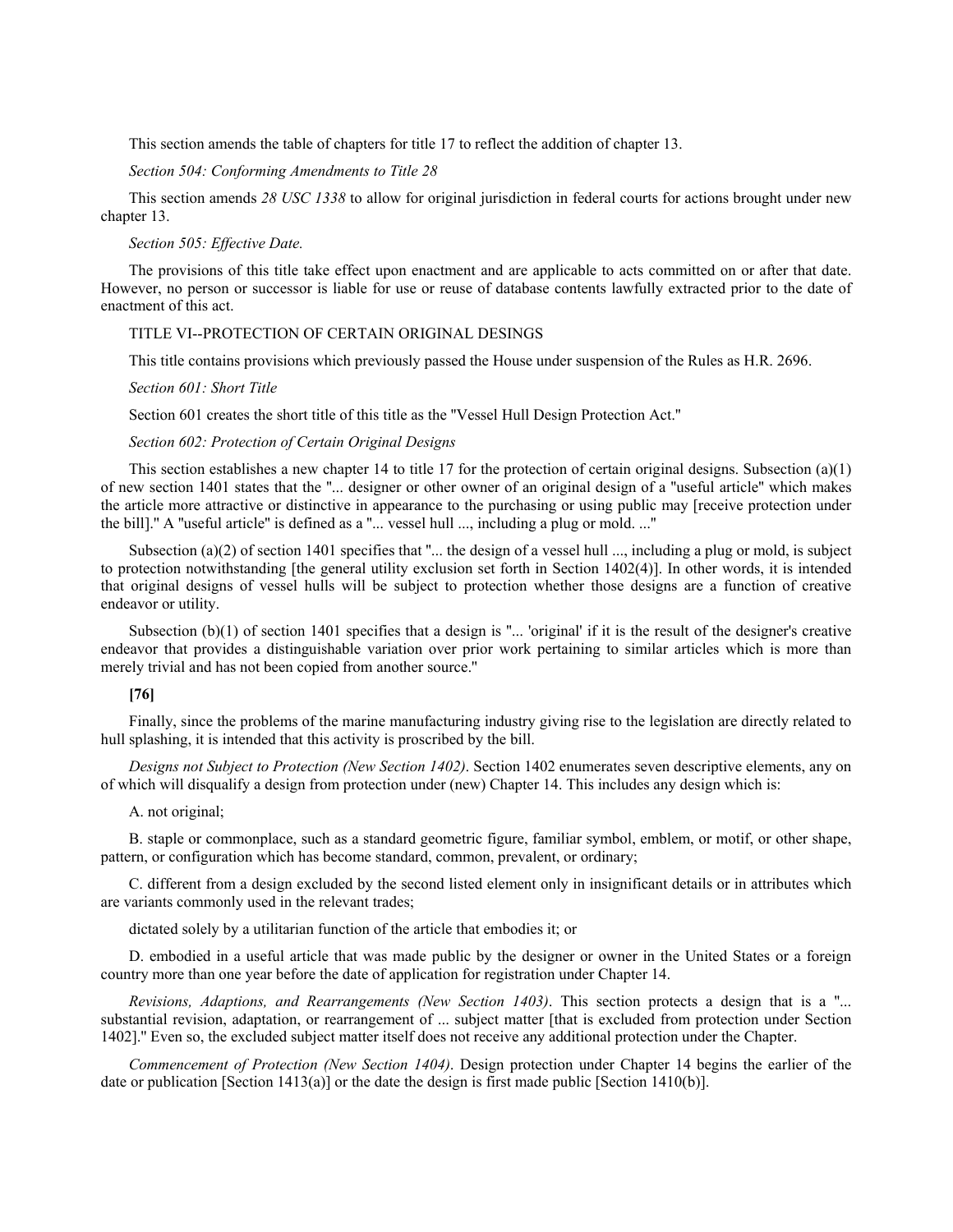*Term of Protection (New Section 1405)*. Term for an appropriate vessel hull design is 10 years, with a term running to the end of the calendar year in which it would otherwise expire.

*Design Notice (New Section 1406)*. This section requires the owner of a protected design to mark it with a design notice consisting of the words ''Protected Design'' (or a prescribed abbreviation thereof), the year on which protection commenced, and the name of the owner (or a prescribed abbreviation thereof). The registration number (*see* Section 1414), once acquired, is an appropriate substitute for the last two requirements.

*Effect of Omission of Notice (New Section 1407)*. In general, failure to supply notice pursuant to Section 1406 will not cause loss or protection or prevent recovery for infringement against any person who, ''... after receiving written notice of the design protection, begins an undertaking leading to infringement. ...''

Moreover, the owner of a protected design who has not complied with the notice requirements of Section 1406 may still bring an action against an infringer even if the latter had not received written notice prior to his or her undertaking. Under these circumstances, the owner may not obtain an injunction with respect to the infringing activity until he or she has reimbursed the infringer for reasonable expenses incurred before receiving written notice of protection. The buden of providing written notice is no the owner.

# **[77]**

*Exclusive Rights (New Section 1408)*. The owner of a protected design for a vessel hull has the exclusive right to make, have made, or import, for sale or for use in trade, any vessel hull embodying the design. The owner may also sell or distribute for sale or for use in trade any vessel hull embodying the design.

*Infringement (New Section 1409)*. In general, infringement occurs when a third party other than the owner of the protected design performs any of the activities set forth in Section 1408.

Pursuant to Subsections (b) (1) and (2), a seller or distributor will only be held liable if he or she colluded with a manufacturer or an importer to infringe; or if he or she refused or failed, upon the owner's request, to disclose promptly and fully the source of the infringing product, and then proceeded to order or reorder infringing product after receiving written notice of protection.

It is not an act of infringement for a person to make, have made, import, sell, or distribute any article embodying a design that was created without knowledge that it was copied from a protected design.

Similarly, a person who incorporates into his or her product of manufacture an infringing article acquired from a third party in the ordinary course of business; or who, without knowledge of protection, makes or processes an infringing article for the use of another shall not be deemed to have infringed *except* under a condition set forth in Subsections (b) (1) or (2), *id.*

Subsection (e) defines an ''infringing article'' as ''... any article, the design of which has been copied from a design protected under ... [C]hapter 14], without the consent of the owner. ...'' Illustrations or pictures of a protected design in a book, newspaper, magazine, broadcast, motion picture, or ''similar medium'' do *not* constitute infringing articles. Further, a design that ''... is original and not substantially similar in appearance to a protected design'' will be deemed *not* to have been copied from a protected design.

Subsection (f) places the burden on that party asserting a right of protection in an infringement action to establish the originality of his or her design whenever the other party introduces an earlier work that is identical or highly similar to the design, thereby suggesting that the design was copied from the work.

Subsection (g) permits a third party ''... to reproduce the design in a vessel hull or other form for the purpose of teaching, analyzing, or evaluating the appearance, concepts, or techniques embodied in the design. ...''

Finally, it is intended that the knowledge requirements set forth in Section 1409 may be satisfied by actual or constructive knowledge. Registration of a design should suffice to establish this level of knowledge. A design notice that conforms to the requirements of Section 1406 should also suffice to establish this level of knowledge, or at least raise a presumption of actual knowledge.

*Application for Registration (New Section 1410)*. Section 1410 states that protection is lost if the application for design registration is not made within one year after the date the design is first made ''public'' (meaning, when a vessel hull embodying the design is publicly exhibited, displayed, or offered by sale with the owner's consent).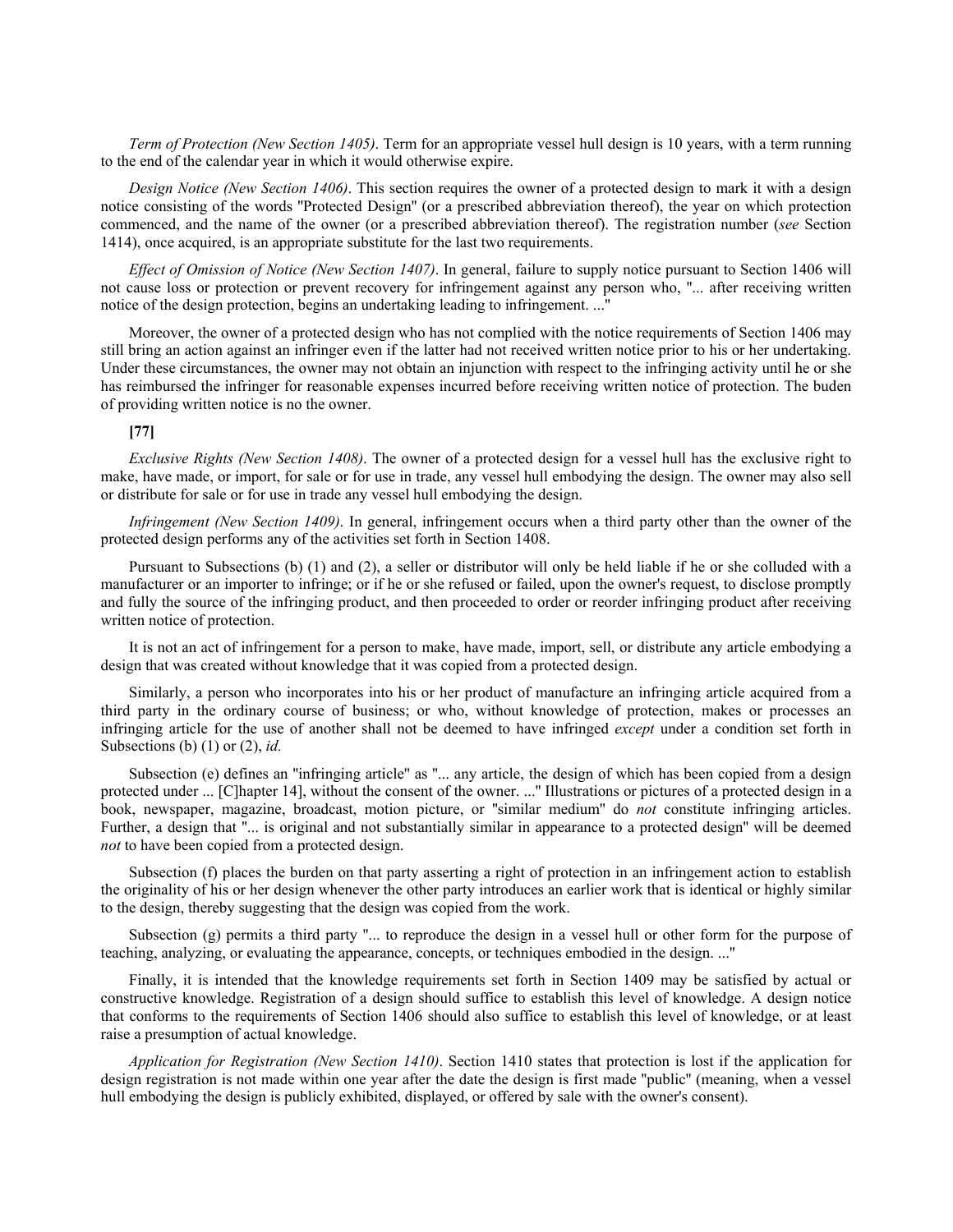# **[78]**

Subsection (d) of this Section prescribes relevant information that must appear on the application form, and notes that it may include ''... a description setting forth the salient features of the design. ...'' Failure to include a description, however, shall not preclude registration from occurring.

Subsection (e) requires the owner to submit a sworn statement along with the application attesting, *inter alia*, to the originality of the design and the identity of the designer(s). Good faith errors contained in the statement will not render if defective.

*Benefit of Earlier Filing Date in a Foreign Country (New Section 1411)*. A person who registers for design protection in a foreign country that extends design protection (similar to that contained in *Chapter 14*) to U.S. citizens shall receive the benefit of the earlier filing date when applying for registration in the United States.

*Oaths and Acknowledgement (New Section 1413)*. This section establishes the miscellaneous terms by which any oaths required under the Act may be delivered, including by a written declaration.

*Issue or Refusal of Application for Registration (New Section 1413)*. Section 1413 sets forth the process by which the ''Administrator'' in charge of registration (*see* Section 1413) examines an application, registers a design, refuses to register one, and reconsiders a rejected application.

Of special note is that language in Paragraph (a) which directs the Administrator to determine whether or not an application ''... relates to a design which on its face appears to be subject to protection ...,'' and if so, to register the design. It is the intended that this directive does not oblige the Administrator to compare the design with registered and other known designs.

*Certification of Registration (New Section 1414)*. Section 1414 lists the duties of the Administrator when recording a registration certificate, as well as the contents of the certificate.

*Publication of Announcements and Indexes (New Section 1415)*. Section 1415 confers upon the Administrator the authority to publish lists and indexes of registered as well as canceled designs, along with drawings or other pictorial representations of registered designs for sale or distribution. Such drawings and pictorial representations shall be filed and available for public use. Online publication is permitted under this Section.

*Fees (New Section 1416)*. The Administrator, by regulation, shall set reasonable fees for the filing of applications and other administrative services under Chapter 14.

*Regulations (New Section 1417)*. This Section authorizes the Administrator to establish regulations for the administration of Chapter 14.

*Copies of Records (New Section 1418)*. Section 1418 enables anyone, upon payment of a prescribed fee, to obtain certified copies of official records kept by the Administrator.

*Correction of Errors in Certificates (New Section 1419)*. This section empowers the Administrator to correct errors in registration made by the Copyright Office or by the applicant (if the error is clerical in nature and made in good faith).

*Ownership and Transfer (New Section 1420)*. Property rights in design registered with the Copyright Office shall vest in the designer his or her legal representative, the employer of the designer

### **[79]**

(if the design was created within the regular scope of the designer's employment), or a person to whom the rights of the designer or the employer have been transferred.

The rights may be assigned, granted, conveyed, mortgaged, or bequeathed. This the exception of a bequest, any such transter shall be void as against any subsequent purchaser or mortgagee for valuable consideration, unless it is recorded by the Administrator within three months after its date of execution or before the date of such subsequent purchase or mortgage.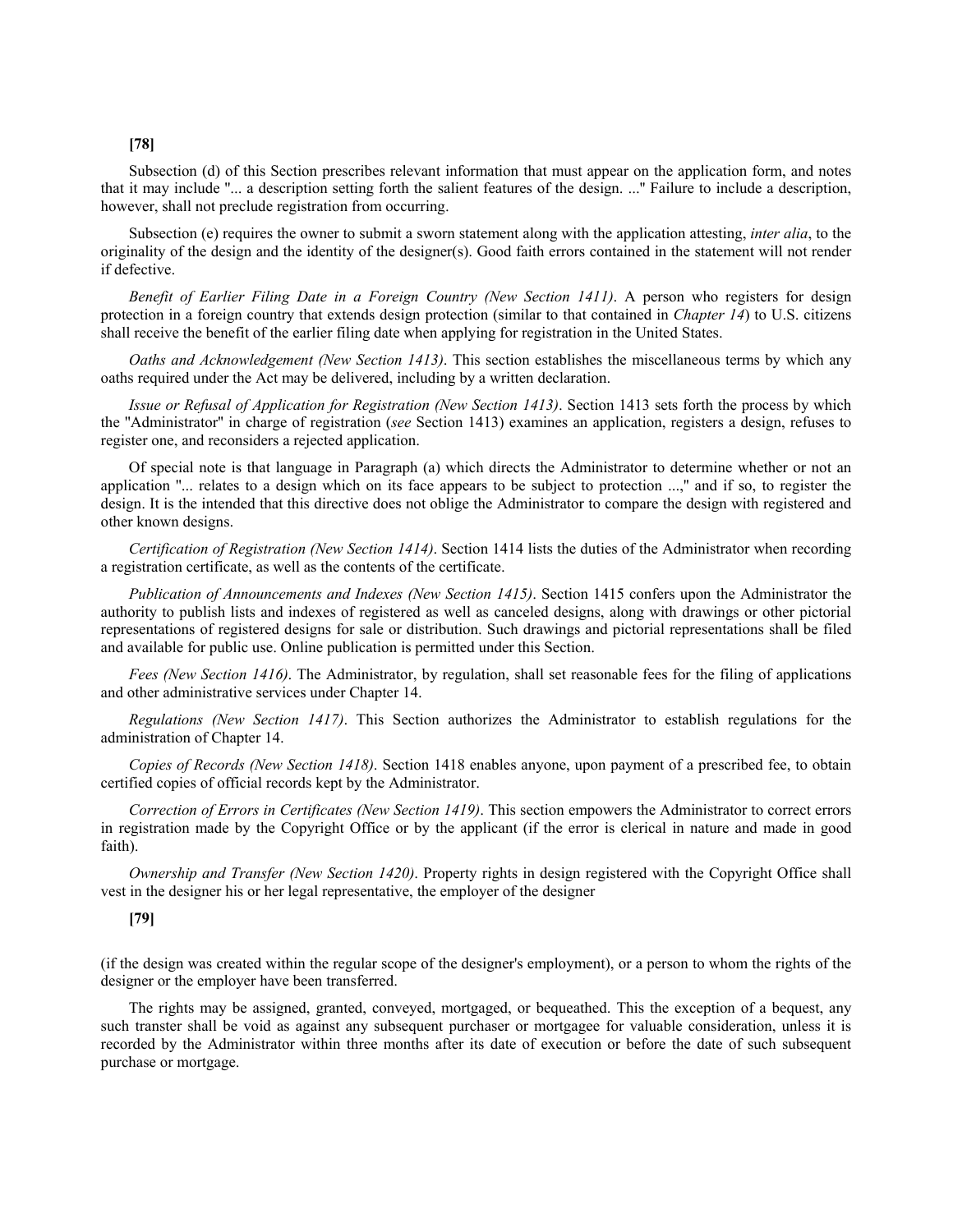*Remedy for Infringement (New Section 1421)*. The owner of a design may seek judicial review of a final refusal by the Administrator to register the design by bringing a civil action. Parties to a registration dispute may determine it by arbitration.

*Injunctions (New Section 1422)*. Any court having jurisdiction over actions under Chapter 14 may grant injunctive relief. At the same time, a seller or distributor who suffers damage as a result of injunctive relief wrongfully granted may bring a cause of action against the applicant for injunctive relief, and may be awarded reasonable damages.

*Recovery for Infringement (New Section 1423)*. A court of jurisdiction may award adequate compensatory damages to a claimant in an infringement action. In addition, the court may increase the damages ''... to such amount, not exceeding \$ 50,000 or \$ 1 per copy, whichever is greater, as the court determines to be just.''

As an alternative to compensatory damages, the court may award the claimant the infringer's profits resulting from the sale of infringing copies ''... if the court finds that the ... sales are reasonably related to the use of the claimant's design.''

Attorney's fees may also be awarded, and a court may order any infringing articles destroyed.

No recovery may be had for an infringement committed more than three years before the date on which the complaint is filed.

*Power of Court Over Registration (New Section 1424)*. This section empowers a court with jurisdiction to order registration or cancellation of a design.

*Liability for Action on Registration Fraudulently Obtained (New Section 1425)*. Any person who brings an infringement action knowing that registration was obtained by false or fraudulent representation materially affecting Chapter 14 rights shall be liable for \$ 10,000 or less as a court of jurisdiction may determine, and shall be awarded to the defendant as compensation, along with costs and attorney's fees.

*Penalty for False Marketing (New Section 1426)*. Any person who, for the purpose of deceiving the public, uses notice (Section 1406) for a design not registered under Chapter 14 shall pay a civil fine of not more than \$ 500 for each offense.

Any person may sue for and receive one-half of the fine assessed; the remainder shall be awarded to the United States.

*Penalty for False Representation (New Section 1427)*. Any person who knowingly makes a false representation materially affecting Chapter 14 rights for purpose of obtaining registration shall pay penalty of not less than \$ 500 but not more than \$ 1,000, and shall forfeit any rights or privileges he or she may otherwise have in the relevant design.

### **[80]**

*Enforcement by Treasury and Postal Service (new Section 1428)*. The Secretary of the Treasury and The U.S. Postal Service shall separately or jointly issue regulation for the enforcement of Section 1408 rights with respect to importation. Prescribed actions leading to the exclusion of imported articles are established. Any article imported in violation of Section 1408 rights are subject to seizure and forfeiture under the customs laws.

*Relation to Design Patent and Copyright Law (New Section 1429)*. The issuance of a design patent for an article of manufacture or a copyright registration for an original design shall terminate any protection of the original design under Chapter 14.

*Common Law and Other Rights Unaffected (New Section 1430)*. Nothing in Chapter 14 annuls or limits common law or other rights or remedies available to person for a design not registered, or any rights under trademark or unfair competition statutes.

*Administrator (New Section 1431)*. The ''Administrator'' and ''Office of the Administrator'' referred to in Chapter 14 are the Register of Copyrights and the U.S. Copyright Office, respectively.

It is the intended that the Administrator will possess wide discretion to perform his or her duties under by the bill in a cost-efficient manner, including the right to publish registrations exclusively online.

*No Retroactive Effect (New Section 1432)*. Protection under Chapter 14 is unavailable for any design not made public pursuant to Section 1409 before the effective date set forth in Section Four.